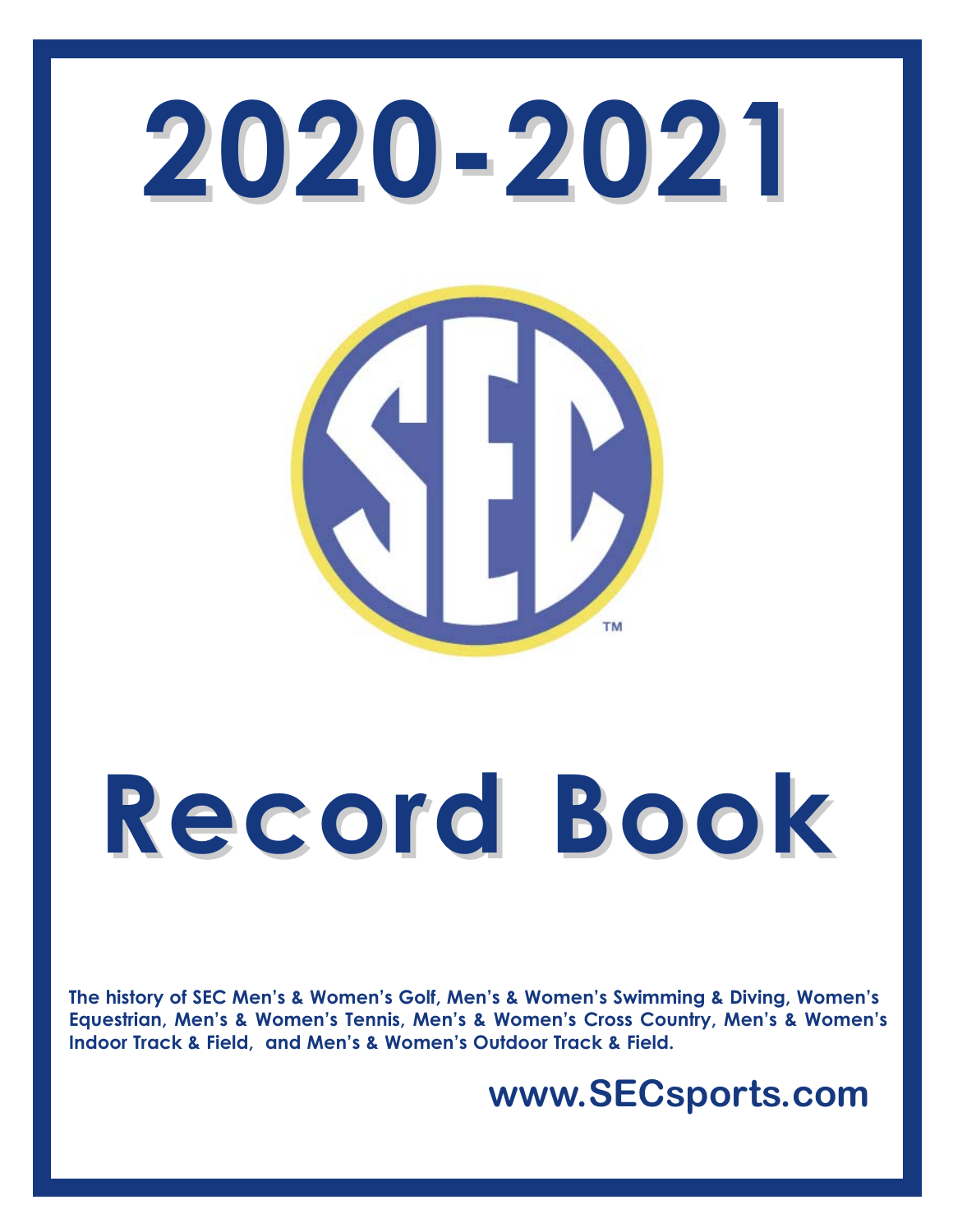# Men's **SPORTS**

# SOLF

SWIMMING & DIVING

**TENNIS** 

CROSS COUNTRY

INDOOR TRACK & FIELD

OUTDOOR TRACK & FIELD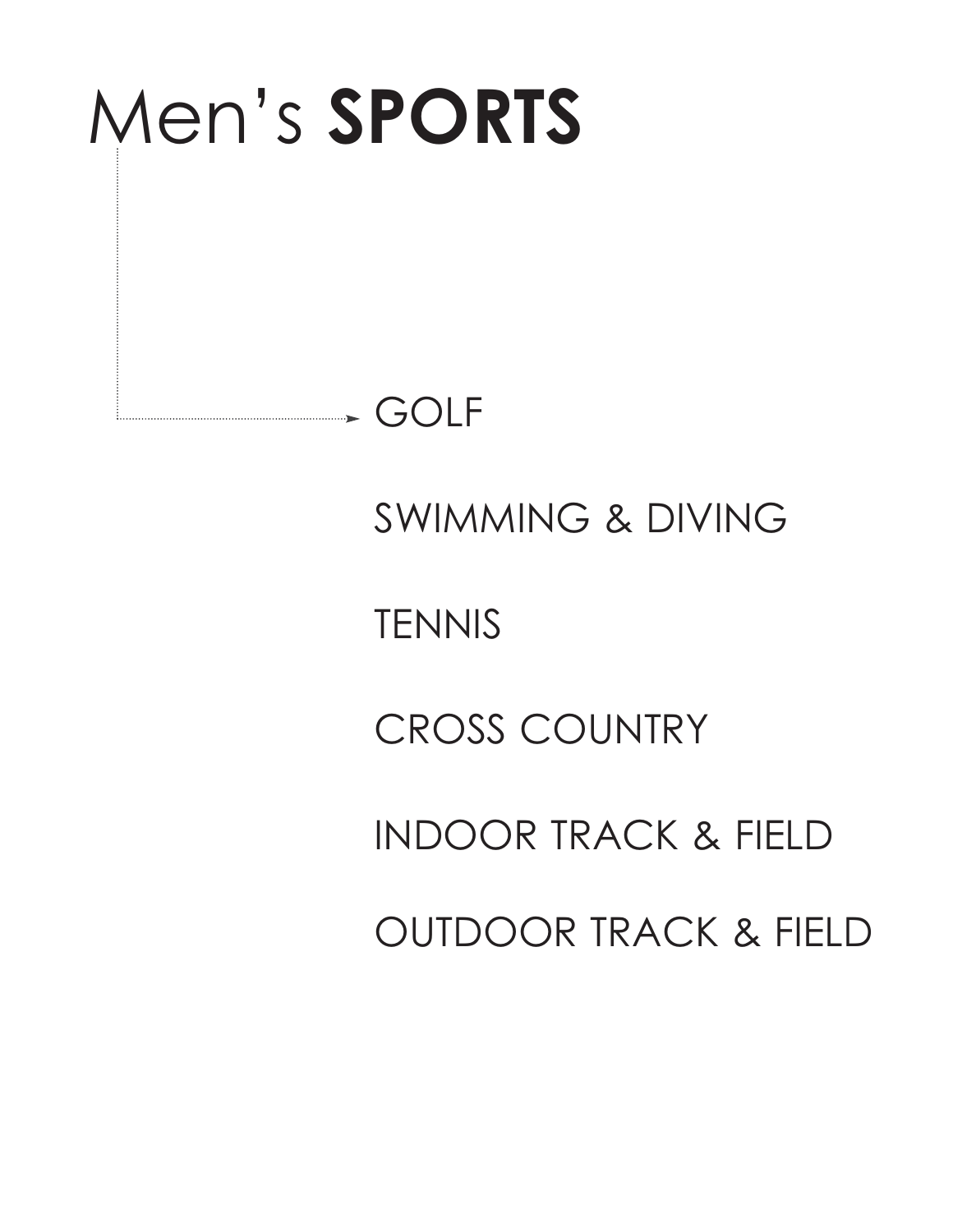# Women's **SPORTS EQUESTRIAN**

# GOLF

SWIMMING & DIVING

**TENNIS** 

CROSS COUNTRY

INDOOR TRACK & FIELD

OUTDOOR TRACK & FIELD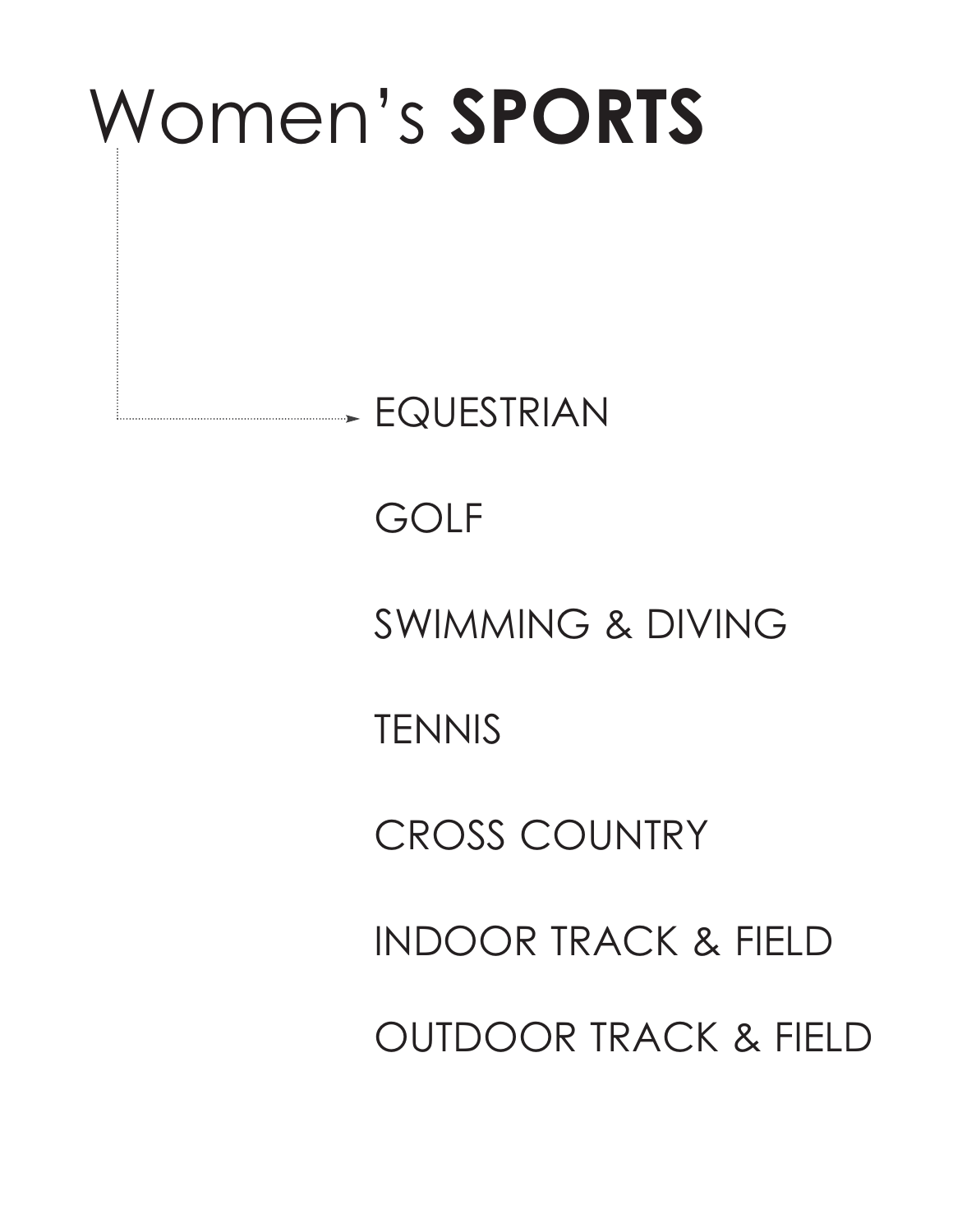# SEC **HISTORY**

# **BERNIE MOORE** ALL-SPORTS TROPHY

WOMEN'S ALL-SPORTS TROPHY

EXECUTIVE COMMITTEE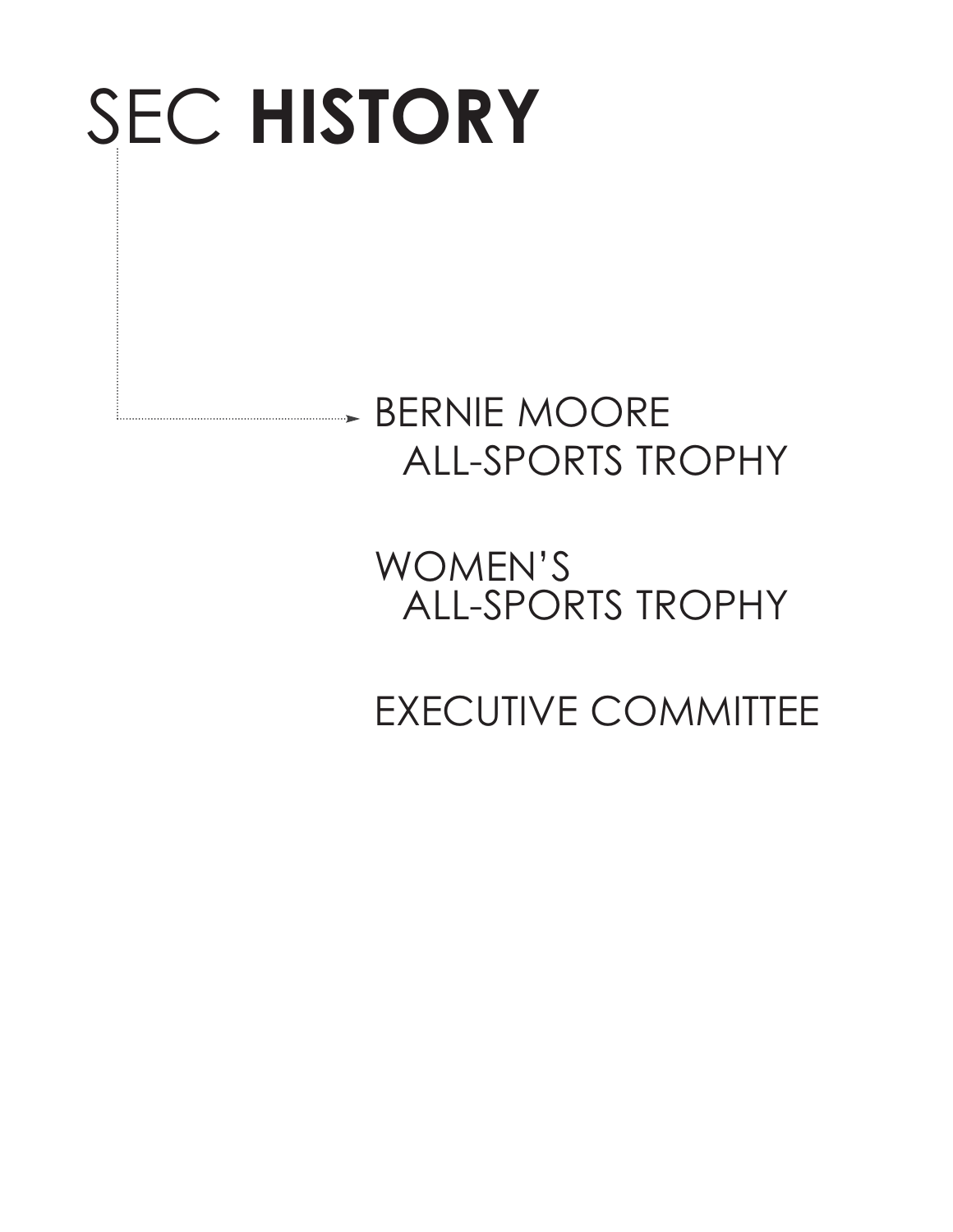# **2020-21** Southeastern Conference **RECORD BOOK**

#### **From The Editor**

The 2020-21 Southeastern Conference Record Book has been designed to assist you in your coverage of SEC sports. Official records for 13 of the league's 21 sponsored sports are listed in this publication. Any additions and/or corrections should be verifiable and directed to the editor.

All vital information pertaining to football, men's basketball, women's basketball, baseball, gymnastics, softball, soccer and volleyball are maintained in separate publications. The complete Record Book sections of all other sports are available by visiting www.secsports.com and clicking on the "Record Book" section of each individual sport, or by emailing Chuck Dunlap of the SEC Office at cdunlap@sec.org and requesting the PDF version of each requested section.

#### **Credits**

Designed and edited by: **Chuck Dunlap**

Providing editorial assistance: **Herb Vincent Craig Pinkerton Tammy Wilson Ben Beaty Jill Skotarczak**

The 2020-21 Southeastern Conference Record Book is published by the Southeastern Conference Office, Greg Sankey, Commissioner.

Permission to reprint materials in this publication, whether in whole or in part, must be obtained in writing from the editor. All information reproduced from this publication should credit the 2020-21 Southeastern Conference Record Book.

## **Table of Contents**

| H. Boyd McWhorter SEC Scholar-Athletes of the Year 14 |     |
|-------------------------------------------------------|-----|
| H. Boyd McWhorter SEC Scholar-Athlete Winners  15-18  |     |
| SEC Community Service Post-Graduate Award Winners  19 |     |
|                                                       |     |
|                                                       |     |
|                                                       |     |
|                                                       | .24 |
|                                                       |     |
|                                                       |     |

#### **MEN'S SPORTS**

Available by logging on to www.SECSports.com and clicking on each sport's "Record Book" link. Up-to-date PDF versions of each sport's Record Book section are also available at any time by e-mailing Chuck Dunlap (cdunlap@sec.org) in the SEC Office.

#### **WOMEN'S SPORTS**

Available by logging on to www.SECSports.com and clicking on each sport's "Record Book" link. Up-to-date PDF versions of each sport's Record Book section are also available at any time by e-mailing Chuck Dunlap (cdunlap@sec.org) in the SEC Office.

#### **SEC HISTORY**

#### **SOUTHEASTERN CONFERENCE**

2201 Richard Arrington Blvd. North Birmingham, AL 35203-1103 www.SECsports.com

**Main Switchboard (205) 458-3000 Administration FAX (205) 458-3031** 

**Media Relations FAX (205) 458-3030**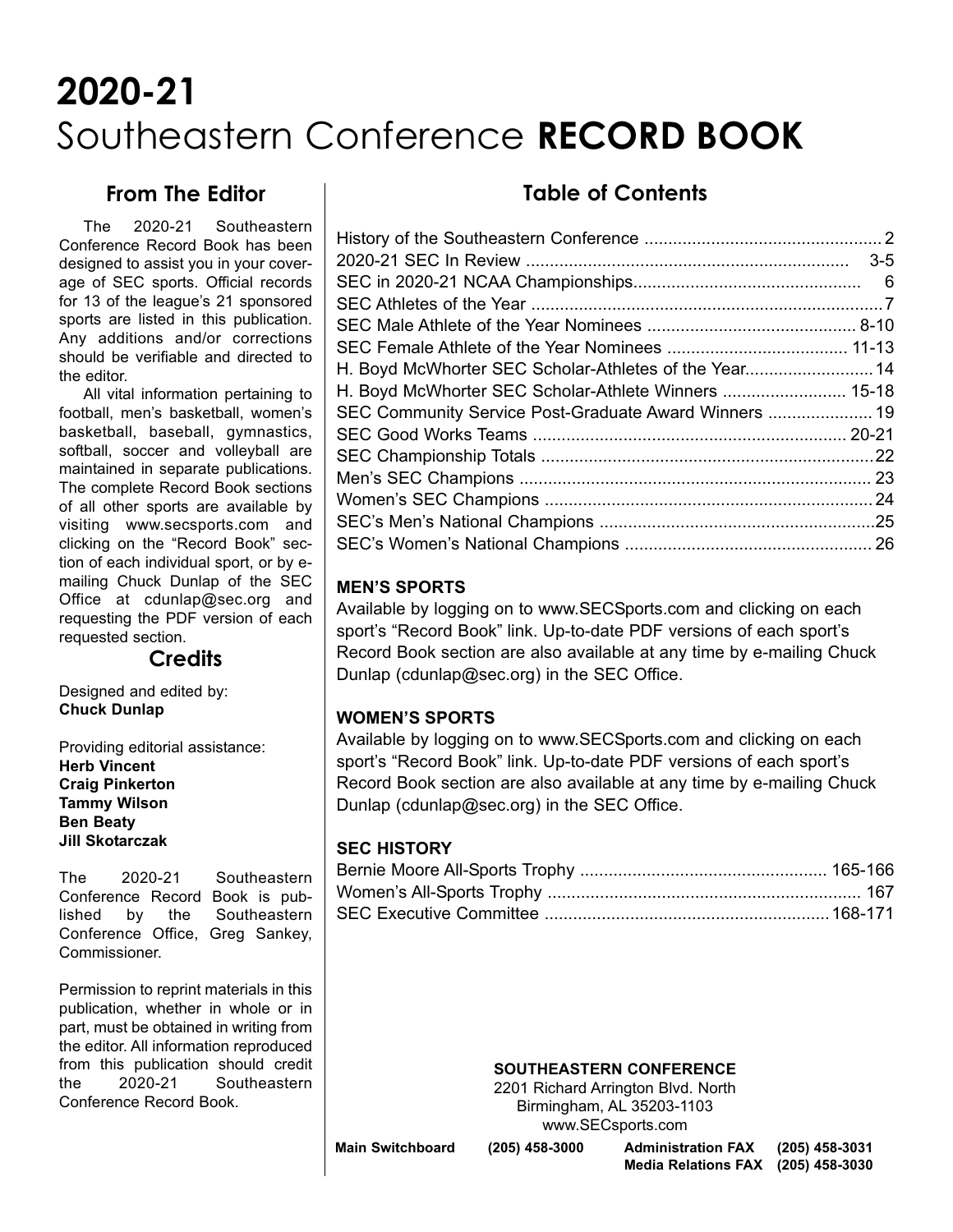# **ROY F. KRAMER SEC ATHLETES OF THE YEAR**

#### **SMITH, MADISON NAMED SEC ATHLETES OF THE YEAR**

**BIRMINGHAM, Ala.** - Alabama football athlete DeVonta Smith and Kentucky volleyball player Madison Lilley have been named the 2020-2021 Roy F. Kramer SEC Male and Female Athletes of the Year by a vote of the league's athletics directors, Commissioner Greg Sankey announced today.

"We are proud to honor DeVonta and Madison, who not only excelled in the SEC but were also recognized as the best in their sport across the country. They are the ultimate examples of what it means to be a student-athlete in the Southeastern Conference," said SEC Commissioner Greg Sankey. "DeVonta and Madison both were members of national championship teams and recipients of their sport's national player of the year award. Each has competed at the highest level of collegiate athletics, benefitted from the world-class support provided by their universities and, through their hard work, dedication and commitment to excellence, have reached the pinnacle of collegiate athletic success. Congratulations to DeVonta and Madison and thank you for being part of the SEC!"

Amite, La., native, DeVonta Smith, led the country in receptions, receiving touchdowns and receiving yards.

He led the Crimson Tide to a perfect 13-0 season, including a 52-24 College Football Playoff (CFP) National Championship victory over Ohio State. Smith was named the Offensive Most Outstanding Player of the championship game after setting championship game records for the most receptions (12) and receiving touchdowns (three) while accounting for 215 of the Tide's 464 receiving yards, all of which came in the first half.

Smith was honored with the Heisman Trophy, the AP National Player of the Year award, as well as CBS Sports, Maxwell Football Club, The Sporting News and Walter Camp Player of the Year. He was also a unanimous First-Team All-American and the SEC Offensive Player of the Year.

Smith holds the SEC and Alabama career record for receiving touchdowns and receiving yards. He owns four- and five-touchdown games, making him the only receiver in SEC history with multiple career games totaling four or more receiving scores.

Lilley helped Kentucky capture its first NCAA volleyball national championship with 53 assists, and a careerhigh 19 digs vs. Texas in the title match. During the tournament, Lilley averaged 13.8 assists per set, had six aces in UK's five matches, and was second on the team with 3.35 digs per set.

The Overland Park, Kansas native, won the 2020 SEC Player of the Year award, American Volleyball Coaches' Association National Player of the Year award, was named the Most Outstanding Player of the NCAA Tournament and won the Honda Award for the sport of volleyball.

One of four finalists for the Best Female College Athlete ESPY Award, she led the nation in assists and broke the UK career record for assists.

The other male nominees were: Kevin Kopps, Arkansas (baseball); Ryan Bliss, Auburn (baseball); Kieran Smith, Florida (swimming & diving); Karel Tilga, Georgia (track & field); Liam Draxl, Kentucky (tennis); JuVaughn Harrison, LSU (track & field); Elijah Moore, Ole Miss (football); Tanner Allen, Mississippi State (baseball); Danny Kovac, Missouri (swimming & diving); Daniel Rodrigues, South Carolina (tennis); Adam Walton, Tennessee (tennis); Shaine Casas, Texas A&M (swimming & diving); Kumar Rocker, Vanderbilt (baseball).

The other female nominees were: Mercy Chelangat, Alabama (cross country); Chelsea Dungee, Arkansas (basketball); Joyce Kimeli, Auburn (track & field); Trinity Thomas, Florida (gymnastics); Katarina Jokic, Georgia (tennis); Haleigh Bryant, LSU (gymnastics); Julia Johnson, Ole Miss (golf); Shayla Broughton, Mississippi State (track & field); Brooke Wilmes, Missouri (softball); Aliyah Boston, South Carolina (basketball); Latavia Maines, Tennessee (track & field); Tyra Gittens, Texas A&M (track & field); Christina Rosca, Vanderbilt (tennis).

The SEC Athletes of the Year Awards were first presented in 1976 for men and 1984 for women. The award was renamed the Roy F. Kramer Athletes of the Year in 2004 to honor the former Commissioner who served the conference from 1990-2002.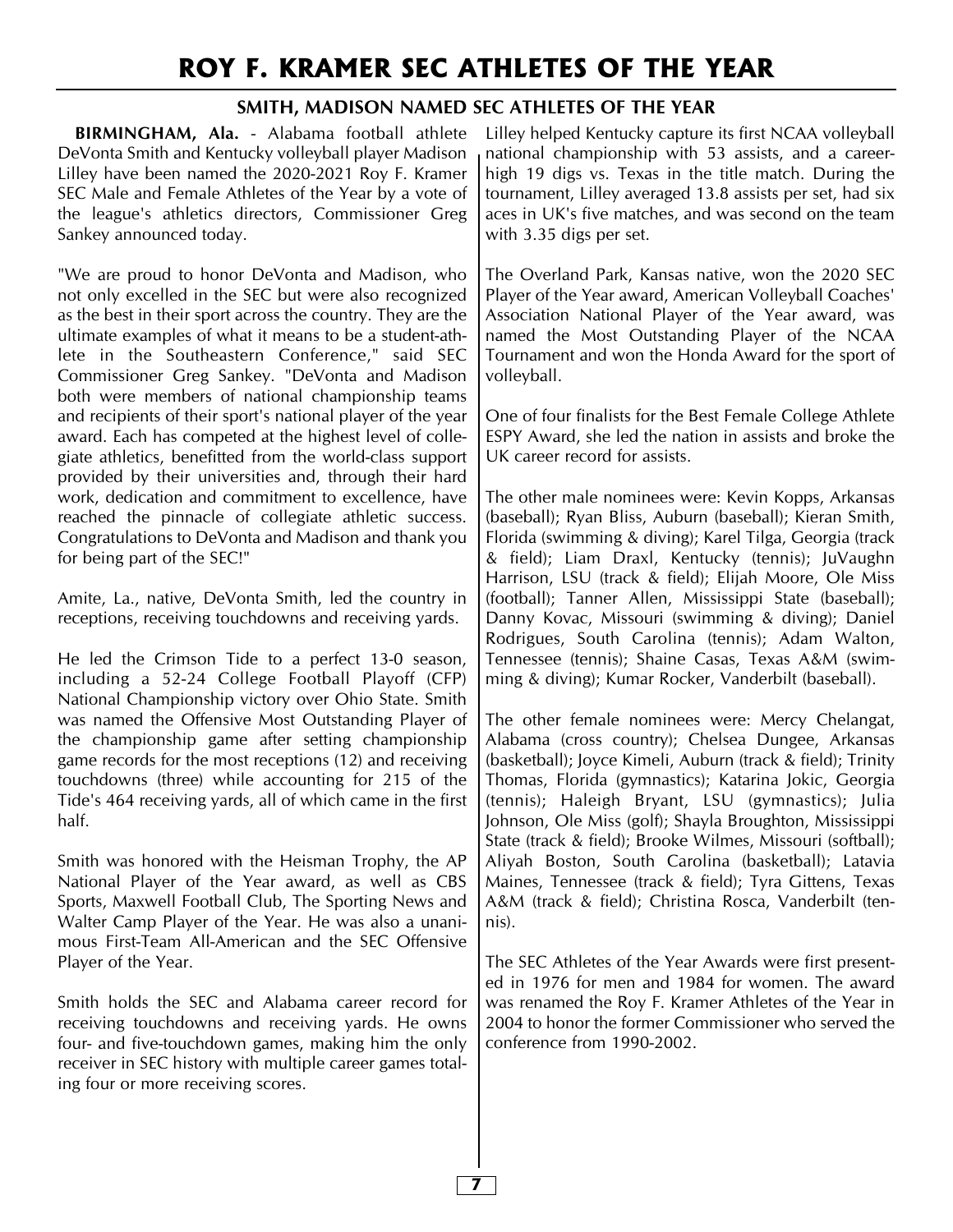**Athlete of the Year Listed in Bold**

- LSU Durand Macklin, Basketball<br>UM Elston Turner, Basketball
- Elston Turner, Basketball
- MSU Mardye McDole, Football<br>UT Lee North, Football
- UT Lee North, Football<br>VU Mike Rhodes, Bask

**1976**

Richard Bubenstein, Swimming

**1977**

Mark Barnthouse, Baseball

**1979**

**1980** UA Steadman Shealy, Football<br>AU Rowdy Gaines, Swimming AU Rowdy Gaines, Swimming<br>UF Cris Collinsworth. Football UF Cris Collinsworth, Football<br>UG Mel Lattany, Track & Field UG Mel Lattany, Track & Field<br>UK Kyle Macy, Basketball **UK Kyle Macy, Basketball** LSU Rick Meador, Swimming John Stroud, Basketball MSU Rickey Brown, Basketball<br>UT Mel Purcell. Tennis UT Mel Purcell, Tennis<br>VU Scott Madison, Bas

Scott Madison, Baseball

**1981**

**AU Rowdy Gaines, Swimming** UF Cris Collinsworth, Football<br>UG Herschel Walker, Football UG Herschel Walker, Football<br>UK Ricky Dellagatta, Wrestling Ricky Dellagatta, Wrestling

UA E.J. Junior, Football<br>**AU Rowdy Gaines, Sw** 

**UA Reggie King, Basketball** AU James Walker, Track & Field<br>UF Jim Watkins. Football UF Jim Watkins, Football<br>UG Willie McClendon, Foo UG Willie McClendon, Football<br>UK Jim Kovach, Football Jim Kovach, Football LSU Charles Alexander, Football<br>UM John Stroud, Basketball John Stroud, Basketball

MSU Mike Kelley, Baseball UT Reggie Johnson, Basketball<br>VU Frank Mordica, Football Frank Mordica, Football

UA Leon Douglas, Basketball<br>**AU Harvey Glance, Track & AU Harvey Glance, Track & Field** UF Jimmy Dubose, Football<br>UG Glynn Harrison, Football UG Glynn Harrison, Football<br>UK Richard Bubenstein, Swi

LSU Gary Albertine, Tennis Ben Williams, Football MSU Evis Jennings, Track & Field UT Ernie Grunfeld, Basketball VU Barry Burton, Football

UA T.R. Dunn, Basketball<br>AU Scott Spann, Swimmir AU Scott Spann, Swimming<br>UF Wes Chandler, Football UF Wes Chandler, Football<br>UG Rav Goff. Football UG Ray Goff, Football<br>UK Jim Kovach, Footb

MSU Ray Constict, Football<br>**UT** Larry Sievers, Footba **UT** Larry Sievers, Football<br>VU Steve Chandler, Basebal Steve Chandler, Baseball **1978**

UA Ozzie Newsome, Football<br>AU Willie Smith, Track & Field AU Willie Smith, Track & Field<br>UF Chris Snode, Diving UF Chris Snode, Diving<br>UG Jeff Lewis, Football UG Jeff Lewis, Football<br>**UK Jack Givens, Bask UK Jack Givens, Basketball** LSU Charles Alexander, Football George Plasketes, Football MSU Evis Jennings, Track & Field UT Andy Coan, Swimming VU Ed Smith, Football

Jim Kovach, Football LSU Terry Robiskie, Football<br>UM Mark Barnthouse, Basel Mike Rhodes, Basketball

#### **1982**

- UA Arne Borgstrom, Football<br>AU Doug Gilcrease, Baseball
- AU Doug Gilcrease, Baseball<br>UF Craig Beardslev. Swimmir
- UF Craig Beardsley, Swimming<br>UG Buck Belue
	- **Buck Belue,** 
		- **Football/Baseball**
- UK Pat McCulla, Track & Field LSU Orlando McDaniel,
	- Football/Track & Field
- UM Carlos Clark, Basketball
- MSU Johnie Cooks, Football<br>UT Dale Ellis, Basketball
- UT Dale Ellis, Basketball<br>VU Whit Tavlor. Football
- Whit Taylor, Football

#### **1983**

- UA David Magadan, Baseball<br>AU Bo Jackson. Bo Jackson, Football/Baseball/Track & Field UF James Jones, Football<br>UG Herschel Walker. **Herschel Walker.**
- **Football/Track & Field**
- UK Rob Mangas, Football
- LSU Alan Risher, Football<br>UM Ralph Spry, Track & F
- Ralph Spry, Track & Field
- MSU Jeff Malone, Basketball UT Willie Gault, Football/ Track & Field
- VU Whit Taylor, Football

#### **1984**

- 
- UA Walter Lewis, Football<br>AU Bo Jackson, Football/ Bo Jackson, Football/
- Track & Field
- UF Wilber Marshall, Football<br>UG Terry Hoage, Football
- **Terry Hoage, Football**
- UK Keith Martin, Football
- LSU Teddy Viator, Tennis
- UM Dave Peege, Golf
- MSU Rafael Palmeiro, Baseball<br>UT Paul Annacone, Tennis
- UT Paul Annacone, Tennis<br>VU Jeff Turner, Basketball
- Jeff Turner, Basketball

#### **1985**

- UA Bobby Lee Hurt, Basketball<br>AU Bo Jackson, Football/Baseb
- AU Bo Jackson, Football/Baseball<br>UF Kerwin Bell. Football
- UF Kerwin Bell, Football<br>UG Mikael Pernfors, Teni
- UG Mikael Pernfors, Tennis<br>UK Kenny Walker, Basketba
- Kenny Walker, Basketball
- LSU Jeff Wickersham, Football<br>UM Freddie Joe Nunn, Footba
- Freddie Joe Nunn, Football
- **MSU Will Clark, Baseball**
- UT Johnnie Jones, Football<br>VU Phil Cox, Basketball
	- Phil Cox, Basketball

#### **1986**

**8**

- UA Doug Duke, Baseball<br>**AU Bo Jackson, Footba**
- **AU Bo Jackson, Football**
- UF Neal Anderson, Football<br>UG Peter Persons, Golf
- UG Peter Persons, Golf<br>UK Kenny Walker, Bask
- Kenny Walker, Basketball
- LSU Don Redden, Basketball<br>UM Kent Austin, Football
- Kent Austin, Football
- MSU Lorenzo Daniel, Track & Field<br>UT Sam Graddy, Track & Field
- UT Sam Graddy, Track & Field
- VU Will Wolford, Football

#### **1987**

- **UA Cornelius Bennett, Football**
- AU Jose Louis Rocha, Diving<br>UF Ricky Nattiel, Football
- UF Ricky Nattiel, Football<br>UG Derek Lilliquist, Baseb
- UG Derek Lilliquist, Baseball<br>UK Mitch Knox, Baseball
- Mitch Knox, Baseball
- LSU Wendell Davis, Football<br>UM Jeff Noblin, Football
- Jeff Noblin, Football
- MSU Don Smith, Football<br>UT Tony White, Basketb
- UT Tony White, Basketball<br>VU Will Perdue, Basketball Will Perdue, Basketball

#### **1988**

- 
- UA Bobby Humphrey, Football<br>AU Aundray Bruce, Football
- AU Aundray Bruce, Football<br>UF Dennis Mitchell, Track & UF Dennis Mitchell, Track & Field
- UG Matt Peterson, Golf
- UK Dave Voit, Baseball
- 
- LSU Wendell Davis, LSU<br>UM Rod Barnes, Basket Rod Barnes, Basketball
- 
- MSU Lorenzo Daniel, Track & Field<br>UT Shelby Cannon, Tennis
- UT Shelby Cannon, Tennis<br>VU Will Perdue, Basketba **Will Perdue, Basketball**

#### **1989**

- **UA Derrick Thomas, Football**
- AU Tracy Rocker, Football<br>UF Louis Oliver, Football
- UF Louis Oliver, Football<br>UG Roger Miller, Basebal
- UG Roger Miller, Baseball<br>UK Bob Whelan, Track & I
- Bob Whelan, Track & Field
- LSU Ben McDonald, Baseball<br>UM Wesley Walls, Football
- Wesley Walls, Football
- MSU Tommy Raffo, Baseball<br>UT Keith DeLong, Football
- UT Keith DeLong, Football<br>VU Barry Goheen, Basketb
- Barry Goheen, Basketball

#### **1990**

- UA John Mangum, Football<br>AU Win Lyle, Football
- AU Win Lyle, Football<br>UF Emmitt Smith, Foo
- UF Emmitt Smith, Football<br>UG Alec Kessler, Basketb
- 
- **UG** Alec Kessler, Basketball<br>UK Bob Whelan, Track & Field UK Bob Whelan, Track & Field<br>LSU Chris Jackson, Basketball
- LSU Chris Jackson, Basketball<br>UM John Darnell, Football John Darnell, Football

MSU Burke Masters, Baseball<br>UT Eric Still, Football UT Eric Still, Football<br>VU Derrick Wilcox, Ba

UG Al Parker, Tennis<br>UK Reggie Hanson, I

MSU Greg Carter, Basketball<br>UT Melvin Stewart, Swimmi UT Melvin Stewart, Swimming<br>VU Scott Draud, Basketball Scott Draud, Basketball

Derrick Wilcox, Basketball **1991** UA Philip Doyle, Football/Baseball<br>AU Samuel Matete, Track & Field AU Samuel Matete, Track & Field<br>UF Huey Richardson, Football UF Huey Richardson, Football<br>UG Al Parker, Tennis

Reggie Hanson, Basketball **LSU Shaquille O'Neal, Basketball** George Kersh, Track & Field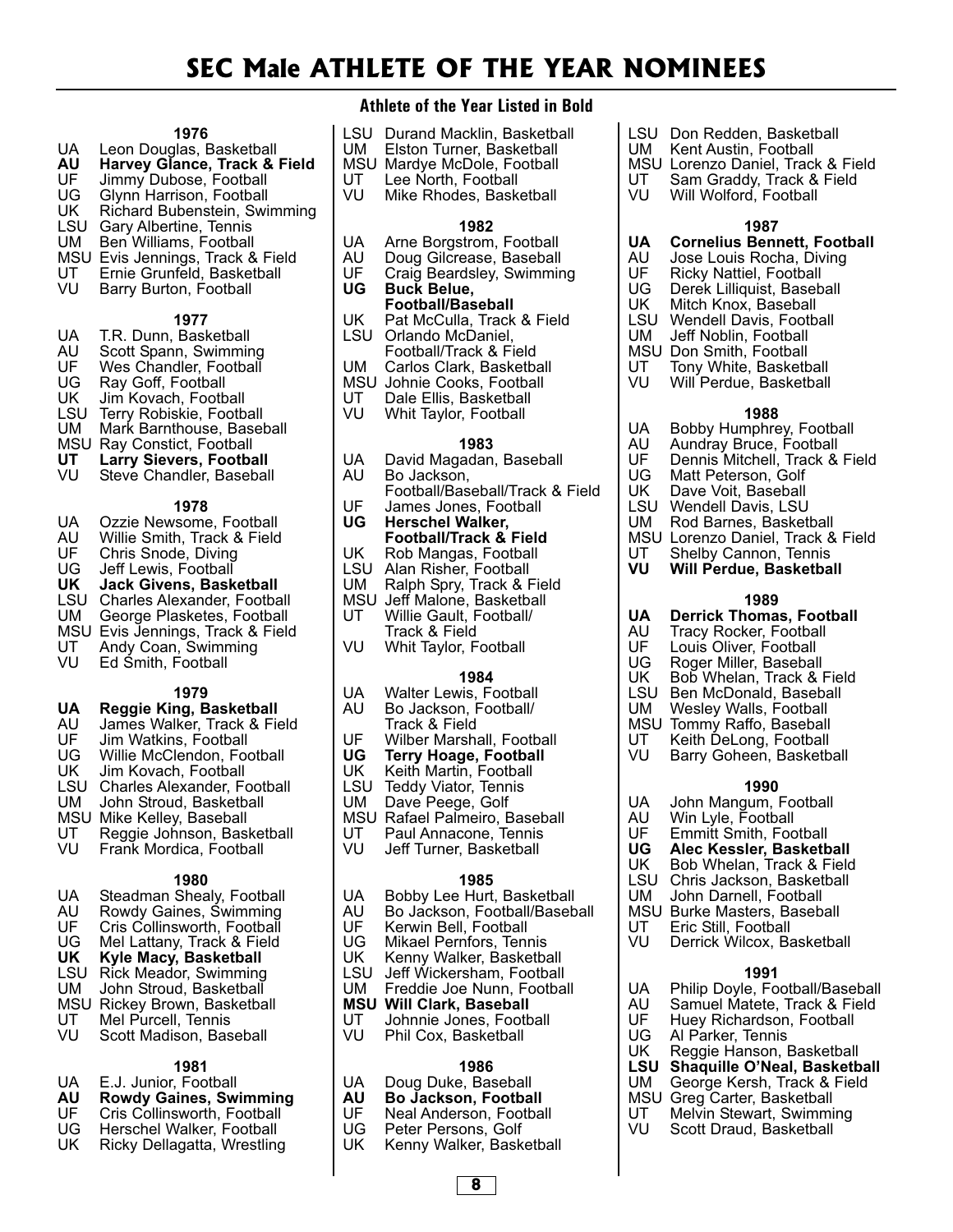#### **Athlete of the Year Listed in Bold**

|  | MSU Erick Dampier, Basketball |  |  |
|--|-------------------------------|--|--|
|  | ___                           |  |  |

- USC Steve Taneyhill, Football<br>UT Lawrence Johnson, Lawrence Johnson,
	- Track & Field

**1992**

Mark Thompson, Baseball **LSU Shaquille O'Neal, Basketball** Joe Harvell, Basketball MSU Jon Harden, Baseball USC Dave Willman, Baseball<br>UT Aric Long, Track & Field UT Aric Long, Track & Field<br>VU Corev Harris, Football Corey Harris, Football

**1993**

**Jamal Mashburn, Basketball** 

Billy McCaffrey, Basketball **1994** UA Antonio Langham, Football **ARK Corliss Williamson, Basketball** AU Will Blackmon, Golf<br>UF Mark Merklein, Tenn UF Mark Merklein, Tennis<br>UG Eric Zeier, Football UG Eric Zeier, Football<br>UK Jeff Abbott, Baseba Jeff Abbott. Baseball LSU Russ Johnson, Baseball UM Joakim Appelqvist, Tennis MSU Joc Simmons, Tennis USC Ron Willis, Track & Field UT Jose Parrilla, Track & Field<br>VU Boomer Whipple, Baseball Boomer Whipple, Baseball

**1995**

Tim Harden, Track & Field LSU Mario Sategna, Track & Field Mahesh Bhupathi, Tennis MSU Erick Dampier, Basketball USC Jay Telford, Swimming<br>UT Todd Helton, Basebal **UT** Todd Helton, Baseball<br>VU Boomer Whipple, Baseb

Boomer Whipple, Baseball

**1996**

AU Victor Houston, Track & Field<br>**UF** Danny Wuerffel, Football **UF Danny Wuerffel, Football** UG Jamie Laschinger, Tennis<br>UK Tony Delk, Basketball Tony Delk, Basketball LSU Eddy Furniss, Baseball<br>UM Johan Hede, Tennis Johan Hede, Tennis

UA Roy Rogers, Basketball ARK Godfrey Siamusiye, Track & Field

ARK Corliss Williamson, Basketball<br>AU Kurt Jachimowski, Swimming AU Kurt Jachimowski, Swimming<br>UF Ellis Johnson, Football UF Ellis Johnson, Football<br>UG Eric Zeier, Football UG Eric Zeier, Football<br>UK Tim Harden, Track

UA Jay Barker, Football

ARK Erick Walder, Track & Field<br>AU John Powell, Baseball AU John Powell, Baseball<br>UF Shane Matthews. Foot UF Shane Matthews, Football<br>UG Garrison Hearst, Football UG Garrison Hearst, Football<br>UK Jamal Mashburn, Baske

UA Robert Stewart, Football ARK Erick Walder, Track & Field<br>AU Jimmy Green, Golf

AU Jimmy Green, Golf<br>UF Anthony Nesty, Swi UF Anthony Nesty, Swimming<br>UG Wade McGuire, Tennis UG Wade McGuire, Tennis<br>UK Mark Thompson, Basel

UA Eric Curry, Football

**UR Jamar Mashburn, Bas<br>LSU Todd Walker, Baseball<br>UM Everett Lindsav. Footb.** Everett Lindsay, Football MSU Daniel Courcol, Tennis USC Joe Biernat, Baseball<br>UT Chris Woodruff, Tennis UT Chris Woodruff, Tennis<br>VU Billy McCaffrey, Basket

VU Frank Seckar, Basketball

#### **1997**

- UA Roberto Vaz, Baseball
- ARK Robert Howard, Track & Field<br>AU Tim Hudson, Baseball
- AU Tim Hudson, Baseball<br>**UF** Danny Wuerffel, Foot
- **UF Danny Wuerffel, Football** Larry Brown, Foootball/ **Basketball**
- UK Ron Mercer, Basketball
- 
- LSU Brandon Larson, Baseball<br>UM Sebastien Dechaunac. Ter Sebastien Dechaunac, Tennis
- MSU Thomas Dupre', Tennis
- 
- USC Larry Davis, Basketball<br>UT Jeremy Linn, Swimming
- UT Jeremy Linn, Swimming<br>VU Jamie Duncan, Foootbal Jamie Duncan, Foootball

#### **1998**

- UA Brent Roberts, Diving
- ARK Robert Howard, Track & Field<br>AU Lee Pearson, Tennis
- AU Lee Pearson, Tennis<br>UF Brad Wilkerson, Base
- UF Brad Wilkerson, Baseball<br>UG John Roddick, Tennis
- UG John Roddick, Tennis<br>UK Tim Couch, Football
- Tim Couch, Football
- LSU Eddy Furniss, Baseball<br>UM Ansu Sesav, Basketball
- Ansu Sesay, Basketball
- MSU Richard Lee, Baseball
- USC Brad Snyder, Track & Field<br>UT Peyton Manning, Footbal
- **UT Peyton Manning, Football**
- Jamie Duncan, Foootball

#### **1999**

- UA Andy Phillips, Baseball
- ARK Brandon Burlsworth, Football<br>AU Casey Dunn, Baseball
- AU Casey Dunn, Baseball<br>UF Jeff Morrison, Tennis
- UF Jeff Morrison, Tennis<br>UG Champ Bailey, Footb
- UG Champ Bailey, Football
- **UK Tim Couch, Football**
- LSU Michal Chmela, Tennis
- UM Keith Carter, Basketball
- MSU James Johnson, Football USC Terrence Trammell,
- Track & Field
- UT Tee Martin, Football<br>VU Hunter Bledsoe, Bas
- Hunter Bledsoe, Baseball

#### **2000**

- UA Chris Samuels, Football
- ARK Melvin Lister, Track & Field<br>AU Todd Faulkner, Baseball
- AU Todd Faulkner, Baseball<br>UF Bernard Williams, Track
- UF Bernard Williams, Track & Field<br>UG Quincy Carter, Football
- UG Quincy Carter, Football<br>UK James Whalen, Footbal
- James Whalen, Football
- LSU Stromile Swift, Basketball<br>UM Savante' Stringfellow, Track 8
- Savante' Stringfellow, Track & Field
- MSU Marco Baron, Tennis

# **USC Kip Bouknight, Baseball**

- UT Michael Gilliam, Swimming<br>VU Dan Langhi, Basketball
- Dan Langhi, Basketball

**2001**

**9**

- UA David Kimani, Track & Field
- ARK Oskar Johansson, Tennis<br>AU Rudi Johnson, Football
- AU Rudi Johnson, Football<br>UF Nick Gilliam, Golf
- UF Nick Gilliam, Golf<br>UG Matias Boeker, T
- **UG Matias Boeker, Tennis**
- Tayshuan Prince, Basketball
- LSU Walter Davis, Track & Field<br>UM Deuce McAllister, Football
- Deuce McAllister, Football
- MSU Marco Baron, Tennis
- USC Kyle Thompson, Golf<br>UT Chris Burke, Basebal
- UT Chris Burke, Baseball<br>VU Matt Stewart, Football
- Matt Stewart, Football

#### **2002**

- UA Ron Bramlett, Track & Field
- ARK Daniel Lincoln, Cross Country/T&F<br>AU Damon Duval, Football
- AU Damon Duval, Football<br>UF Rex Grossman, Footba
- UF Rex Grossman, Football<br>UG Matias Boeker, Tennis
- UG Matias Boeker, Tennis<br>UK Jesse Witten, Tennis Jesse Witten, Tennis
- 
- **LSU Walter Davis, Track & Field** Terrence Metcalf, Football
- MSU Mario Austin, Basketball
- 
- USC Yaron Peters, Baseball<br>UT James Gatlin, Track & I
- UT James Gatlin, Track & Field<br>VU Bobby Revnolds, Tennis Bobby Reynolds, Tennis
	-

#### **2003**

- UA David Kamani, Track & Field
- **ARK Alistar Cragg, Cross Country/T&F**
- AU Leevan Sands, Track & Field<br>UF Matt Bonner, Basketball
- UF Matt Bonner, Basketball<br>UG David Pollack, Football
- UG David Pollack, Football<br>UK Clayton Moss, Diving Clayton Moss, Diving
- 
- LSU Aaron Hill, Baseball
- Stephen Head, Baseball
- MSU Marquis Davis, Track & Field
- USC Brian Buscher, Baseball<br>UT Stephen Harris, Track &
- UT Stephen Harris, Track & Field<br>VU Bobby Revnolds, Tennis
	- Bobby Reynolds, Tennis

#### **2004**

- UA Kennedy Winston, Basketball
- **ARK Alistar Cragg, Cross Country/T&F**<br>AU Caesar Garcia, Diving

**2005** UA Vlad Polyakov, Swimming ARK Wallce Spearman Jr., Track & Field<br>AU Carlos Rogers, Football AU Carlos Rogers, Football<br>UF Ryan Lochte, Swimmin **UF Ryan Lochte, Swimming** UG David Greene, Football UK John Holmes, Golf LSU Brandon Bass, Basketball UM Antwon Hicks, Track & Field MSU Lawrence Roberts, Basketball USC Steve Pearce, Baseball

AU Caesar Garcia, Diving<br>UF Camilo Villegas, Golf UF Camilo Villegas, Golf<br>UG Rashad Wright, Bask

UG Rashad Wright, Basketball<br>UK Jeff Chakouian, Track & Fi UK Jeff Chakouian, Track & Field<br>LSU Chad Lavalais, Football LSU Chad Lavalais, Football<br>UM Eli Manning, Football Eli Manning, Football MSU Lawrence Roberts, Basketball USC Landon Powell, Baseball<br>UT Leigh Smith, Track & Fiel UT Leigh Smith, Track & Field<br>VU Matt Freije, Basketball Matt Freije, Basketball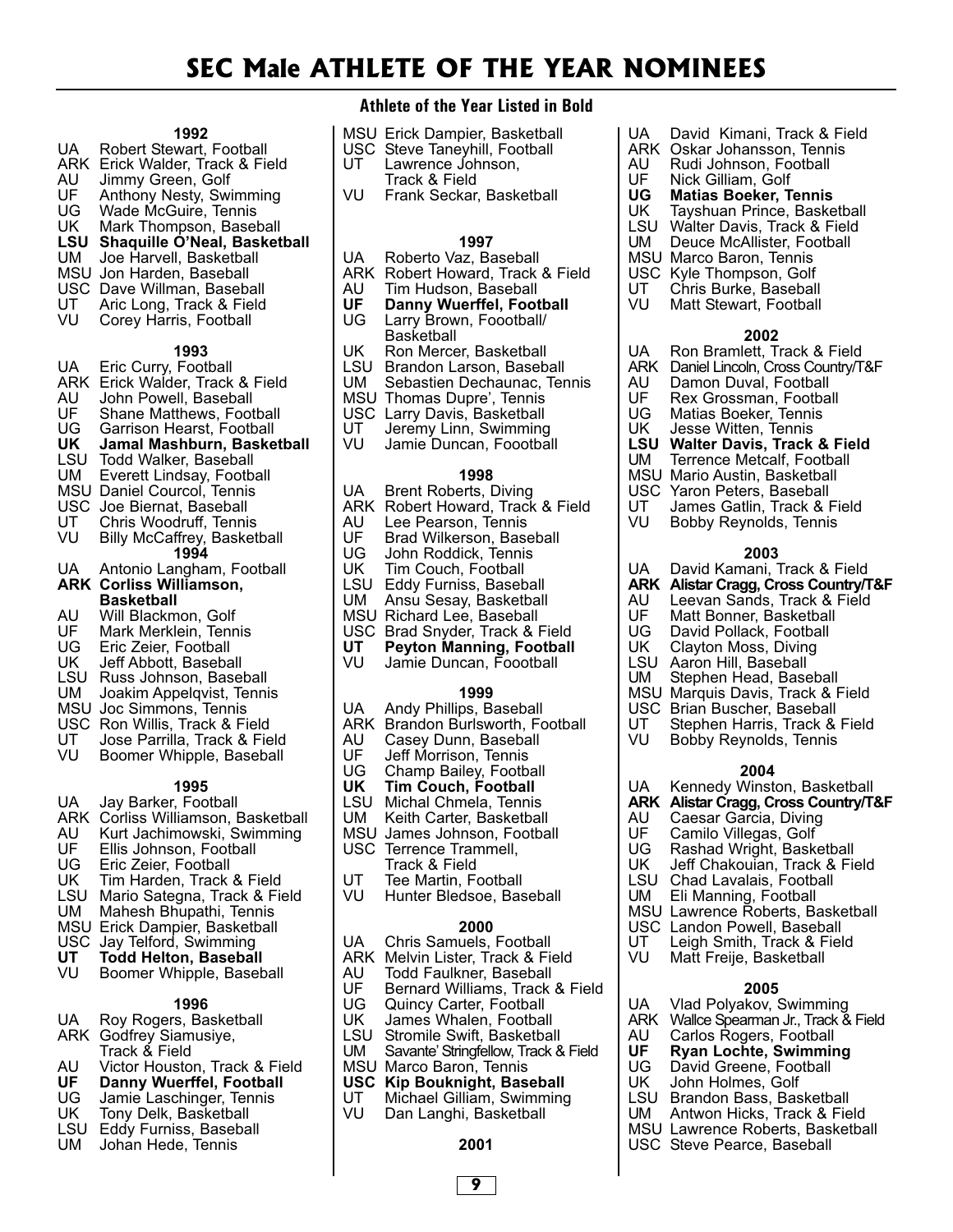| UT<br>VU                                                                        | Luke Hochevar, Baseball<br>Jensen Lewis, Baseball                                                                                                                                                                                                                                                                                       |
|---------------------------------------------------------------------------------|-----------------------------------------------------------------------------------------------------------------------------------------------------------------------------------------------------------------------------------------------------------------------------------------------------------------------------------------|
| UA<br>ARK<br>AU<br>UF<br>UG<br>UK<br>LSU<br>UM<br><b>MSU</b><br>USC<br>UT<br>VU | 2006<br>Demeco Ryans, Football<br>Josphat Boit, Track & Field<br>Doug Van Wie, Swimming<br>Ryan Lochte, Swimming<br>Chris Kirk, Golf<br>Ryan Strieby, Baseball<br>Xavier Carter, Track & Field<br>Patrick Willis, Football<br>Thomas Berkery, Baseball<br>Sidney Rice, Football<br>Aries Merritt, Track & Field<br>Jay Cutler, Football |
| UA<br>ARK<br>AU<br>UF<br>UG<br>UK<br>LSU<br>UM<br>MSU<br>USC<br>UT<br>VU        | 2007<br>Emeel Salem, Baseball<br>Darren McFadden, Football<br>Steven Segerlin, Diving<br>Chris Leak, Football<br>John Isner, Tennis<br>Andre' Woodson, Football<br>JaMarcus Russell, Football<br>Barnabas Kirui, Track & Field<br><b>Edward Easley, Baseball</b><br>N/A<br>Chris Lofton, Basketball<br><b>David Price, Baseball</b>     |
| UA                                                                              | 2008<br>Michael Thompson, Golf                                                                                                                                                                                                                                                                                                          |

- ARK Darren McFadden, Football<br>AU Cesar Cielo, Swimming
- AU Cesar Cielo, Swimming<br>**UF Tim Tebow, Football**
- **UF Tim Tebow, Football** UG Gordon Beckham, Baseball<br>UK Rashaud Scott, Track & Fiel
- Rashaud Scott, Track & Field
- LSU Glenn Dorsey, Football<br>UM Erling Tveit, Tennis
- Erling Tveit, Tennis
- MSU Jamil Hubbard, Track & Field
- USC Jason Richardson, Track & Field
- UT Chris Lofton, Basketball<br>VU Shan Foster, Basketball Shan Foster, Basketball

#### **2009**

UA Andre Smith, Football ARK Blake Strode, Tennis<br>AU Matt Targett, Swimmi AU Matt Targett, Swimming<br>**UF Tim Tebow, Football UF** Tim Tebow, Football<br>UG Knowshon Moreno, Fo UG Knowshon Moreno, Football<br>UK Bruno Agostinelli, Tennis Bruno Agostinelli, Tennis LSU Louis Coleman, Baseball<br>UM Michael Oher, Football Michael Oher, Football MSU Jarvis Varnado, Basketball USC Devan Downey, Basketball<br>UT John Patrick Smith, Tennis UT John Patrick Smith, Tennis<br>VU D.J. Moore. Football D.J. Moore, Football

#### 2010<br>Mark Ingram, Football **UA Mark Ingram, Football**

- ARK Zack Cox, Baseball
- AU Hunter Morris, Baseball<br>UF Tim Tebow. Football
- UF Tim Tebow, Football<br>UG Russell Henley, Golf
- UG Russell Henley, Golf<br>UK John Wall, Basketbal
- John Wall, Basketball LSU Walter Henning, Track & Field

#### **Athlete of the Year Listed in Bold**

|     | UM Drew Pomeranz, Baseball      |
|-----|---------------------------------|
|     | MSU Jarvis Varnado, Basketball  |
|     | USC Johnny Dutch, Track & Field |
| UT. | Eric Berry, Football            |

VU Jedrmaine Beal, Basketball

#### **2011**

- UA Kirani James, Track & Field
- ARK D.J. Williams, Football<br>AU Cam Newton, Football
- AU Cam Newton, Football<br>UF Will Claye, Track & Fie
- UF Will Claye, Track & Field
- UG Mark Dylla, Swimming<br>UK Randall Cobb, Footbal Randall Cobb, Football
- 
- LSU Patrick Peterson, Football
- Barnabas Kirui, Cross Country
- MSU Derek Sherrod, Football
- USC Michael Roth, Baseball<br>UT John-Patrick Smith. T
- **UT John-Patrick Smith, Tennis** Grayson Garvin, Baseball
- 

#### **2012**

- UA Trent Richardson, Football ARK Joe Adams, Football AU Kyle Owens, Swimming<br>UF Tony McQuay, Track & I
- 
- UF Tony McQuay, Track & Field<br>UG Martin Grodzki, Swimming UG Martin Grodzki, Swimming<br>**UK Anthony Davis, Basketba**
- **Anthony Davis, Basketball**
- LSU Morris Claiborne, Football<br>UM Alex Yarbrough, Baseball
- Alex Yarbrough, Baseball
- MSU Chris Stratton, Baseball
- USC Melvin Ingram, Football<br>UT Ryan Helms, Swimming
- UT Ryan Helms, Swimming<br>VU John Jenkins, Basketbal
- John Jenkins, Basketball

#### **2013**

- UA Cory Whitsett, Golf
- ARK Kevin Lazas, Track & Field
- AU Marcelo Chierighini, Swimming<br>UF Omar Craddock, Track & Field
- UF Omar Craddock, Track & Field<br>UG Jarvis Jones, Football
- UG Jarvis Jones, Football<br>UK Greg Ferrucci, Swim &
- UK Greg Ferrucci, Swim & Dive<br>LSU Mason Katz, Baseball
- LSU Mason Katz, Baseball<br>UM Isiah Young, Track & F
- Isiah Young, Track & Field MSU Hunter Renfroe, Baseball
- MO David Bonuch, Swim & Dive
- USC Jadeveon Clowney, Football<br>UT Mikelis Libietis. Tennis
- 
- UT Mikelis Libietis, Tennis<br>**AM Johnny Manziel, Foo**t
- **AM Johnny Manziel, Football** Tony Kemp, Baseball

#### **2014**

- UA Robby Shelton, Golf
- ARK Jarrion Lawson, Track & Field<br>AU Tre Mason, Football
- AU Tre Mason, Football<br>UF Scottie Wilbekin, Ba
- UF Scottie Wilbekin, Basketball<br>UG Aaron Murray, Football
- UG Aaron Murray, Football<br>UK A.J. Reed. Baseball **UK A.J. Reed, Baseball**
- 
- LSU Aaron Nola, Baseball<br>UM Nik Scholtz, Tennis Nik Scholtz, Tennis
- MSU Brandon McBride, Track & Field
- Michael Sam, Football

**10**

- USC Jadeveon Clowney, Football<br>UT Hunter Reese.Tennis
- 
- UT Hunter Reese, Tennis<br>AM Deon Lendore, Track AM Deon Lendore, Track & Field<br>VU Jordan Matthews, Football
- Jordan Matthews, Football

#### **2015**

- UA Amari Cooper, Football
- **ARK Andrew Benintendi, Baseball**
- AU Reese Dismukes, Football<br>UF Marquis Dendy, Track & Fig
- UF Marquis Dendy, Track & Field<br>UG Maicel Uibo, Track & Field
- UG Maicel Uibo, Track & Field<br>UK Willie Cauley Stein, Baske
- Willie Cauley Stein, Basketball
- LSU Vernon Norwood, Track & Field<br>UM Senguez Golson, Football
- Senquez Golson, Football
- MSU Dak Prescott, Football<br>MO Shane Ray, Football
- Shane Ray, Football
- USC Will Starke, Golf<br>UT Mikelis Libietis, T
- UT Mikelis Libietis, Tennis<br>AM Deon Lendore Track
- AM Deon Lendore, Track & Field<br>VU Carson Fulmer, Baseball Carson Fulmer, Baseball
- 

#### **2016**

- UA Derrick Henry, Football
- **ARK Jarrion Lawson, Track & Field**
- AU Joe Patching, Swimming<br>UF Caeleb Dressel, Swimmin
- UF Caeleb Dressel, Swimming<br>UG Lee McCoy, Golf
- UG Lee McCoy, Golf<br>UK Tyler Ulis, Basket
- UK Tyler Ulis, Basketball<br>LSU Leonard Fournette, F

SC Matt NeSmith, Golf<br>UT Jake Blankenship.

UK Jon Toth, Football LSU Sam Burns, Golf

- Leonard Fournette, Football
- UM Ryan Walling, Track & Field

MO Fabian Schwingenschlogl, Swimming<br>SC Matt NeSmith, Golf

UT Jake Blankenship, Track & Field<br>AM Lindon Victor, Track & Field AM Lindon Victor, Track & Field<br>VU Matthias Schwab. Golf Matthias Schwab, Golf

**2017**

Braden Thornberry, Golf **MSU Brent Rooker, Baseball** MO J'den Cox, Wrestling

SC Sindarius Thornwell, Basketball UT Christian Coleman, Track&Field<br>AM Fred Kerley, Track & Field **AM** Fred Kerley, Track & Field<br>VU Matthias Schwab Golf Matthias Schwab, Golf

**2018** UA Minkah Fitzpatrick, Football ARK Kenzo Cotton, Track & Field<br>AU Casev Mize. Baseball AU Casey Mize, Baseball<br>**UF Caeleb Dressel. Swin UF Caeleb Dressel, Swimming** UG Roquan Smith, Football<br>UK Tim Duckworth, Track &

Tim Duckworth, Track & Field

Robert Domanic, Track & Field

LSU Devin White, Football<br>UM Robert Domanic, Trac

MSU Nuno Borges, Tennis MO Drew Lock, Football<br>SC Akram Mahmoud, S

SC Akram Mahmoud, Swimming<br>UT Zhipeng (Colin) Zeng, Diving UT Zhipeng (Colin) Zeng, Diving<br>AM Tyler Davis, Basketball AM Tyler Davis, Basketball<br>VU Theo Humphrey,Golf Theo Humphrey, Golf

MSU Dak Prescott, Football

UA Jonathan Allen, Football ARK Clive Pullen, Track & Field<br>AU Daniel Carlson, Football AU Daniel Carlson, Football<br>UF Caeleb Dressel, Swimmi UF Caeleb Dressel, Swimming<br>UG Devon Williams, Track & Fi UG Devon Williams, Track & Field<br>UK Jon Toth, Football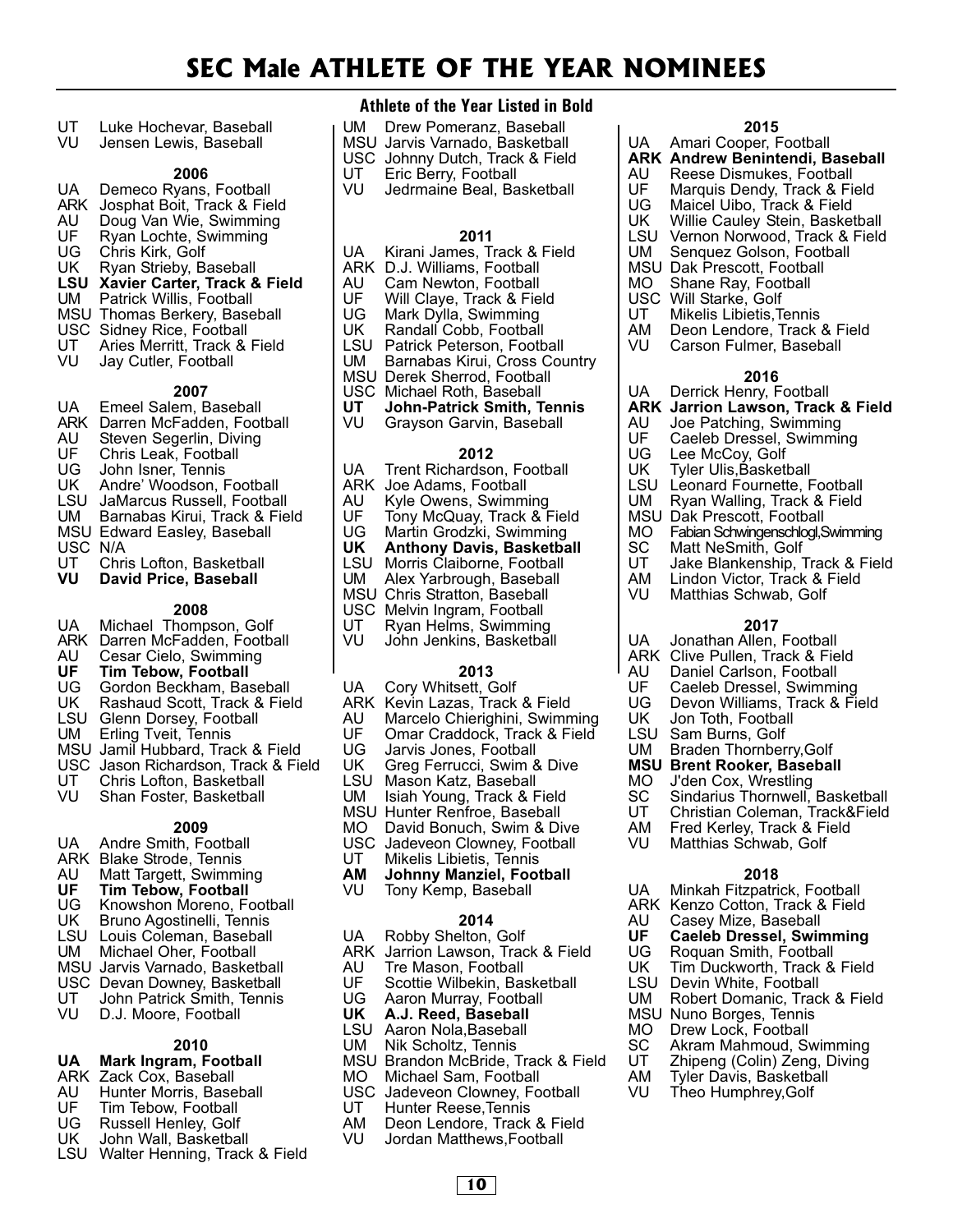#### **Athlete of the Year Listed in Bold**

|                  | 2019                                                        |  |
|------------------|-------------------------------------------------------------|--|
| UA<br>ARK        | Tua Tagovailoa, Football<br>Gilbert Boit, Track & Field     |  |
| AU               | Jared Harper, Basketball                                    |  |
| UF               | <b>Grant Holloway, Track &amp; Field</b>                    |  |
| UG.              | Denzel Comenentia, T & F                                    |  |
| UK.              | Josh Allen, Football                                        |  |
| LSU              | Mondo Duplantis, Track & Field                              |  |
| UM<br><b>MSU</b> | Grae Kessinger, Baseball<br>Nuno Borges, Tennis             |  |
| MO.              | Drew Lock, Football                                         |  |
| SC.              | Paul Jubb, Tennis                                           |  |
| UT               | Grant Williams, Basketball                                  |  |
| AM.              | Chandler Phillip, Golf                                      |  |
| VU.              | JJ Bleday, Baseball                                         |  |
|                  |                                                             |  |
|                  |                                                             |  |
| UA               | 2020                                                        |  |
| <b>ARK</b>       | Zane Waddell, Swim & Diving<br>Mason Jones, Basketball      |  |
| AU -             | Derrick Brown, Football                                     |  |
| UF               | Kieran Smith, Swim & Diving                                 |  |
| UG               | Rodrigo Blankenship, Football                               |  |
| UK.              | Immanuel Quickley, Basketball                               |  |
| <b>LSU</b>       | Joe Burrow, Football                                        |  |
| UM               | <b>Waleed Suliman, Cross Country</b>                        |  |
| MSU<br>MO.       | Reggie Perry, Basketball                                    |  |
| SC               | Danny Kovac, Swim & Diving<br>Itay Goldfaden, Swim & Diving |  |
| UT               | Carey McLeod, Track & Field                                 |  |
| AM.<br>VU        | Shaine Casas, Swim & Diving<br>John Augenstein, Golf        |  |

#### **MALE ATHLETE OF THE YEAR BREAKDOWN**

| <b>Winners (1976-2021)</b>                |                                         | Auburn                                                          | 3                               |                             | $'76 - 81 - 86$ |              |
|-------------------------------------------|-----------------------------------------|-----------------------------------------------------------------|---------------------------------|-----------------------------|-----------------|--------------|
| <b>By Sport</b>                           |                                         |                                                                 | Mississippi State               | $\overline{2}$              |                 | $85 - 17$    |
| Football                                  | 15                                      | 177-84-86-87-89-96-                                             | Vanderbilt                      | $\overline{2}$              |                 | $88-07$      |
|                                           |                                         | 97-98-99-08-09-10-12-20-21                                      | South Carolina                  |                             |                 | $00^{\circ}$ |
| <b>Basketball</b>                         | 10                                      | '78-79-80-88-90-91-92-93-<br>$94-12$                            | Texas A&M                       |                             |                 | 2012         |
| <b>Baseball</b>                           |                                         | $85 - 95 - 00 - 07 - 14 - 15 - 17$                              |                                 | <b>Nominees (1976-2021)</b> |                 |              |
| Track & Field                             |                                         | 16-02-03-04-06-16-19                                            | <b>By Sport</b>                 |                             |                 |              |
| Swimming & Diving<br><b>Tennis</b>        | 3<br>$\overline{2}$                     | $81 - 05 - 18$<br>$01 - 11$                                     | Football                        |                             | 165             |              |
| <b>Multiple Sports</b>                    | $\overline{2}$                          | Football/Baseball -'82                                          | Cross Country/Track & Field     |                             | 91              |              |
|                                           |                                         | Football/Track - '83                                            | <b>Basketball</b>               |                             | 79              |              |
|                                           |                                         |                                                                 | Baseball                        |                             | 71              |              |
| <b>By School</b>                          |                                         |                                                                 | Swimming & Diving               |                             | 44              |              |
| <b>Florida</b>                            |                                         | 96-97-05-08-09-18-19                                            | Tennis                          |                             | 43              |              |
| Kentucky                                  | 6                                       | 178-80-93-99-12-13                                              | Golf                            |                             | 24              |              |
| Arkansas                                  |                                         | $94-03-04-15-16$                                                | *Wrestling                      |                             | $\overline{2}$  |              |
| Georgia                                   |                                         | $82 - 83 - 84 - 90 - 01$                                        |                                 |                             |                 |              |
| Alabama<br><b>LSU</b><br><b>Tennessee</b> | 5<br>5<br>5<br>5<br>$\overline{5}$<br>4 | $'79 - 87 - 89 - 10 - 21$<br>$91-92-02-06-20$<br>$'77-95-98-11$ | *No longer sponsored by the SEC |                             |                 |              |
|                                           |                                         |                                                                 |                                 |                             |                 |              |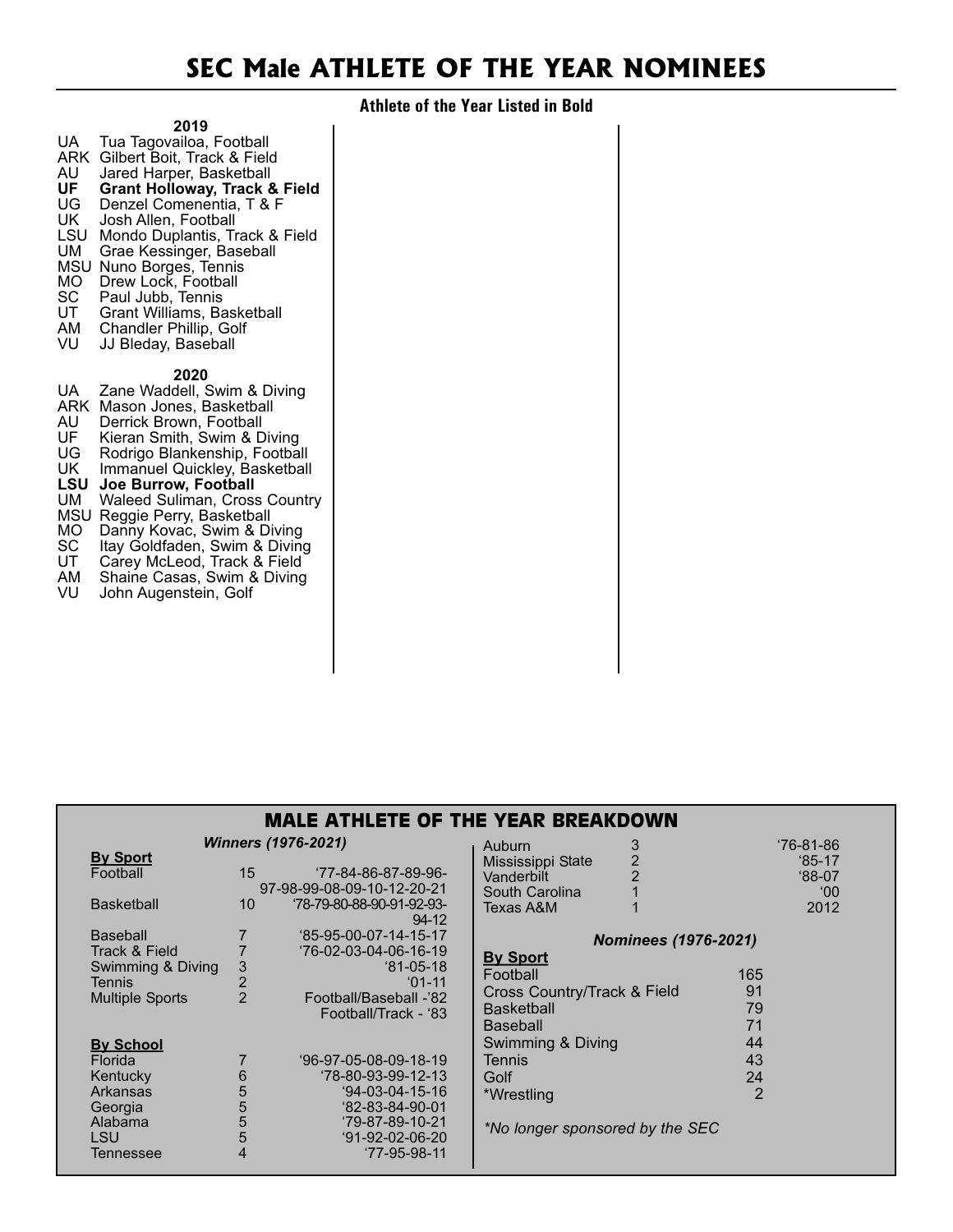#### **1984**

- UA Cassandra Crumpton, **Basketball**
- AU Annie Lett, Swimming
- **UF Tracy Caulkins, Swimming**
- UG Kathy McMinn, Gymnastics
- UK Tonya Lowe, Track & Field
- LSU Joyce Walker, Basketball
- UM Jennifer Gillom, Basketball
- MSU Kathe Kingston, Golf
- UT Mary Ostrowski, Basketball
- VU Ming Hsu, Swimming

#### **1985**

#### **UA Penney Hauschild, Gymnastics**

- AU Helene Baroody, Basketball<br>UF Deb Richard, Golf
- Deb Richard, Golf
- UG Cindy Schreyer, Golf
- UK Tamaka Takagi, Tennis
- LSU Christine Slythe, Track & Field
- UM Jennifer Gillom, Basketball
- MSU Kathe Kingston, Golf
- UT Sheila Collins, Basketball
- VU Elizabeth Moorman, Tennis

#### **1986**

- UA Penney Hauschild, Gymnastics
- AU Rosalind Council, Track & Field
- UF Megan Neyer, Diving
- UG Teresa Edwards, Basketball
- UK Sherry Hoover, Track & Field
- LSU Jenny Lidback, Golf

#### **UM Jennifer Gillom, Basketball**

- MSU Jackie Holden, Basketball
- UT LaVonna Martin, Track & Field
- VU Jackie Cowan, Basketball

#### **1987**

#### **UA Lillie Leatherwood-King, Track & Field**

- AU Vickie Orr, Basketball
- UF Jill Hetherington, Tennis
- UG Gwen Torrence, Track & Field
- UK Sonia Hahn, Tennis
- LSU Wendy Stammer, Volleyball
- UM Alisa Scott, Basketball
- MSU Kunshinge Sorrell, Basketball
- UT LaVonna Martin, Track & Field
- VU Karen Booker, Basketball

#### **1988**

- UA Pauline Davis, Track & Field
- AU Vickie Orr, Basketball<br>UF Dara Torres, Swimm
- **Dara Torres, Swimming**
- UG Sue Thomas, Golf

#### **Athlete of the Year Listed in Bold**

UT Catherine Byrne, Swimming VU Beth Tallent, Track & Field

UA Dee Foster, Gymnastics ARK Deena Drossin, Track & Field AU Lauretta Freeman, Basketball **UF Nicole Haislett, Swimming** UG Heather Stepp, Gymnastics UK Jenny Hansen, Gymnastics LSU Sharon Jaklofsky, Track & Field UM Paloma Collantes, Tennis

MSU Carri Wood, Golf

USC Sara Henninger, Swimming UT Lisa Harrison, Basketball VU Heidi Gillingham, Basketball

**1994** UA Niesa Johnson, Basketball ARK Honey Marsh, Soccer AU Jenny Luper, Gymnastics **UF Nicole Haislett, Swimming** UG Angela Lettiere, Tennis UK Jenny Hansen, Gymnastics LSU Cheryl Taplin, Track & Field UM Paloma Collantes, Tennis MSU April Ecke, Track & Field USC Helen Crook, Tennis UT Katharina Larsson, Golf<br>VU Beth Tallent, Track & Fie Beth Tallent, Track & Field

**1995** UA Niesa Johnson, Basketball ARK Sarah Schwald, Track & Field AU Rachel Sauder, Track & Field<br>UF Jill Cravbas, Tennis Jill Craybas, Tennis UG Icolyn Kelly, Track & Field **UK Jenny Hansen, Gymnastics** LSU Cornelia Gayden, Basketball UM Angelia Clay, Track & Field MSU Nicolle Carter, Volleyball USC Siew Ai Lim, Golf

UT Tracy Bonner, Swimming VU Christine Watson, Soccer

UF Jill Craybas, Tennis

**1996** UA Meredith Willard, Gymnastics ARK Deena Drossin, Track & Field AU Rachel Sauder, Track & Field

**UG Saudia Roundtree, Basketball** UK Tina Johnson, Swimming LSU D'Andre Hill, Track & Field UM Angelia Clay, Track & Field MSU Marilia Andrade, Tennis USC Dawn Ellerbe, Track & Field

**1993**

- UK Sherry Hoover, Track & Field
- LSU Schowonda Williams, Track & Field
- UM Kim Bullard, Basketball
- MSU Kunshinge Sorrell, Basketball
- UT Bridgette Gordon, Basketball
- VU Laura Vaughan, Cross Country

#### **1989**

- UA Pauline Davis, Track & Field
- AU Vickie Orr, Basketball
- UF Melissa Miller, Gymnastics
- UG Lucy Wener, Gymnastics<br>UK Lisa Breiding, Track & Fie
- Lisa Breiding, Track & Field
- LSU Dawn Sowell, Track & Field
- UM Cynthia Autry, Basketball
- MSU Claire Pollard, Tennis
- **UT Bridgette Gordon, Basketball**
- VU Wendy Deacon, Swimming

#### **1990**

#### **UA Dee Foster, Gymnastics**

- AU Sissy Costner, Track & Field
- UF Andrea Farley, Tennis<br>UG Anne Cain. Golf
- Anne Cain, Golf
- UK Valerie McGovern, Track & Field
- LSU Jackie Gallagher, Golf
- UM Kimsey O'Neal, Basketball
- MSU No Nominee
- UT Patty Wiegand, Track & Field<br>VU Wendy Scholtens, Basketball
- Wendy Scholtens, Basketball

#### **1991**

- UA Dee Foster, Gymnastics<br>AU Carolyn Jones, Basketba
- Carolyn Jones, Basketball
- UF Nicole Haislett, Swimming
- UG Hope Spivey, Gymnastics
- UK Kellie Moran, Swimming
- LSU Dana Chatman, Basketball
- UM Alison Hill, Tennis
- MSU Carri Wood, Golf
- **UT Daedra Charles, Basketball**
- VU Wendy Scholtens, Basketball

- UA Linda Burgess, Basketball
- ARK Claire Lavers, Track & Field
- AU Allison Bock, Swimming
- UF Nicole Haislett, Swimming
- **UG Vicki Goetze, Golf**
- UK Susan Klingenberg, Tennis
- LSU Dawn Bowles, Track & Field
- UM Jackie Martin, Basketball
- MSU Carri Wood, Golf USC Marsha Williams, Basketball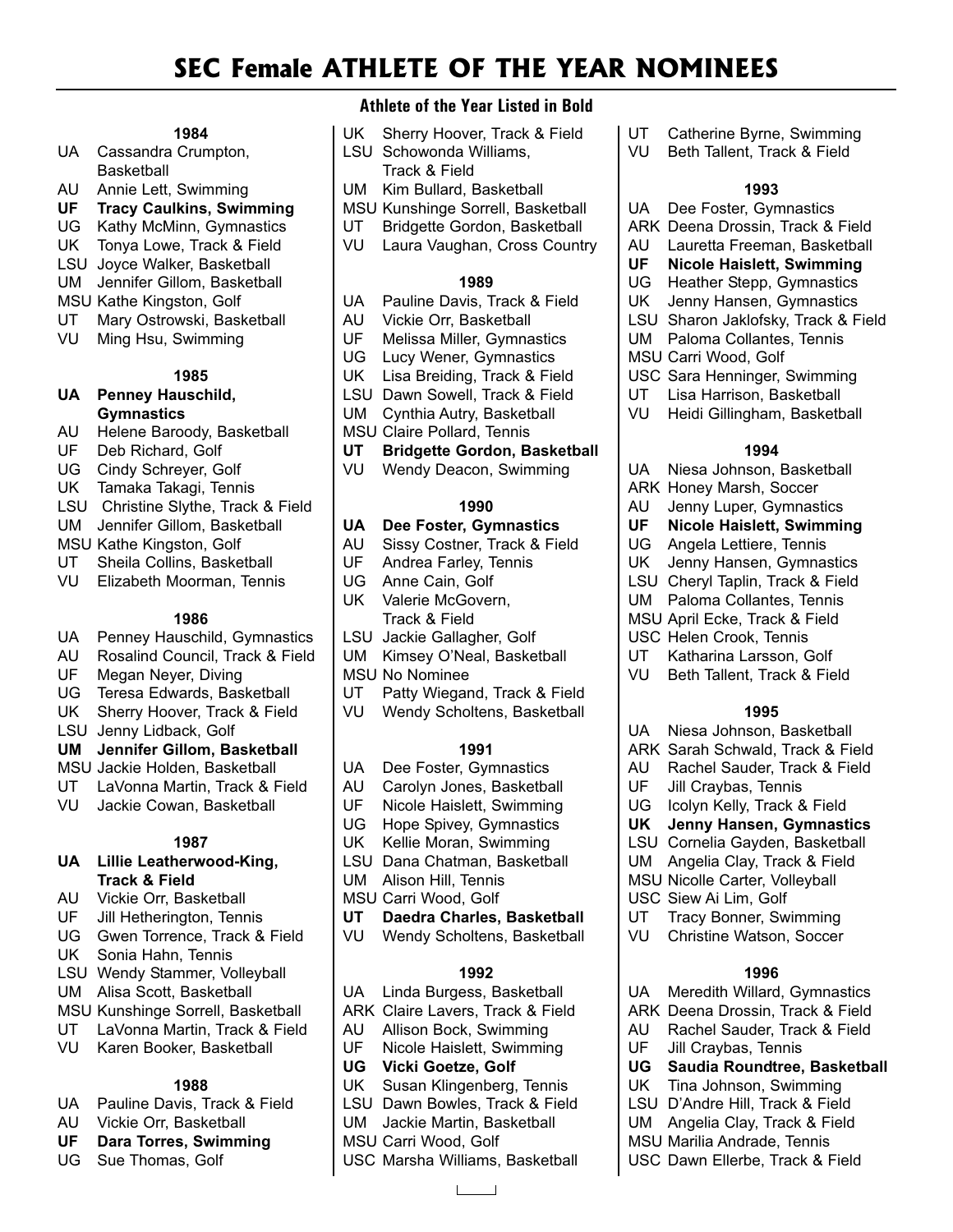|                         |                                                                        | A۱                       |
|-------------------------|------------------------------------------------------------------------|--------------------------|
| UT                      | Nicole deMan, Swimming                                                 | MSl                      |
| VU                      | Sheri Sam, Basketball                                                  | <b>USC</b><br>UT         |
|                         | 1997                                                                   | VU                       |
| UA<br><b>ARK</b>        | Meredith Willard, Gymnastics<br>Amy Yoder, Track & Field               |                          |
| AU                      | Mimi Bowen, Swimming                                                   | UA                       |
| UF<br>UG                | DeLisha Milton, Basketball<br>Michelle Anderson, Tennis                | <b>ARK</b><br>AU         |
| UK                      | Christy Soulakis, Diving                                               | UF                       |
| LSU                     | LaTarsha Stroman,                                                      | UG                       |
| UM                      | Track & Field<br>Agnes Muzamel, Tennis                                 | UK<br>LSU                |
|                         | MSU LaTonya Hill, Track & Field                                        | <b>UM</b>                |
| UT                      | <b>USC Trinity Johnson, Softball</b><br>Chamique Holdsclaw, Basketball | <b>MSL</b><br><b>USC</b> |
| VU                      | Ryan Tolbert, Track & Field                                            | UT                       |
|                         |                                                                        | VU                       |
| UA                      | 1998<br>Merritt Booth, Gymnastics                                      |                          |
| <b>ARK</b>              | Jessica Field, Volleyball                                              | UA                       |
| AU<br>UF                | Lacena Golding, Track & Field<br>Murriel Page, Basketball              | <b>ARK</b><br>AU         |
| UG                      | Kim Aronold, Gymnastics                                                | UF                       |
| UK<br>LSU               | Rachel Komisarz, Swimming<br>Amy McClosky, Gymnastics                  | UG<br>UK                 |
| UM                      | Agnes Muzamel, Tennis                                                  | LSU                      |
|                         | MSU Autumn Anderson, Softball                                          | <b>UM</b>                |
| UT                      | USC Lisa Misipeka, Track & Field<br>Chamique Holdsclaw, Basketball     | <b>MSL</b><br><b>USC</b> |
| VU                      | Ryan Tolbert, Track & Field                                            | UT                       |
|                         | 1999                                                                   | VU                       |
| <b>UA</b>               | Dominique Canty, Basketball                                            |                          |
|                         | ARK Amy Yoder, Cross Country/<br>Track & Field                         | UA                       |
| AU                      | Katie Taylor, Swimming                                                 | ARK                      |
| UF<br>UG                | Daniel Fotopoulos, Soccer<br>Debbie Ferguson, Track & Field            | AU<br>UF                 |
| UK                      | Rachel Komisarz, Swimming                                              | UG                       |
| LSU                     | Claudine Williams, Track & Field                                       | UK                       |
| <b>UM</b><br><b>MSU</b> | Agnes Muzamel, Tennis<br>Jennifer Fambrough, Basketball                | LSU<br>UM                |
| <b>USC</b>              | Kim Pietro, Softball                                                   | MSl                      |
| UT<br>VU                | Chamique Holdsclaw, Basketball<br>Asta Helgadottir, Soccer             | <b>USC</b><br>UT         |
|                         |                                                                        | VU                       |
| UA                      | 2000<br>Kelly Kretschman, Softball                                     |                          |
| ARK                     | Amy Yoder, Cross Country/Track                                         | UA                       |
| AU<br>UF                | Sarah Wentworth, Gymnastics<br>Sarah Yohe, Soccer                      | ARK<br>AU                |
| UG                      | <b>Kristy Kowal, Swimming</b>                                          | UF                       |
| UK                      | Allison Peppers, Soccer                                                | UG                       |
| LSU<br>UM               | Peta-Gaye Dowdie, Track & Field<br>Teneeshia Jones, Track & Field      | UK<br>LSU                |

#### **Athlete of the Year Listed in Bold**

| MSU<br>USC<br>UT<br>VU | LaToya Thomas, Basketball<br>Miki Barber, Track & Field<br>Tamika Catchings, Basketball<br>Julie Ditty, Tennis |
|------------------------|----------------------------------------------------------------------------------------------------------------|
|                        | 2001                                                                                                           |
| UA                     | Kelly Kretschman, Softball                                                                                     |
| ARK                    | Amy Yoder Begley, Track & Field                                                                                |
| AU                     | Magie Bowen, Swimming                                                                                          |
| UF                     | Whitney Laiho, Tennis                                                                                          |
| UG                     | Kim Black, Swimming                                                                                            |
| UK                     | Jamie Siegele, Swimming                                                                                        |
| LSU                    | Britni Sneed, Softball                                                                                         |
| UM                     | Teneeshia Jones, Track & Field                                                                                 |
| MSU                    | LaToya Thomas, Basketball                                                                                      |
| USC                    | Demetria Washington, Track & Field                                                                             |
| UT                     | Young-A-Yang, Golf                                                                                             |
| VU                     | Chantelle Anderson, Basketball                                                                                 |
|                        |                                                                                                                |

#### **2002**

| UA  | <b>Andree' Pickens, Gymnastics</b> |
|-----|------------------------------------|
| ARK | Andreina Byrd, Cross Country/T&F   |
| AU  | Magie Bowen, Swimming              |
| UF  | Jessica Lehnhoff, Tennis           |
| UG  | Angela Jerman, Golf                |
| UK  | Annie Gage, Soccer                 |
| LSU | Britni Sneed, Softball             |
| UM  | Mira Radu, Tennis                  |
| MSU | LaToya Thomas, Basketball          |
| USC | Demetria Washington, Track & Field |
| UT  | Vilmarie Castellvi, Tennis         |
| VU  | Chantelle Anderson, Basketball     |

#### **2003**

| UA         | <b>Ashley Miles, Gymnastics</b> |
|------------|---------------------------------|
| ARK        | Christin Wurth, Track & Field   |
| AU         | Magie Bowen, Swimming           |
| UF         | Candice Scott, Track & Field    |
| UG         | Maritaz Correia, Swimming       |
| UK         | Sarah Witten, Tennis            |
| LSU        | Muna Lee, Track & Field         |
| UM         | Mira Radu, Tennis               |
| <b>MSU</b> | LaToya Thomas, Basketball       |
| USC        | Jocelyn Penn, Basketball        |
| UT         | Vilmarie Castellvi, Tennis      |
| VU         | Chantelle Anderson, Basketball  |
|            |                                 |

#### **2004**

| UΑ<br>Jeana Rice, Gymnastics |  |
|------------------------------|--|
|------------------------------|--|

- ARK Shameka Christon, Basketball
- AU Margaret Hoelzer, Swimming<br>UF Aury Cruz, Volleyball
- UF Aury Cruz, Volleyball<br>UG Hyleas Fountain, Track
	- Hyleas Fountain, Track & Field
- UK Aibika Kalsarieva, Tennis
	- Kristen Schmidt, Softball

UM Amy Sample, Soccer MSU Tiffany McWilliams, Track & Field<br>USC Allison Brennan, Diving Allison Brennan, Diving UT Dee Dee Trotter, Track & Field<br>VU Josie Hahn. Track & Field Josie Hahn, Track & Field

#### **2005**

|            | 2005                                |
|------------|-------------------------------------|
| UA         | Beth Mallory, Track & Field         |
| ARK        | Anita Denton, Track & Field         |
| AU         | <b>Kirsty Coventry, Swimming</b>    |
| UF         | Tiandra Ponteen, Track & Field      |
| UG         | Mary Descenza, Swimming             |
| UK         | Aibika Kalsarieva, Tennis           |
| LSU        | Seimone Augustus, Basketball        |
| UM         | Armintie Price, Basketball          |
| <b>MSU</b> | Tan White, Basketball               |
| <b>USC</b> | <b>Tiffany Ross-Williams, Track</b> |
| UT         | Tianna Madison, Track & Field       |
| VU         | Ashley Earley, Basketball           |
|            | 2006                                |
| UA         | Ashley Miles, Alabama               |
| ARK        | Stacey Lewis, Golf                  |
| AU         | Angela Homan, XC/Track              |
| UF         | Jane Collymore, Volleyball          |
| UG         | Mary Descenza, Swimming             |
| UK         | Taryn Ignacio, Diving               |
| LSU        | Seimone Augustus, Basketball        |
| UM         | Armintie Price, Basketball          |
| MSU        | Jen McPherson, Track & Field        |
| <b>USC</b> | Shalonda Solomon, Track             |
| UT         | Sarah Fekete, Softball              |
| VU         | Tyler Griffin, Soccer               |
|            | 2007                                |
| UA         | Terin Humphrey, Gymnastics          |
| ARK        | Stacy Lewis, Golf                   |
| AU         | Kerron Stewart, Track & Field       |
| UF         | Angie McGinnis, Volleyball          |
| UG         | Courtney Kupets, Gymnastics         |
| l IK       | Rrooke Marnitz, Softhall,           |

- UK Brooke Marnitz, Softball
- LSU Megan Falcon, Tennis<br>UM Armintie Price, Baske Armintie Price, Basketball
- MSU Chelsea Bramlett, Softball
- USC Natasha Hastings, T & F
	-
- **UT** Monica Abbott, Softball<br>VU Jacqui Concolino, Golf Jacqui Concolino, Golf

#### **2008**

- UA Charlotte Morgan, Softball<br>ARK Stacy Lewis, Golf
	- Stacy Lewis, Golf
- AU Ava Ohlgren, Swimming<br>UF Caroline Burckle, Swim
- UF Caroline Burckle, Swimming<br>UG Katie Heenan, Gymnastics Katie Heenan, Gymnastics
	-
- UK Kari Retrum, Diving<br>LSU Sylvia Fowles, Baske Sylvia Fowles, Basketball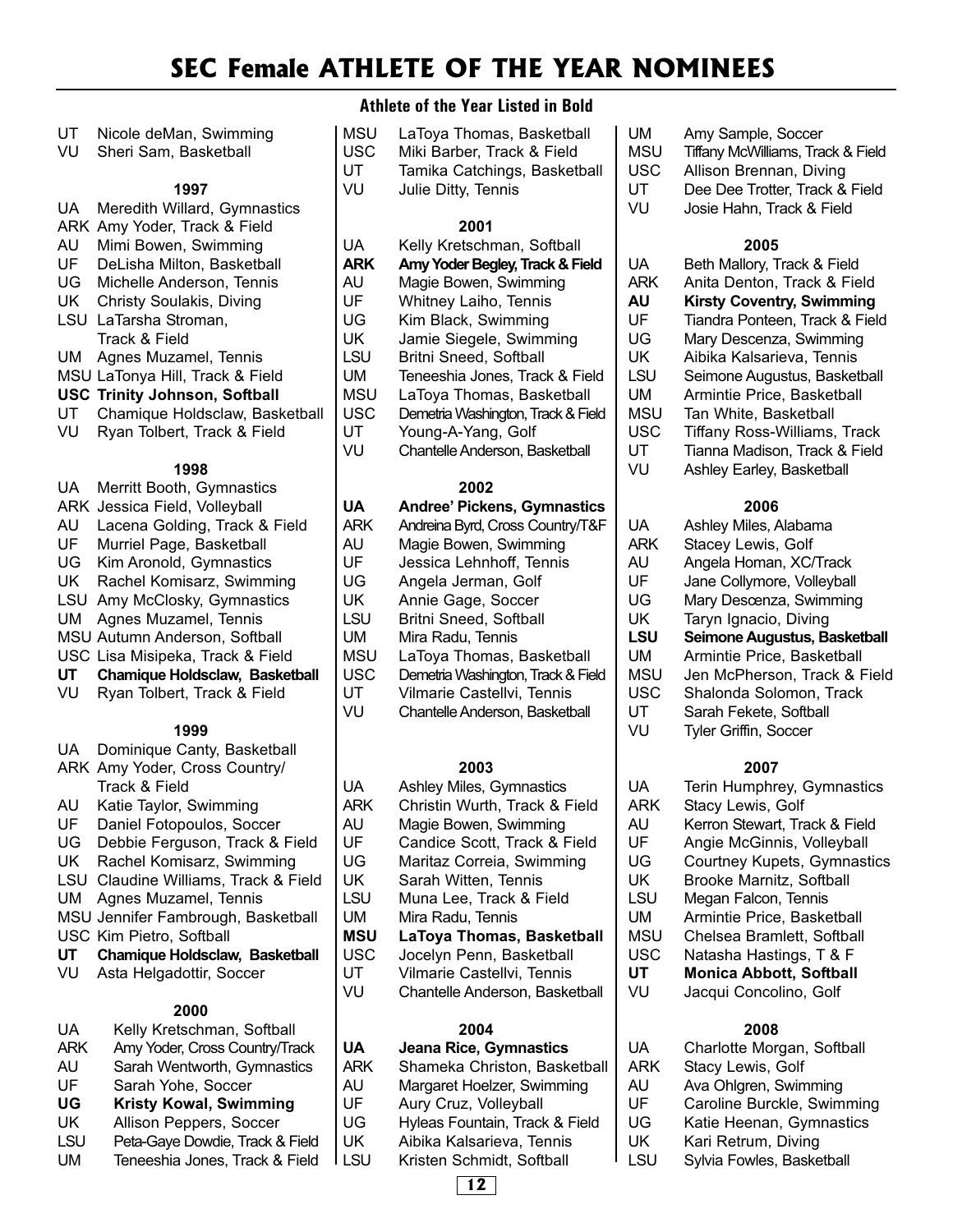| UM<br>MSU<br>USC<br>UT<br>VU | Brittney Reese, Track & Field<br>Chelsea Bramlett, Softball<br><b>Blakely Mattern, Soccer</b><br><b>Candace Parker, Basketball</b><br>Amanda Taylor, Tennis |
|------------------------------|-------------------------------------------------------------------------------------------------------------------------------------------------------------|
|                              | 2009                                                                                                                                                        |
| UA                           | Charlotte Morgan, Softball                                                                                                                                  |
| ARK                          | Aurelija Miseviciute, Tennis                                                                                                                                |
| AU                           | DeWanna Bonner, Basketball                                                                                                                                  |
| UF                           | Stacey Nelson, Softball                                                                                                                                     |
| UG                           | <b>Courtney Kupets, Gymnastics</b>                                                                                                                          |
| UK                           | Sarah Rumley, Volleyball                                                                                                                                    |
| LSU                          | A. Clare-Kearney, Gymnastics                                                                                                                                |
| UM                           | Juliana Smith, Track & Field                                                                                                                                |
| MSU                          | Chelsea Bramlett, Softball                                                                                                                                  |
| USC                          | LaKya Brookins, Track & Field                                                                                                                               |
| UT                           | Sarah Bowman, Track & Field                                                                                                                                 |
| VU                           | Jennifer Risper, Basketball                                                                                                                                 |
|                              |                                                                                                                                                             |

#### **2010**

| UA  | Charlotte Morgan, Softball       |
|-----|----------------------------------|
| ARK | Casey Jo Magee, Gymnastics       |
| AU  | Sheniqua Ferguson, T & F         |
| UF  | Gemma Spofforth, Swimming        |
| UG  | Chelsey Gullickson, Tennis       |
| UK  | Victoria Dunlap, Basketball      |
|     |                                  |
| LSU | <b>Susan Jackson, Gymnastics</b> |
| UM  | Kristi Boxx, Tennis              |
| MSU | Chelsea Bramlett, Softball       |
| USC | <b>Blakely Mattern, Soccer</b>   |
| UT  | Phoebe Wright, Track & Field     |
| VU  | Marina Alex. Golf                |

#### **2011**

| UА   | Kayla Hoffman, Gymnastics     |
|------|-------------------------------|
| ARK  | Tina Sutej, Track & Field     |
| AU   | Arianna Wallace, Swimming     |
| UF   | Kelsey Bruder, Softball       |
| UG   | Allison Schmitt, Swimming     |
| UK   | Victoria Dunlap, Basketball   |
| LSU  | Kimberlyn Duncan, T & F       |
| UM   | Juliana Smith, Track & Field  |
| MSU  | Rochelle Farquharson, T & F   |
| USC  | LaKya Brookins, Track & Field |
| UT   | Jackie Areson, Track & Field  |
| VU   | Molly Kinsella, Soccer        |
| 2012 |                               |

| UA         | <b>Brooke Pancake, Golf</b> |
|------------|-----------------------------|
| <b>ARK</b> | Jaime Pisani, Gymnastics    |
| AU         | Arianna Wallace, Swimming   |
| UF         | Elizabeth Beiesel, Swimming |
| UG         | Kat Ding, Gymnastics        |
| UK         | A'dia Mathies, Basketball   |

#### **Athlete of the Year Listed in Bold**

| LSU<br>UM<br>MSU<br>USC<br>UT<br>VU                                                   | Kimberlyn Duncan, T & F<br>Kristi Boxx, Softball<br>Jody-Ann Muir, T & F<br>Kayla Grimsley, Soccer<br>Kelsey Robinson, Volleyball<br>Marina Alex, Golf                                                                                                                                                                                                                                                          |
|---------------------------------------------------------------------------------------|-----------------------------------------------------------------------------------------------------------------------------------------------------------------------------------------------------------------------------------------------------------------------------------------------------------------------------------------------------------------------------------------------------------------|
|                                                                                       | 2013                                                                                                                                                                                                                                                                                                                                                                                                            |
| UA<br>ARK<br>AU<br>UF<br>UG<br>UK<br>LSU<br>UM<br>MSU<br>МO<br>USC<br>UT<br>A&M<br>VU | Stephanie Meadow, Golf<br>Makeba Alcide, Track & Field<br>Olivia Scott, Swimming<br><b>Bridget Sloan, Gymnastics</b><br><b>Allison Schmitt, Swimmng</b><br>A'dia Mathies, Basketball<br>Kimberlyn Duncan, T & F<br>Rafaelle Souza, Soccer<br>Ally McDonald, Golf<br>Chelsea Thomas, Softball<br>leasia Walker, Basketball<br>Tori Lamp, Swim & Dive<br>Breeja Larson, Swim & Dive<br>Tiffany Clarke, Basketball |
| 2014                                                                                  |                                                                                                                                                                                                                                                                                                                                                                                                                 |
| UA                                                                                    | Kim Jacob, Gymnastics                                                                                                                                                                                                                                                                                                                                                                                           |

|     | www.casset.com                      |
|-----|-------------------------------------|
| ARK | Katherine Grable, Gymnastics        |
| AU  | Branndi Melero, Softball            |
| UF  | <b>Hannah Rogers, Softball</b>      |
| UG  | Laura Ryan, Swim & Diving           |
| UK  | Dezerea Bryant, Track & Field       |
| LSU | Rheagan Courville,                  |
|     | Gymnastics                          |
| UM  | Rafaelle Souza, Soccer              |
| MSU | Ally McDonald, Golf                 |
| MО  | Molly Kreklow, Volleyball           |
| USC | <b>Tiffany Mitchell, Basketball</b> |
| UT  | Madison Shipman, Softball           |
| A&M | Breeja Larson, Swimming             |
| VU  | Simone Charley, T&F/Soccer          |

| UA  | Emma Talley, Golf               |
|-----|---------------------------------|
|     |                                 |
| ARK | Dominique Scott, Track & Field  |
| AU  | Emily Carosone, Softball        |
| UF  | Lauren Haeger, Softball         |
| UG  | Kendell Williams, Track & Field |
| UK  | Kendra Harrison, Track & Field  |
| LSU | Madelene Sagstrom, Golf         |
| UM  | Julia Jones, Tennis             |
| MSU | Rhianwedd Price, Track & Field  |
| MО  | Kearsten Peoples, Track & Field |
| USC | Tiffany Mitchell, Basketball    |
| UT  | Chelsea Blaase, Track & Field   |

- 
- A&M Shamier Little, Track & Field VU Simone Charley,T&F/Soccer

|                 | 2016                                                                                  |
|-----------------|---------------------------------------------------------------------------------------|
| UA<br>ARK<br>AU | Haylie McCleney, Softball<br>Dominique Scott, Track & Field<br>Kasey Cooper, Softball |
| UF              | <b>Bridget Sloan, Gymnastics</b>                                                      |
| UG              | Keturah Orji, Track & Field                                                           |
| UK              | Danielle Galyer, Swimming                                                             |
| LSU             | Ashleigh Gnat, Gymnastics                                                             |
| UM              | Raven Saunders, Tennis                                                                |
| MSU             | Marta Freitas, Track & Field                                                          |
| MO              | Emily Crane, Softball                                                                 |
| SC<br>UT        | A'ja Wilson, Basketball                                                               |
| AM              | Felicia Brown, Track & Field<br>Shamier Little, Track & Field                         |
| VU              | Simone Charley, Track & Field                                                         |
|                 |                                                                                       |
|                 | 2017                                                                                  |
| UA              | Krystal Rivers, Volleyball                                                            |
| ARK             | Nicole Schroeder, Softball                                                            |
| AU              | Casie Ramsier, Soccer                                                                 |
| UF              | Alex McMurty, Gymnastics                                                              |
| UG              | Kendell Williams, Track & Field                                                       |
| UK              | Sha'Keela Saunders, T&F                                                               |
| LSU             | Ashleigh Gnat, Gymnastics                                                             |
| UM              | Kaitlin Lee, Softball                                                                 |
| MSU             | Victoria Vivians, Basketball                                                          |
| <b>MO</b>       | Karissa Schweizer, T&F                                                                |
| SC              | A'ja Wilson, Basketball                                                               |
| UT              | Meghan Gregg, Softball                                                                |
| AM              | Sarah Gibson, Swimming                                                                |
| VU              | Sydney Campbell, Tennis                                                               |
|                 | 2018                                                                                  |
| UA              | Lauren Stephenson, Golf                                                               |
| ARK             | Maria Fassi, Golf                                                                     |
| AU              | Taylor St. Jacques, Equestrian                                                        |
| UF              | Rhamat Alhassan, Volleyball                                                           |
| UG              | Keturah Orji, Track & Field                                                           |
| UK              | Olivia Gruver, Track & Field                                                          |
|                 |                                                                                       |

- LSU Aleia Hobbs, Track & Field
- UM Arianne Hartono, Tennis
- MSU Victoria Vivians, Basketball<br>MO Karissa Schweizer, T&F
- MO Karissa Schweizer, T&F<br>SC A'ia Wilson, Basketball
- **SC A'ja Wilson, Basketball**<br>UT Erika Brown, Swimming
	- Erika Brown, Swimming
- AM Sydney Pickrem, Swimming<br>VU Astra Sharma, Tennis
	- Astra Sharma, Tennis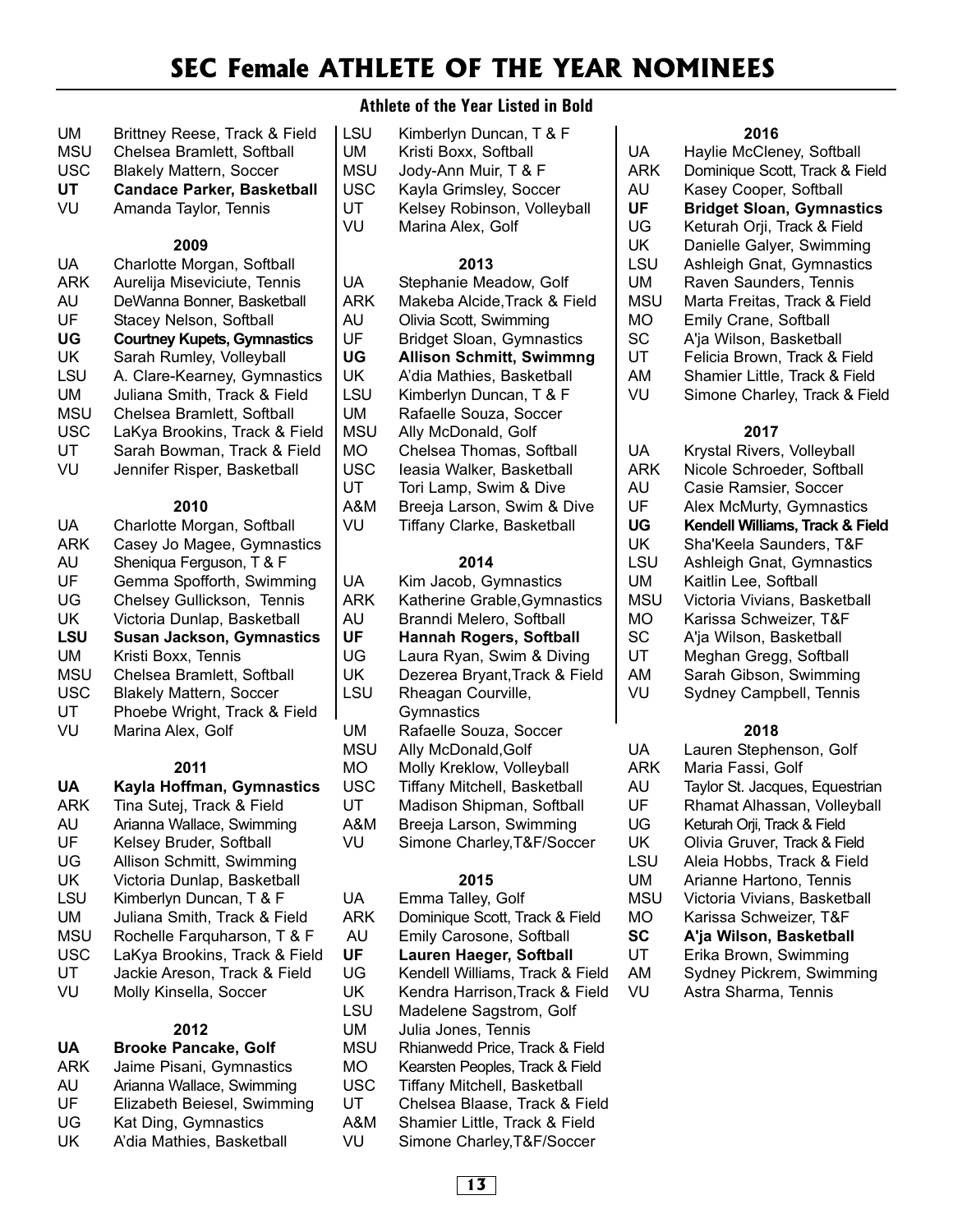#### **Athlete of the Year Listed in Bold**

#### **2019**

- UA Bailey Hemphill, Softball
- **ARK Maria Fassi, Golf**
- AU Derrian Gobourne, Gymnastics<br>UF Yanis David, Track & Field Yanis David, Track & Field
- 
- UG Katarina Jokic, Tennis<br>UK Abbey Cheek, Softball Abbey Cheek, Softball
- 
- LSU Sarah Finnegan, Gymnastics<br>UM CeCe Kizer, Soccer CeCe Kizer, Soccer
- 
- MSU Teaira McCowan, Basketball<br>MO Sophie Cunningham, Basketball Sophie Cunningham, Basketball
- 
- SC Ingrid Martins, Tennis<br>UT Erika Brown, Swimmir Erika Brown, Swimming
- AM Jazmine Fray, Track & Field<br>VU Kristin Quah, Bowling
- Kristin Quah, Bowling

#### **2020**

| UA           | Bailey Hemphill, Softball         |
|--------------|-----------------------------------|
| ARK          | Katie Izzo, Cross Country         |
| AU           | Alison Maillard, Swim & Diving    |
| UF           | <b>Trinity Thomas, Gymnastics</b> |
| UG           | Sabrina Vega, Gymnastics          |
| UK           | Leah Edmond, Volleyball           |
| LSU          | Tonea Marshall, Track & Field     |
| UM           | Julia Johnson, Golf               |
| MSU          | Rickea Jackson, Basketball        |
| MО           | Kylie Deberg, Volleyball          |
| SC           | Tyasha Harris, Basketball         |
| UT           | Erika Brown, Swim & Diving        |
| AM           | Ally Watt, Soccer                 |
| . <i>.</i> . |                                   |

VU Maria Bulanova, Bowling

*Winners (1984-2021)*

| <b>FEMALE ATHLETE OF THE YEAR BREAKDOWN</b> |  |
|---------------------------------------------|--|
|---------------------------------------------|--|

Arkansas 2 '01-19

|                   |                |                         | , ,,,,,,,,,,,,              |                |     |
|-------------------|----------------|-------------------------|-----------------------------|----------------|-----|
| <b>By Sport</b>   |                |                         | <b>Auburn</b>               |                | 05  |
| <b>Basketball</b> | 11             | $96-89-91-96-98-99-03$  | Ole Miss                    |                | 86' |
|                   |                | $06-08-18-20$           | Mississippi State           |                | 03  |
| Gymnastics        | 9              | $95-90-95-02-04-09-10-$ |                             |                |     |
|                   |                | $11 - 16$               | <b>Nominees (1984-2021)</b> |                |     |
| Swimming & Diving |                | $94-88-93-94-00-05-13$  | <b>By Sport</b>             |                |     |
| Softball          | 4              | $97-07-14-15$           | Cross Country/Track & Field | 113            |     |
| Track & Field     | 3              | $87-01-17$              | <b>Basketball</b>           | 82             |     |
| Golf              | 3              | $92 - 12 - 19$          | Swimming & Diving           | 55             |     |
| Volleyball        |                | $^{\circ}21$            | <b>Gymnastics</b>           | 46             |     |
|                   |                |                         | <b>Tennis</b>               | 39             |     |
| <b>By School</b>  |                |                         | Softball                    | 35             |     |
| Alabama           |                | 185-87-90-02-04-11-12   | Golf                        | 32             |     |
| <b>Florida</b>    |                | 64-88-93-94-14-15-16    | Soccer                      | 20             |     |
| Georgia           | 6              | $92-96-00-09-13-17$     | Volleyball                  | 14             |     |
| Tennessee         | 6              | $89-91-98-99-07-08$     | <b>Bowling</b>              | $\overline{2}$ |     |
| South Carolina    | 3              | $97-18-20$              | Equestrian                  |                |     |
| Kentucky          | $\overline{2}$ | $95 - 21$               |                             |                |     |
| <b>LSU</b>        | $\overline{2}$ | $06-10$                 |                             |                |     |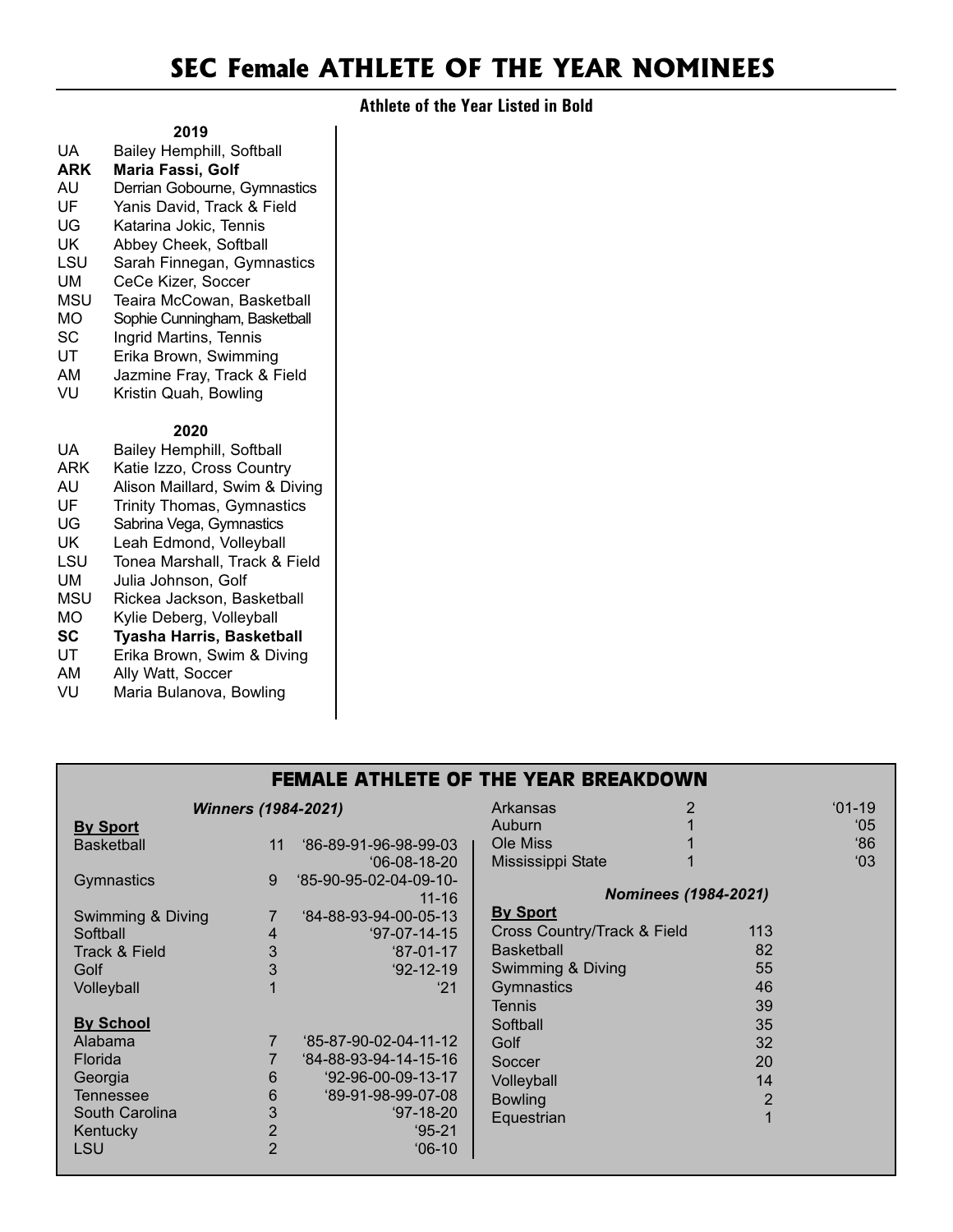# **H. Boyd McWhorter SEC SCHOLAR-ATHLETES OF THE YEAR**

#### **FLORIDA'S FAULCONER AND TEXAS A&M'S BISHOP NAMED MCWHORTER AWARD WINNERS**

**BIRMINGHAM, Ala.**, – Florida women's swimming team member Savanna Faulconer and Jon Bishop of the Texas A&M men's track & field and cross country team have been named the 2020-21 Southeastern Conference H. Boyd McWhorter Scholar-Athletes of the Year, Commissioner Greg Sankey announced on Tuesday.

The two were chosen by a committee of Faculty Athletics Representatives from SEC universities and each will receive a \$20,000 post-graduate scholarship.

"Savanna and Jon are outstanding representatives of student-athletes from across the SEC. They both achieved excellence in their competitive and academic pursuits, which represents the highest level of success through their experiences as student-athletes," Sankey said. "The H. Boyd McWhorter Award is the highest honor earned by a student-athlete in the SEC and I congratulate both of them along with their families and universities on their outstanding achievements, especially during the unique circumstances presented by the last 14 months."

The McWhorter Award adds to a long list of academic and athletic achievements for Faulconer, a Greenville, S.C., native. Faulconer, who majored in microbiology and cell science with a minor in educational sciences and pathogenesis, boasts a 3.93 grade-point average and graduated with Cum Laude honors earlier this month. The swimmer, who plans to attend medical school, currently serves as an intern with Shands Clinical Microbiology Lab and credits that experience as the reason for desire to become a pathologist. During her time at Florida, Faulconer was a four-time CSCAA First Team Scholastic All American and was named to the SEC Academic Honor Roll all four years she competed with the Gators (2017- 2020). She was ranked in the top 16 at nationals in the 400 IM and was awarded All-American status in 2020. Additionally, she was awarded the UF Swimming and Diving Most Valuable Player Award after she placed 19th in the 400 IM for the Gators at the 2017 NCAA National Championships. Her fastest 400 IM time came at the 2019 SEC Championships, where she placed first in the B-final and ninth overall with a time of 4:06.59. That time

ranks sixth on UF's All-time list. In her final year with the Gators, Faulconer was team captain and helped lead UF to a second-place finish at the 2020 SEC Championships.

Bishop has been a success story on the field of competition and in the classroom. The College Station, Texas, native was the 2020 SEC Indoor and Outdoor Scholar Athlete of the Year. He also earned USTFCCCA Academic All-America Second Team honors. In total, he has been named to

the SEC Academic Honor Roll on six occasions. In competition, Bishop was a NCAA Cross Country Championships qualifier in 2017. He is a two-time All-SEC finisher, once in the indoor 3000m and once in cross country. Bishop has four Texas A&M all-time top-12 marks to his name, including the fourth-best indoor 3000m at 8:06.53. Already a graduate with his bachelor's in Applied Mathematical Sciences, Bishop is currently pursuing his master's in computer science.

The 13 female finalists: Alba Cortina Pou, Alabama (Tennis); Kayla McKeon, Arkansas (Soccer); Terri-June Granger, Auburn (Equestrian); Caroline Chipman, Georgia (Soccer); Avery Skinner, Kentucky (Volleyball); Nicole Decker, LSU (Beach Volleyball); Abigail Buesseler, Ole Miss (Rifle); Elanor Grimwood, Mississippi State (Golf); Amanda Smith, Missouri (Swimming); Kelsey Oh, South Carolina (Softball); Chelsea Seggern, Tennessee (Softball); Camille Conner, Texas A&M (Volleyball); Christina Rosca, Vanderbilt (Tennis).

The 13 male finalists: Sam DiSette, Alabama (Swimming); Grant Morgan, Arkansas (Football); Cade Antonucci, Auburn (Track & Field); Cole Johnson, Florida (Track & Field); Davis Thompson, Georgia (Golf); Allen Hamilton, Kentucky (Golf); Braden Nyboer, LSU (Swimming); Cotter Wilson, Ole Miss (Tennis); Daniel Martinez, Mississippi State (Golf); Carter Grimes, Missouri (Swimming); John (Jack) Parrott, South Carolina (Golf); Matthew Butler, Tennessee (Football); Cameron Robinson, Vanderbilt (Football).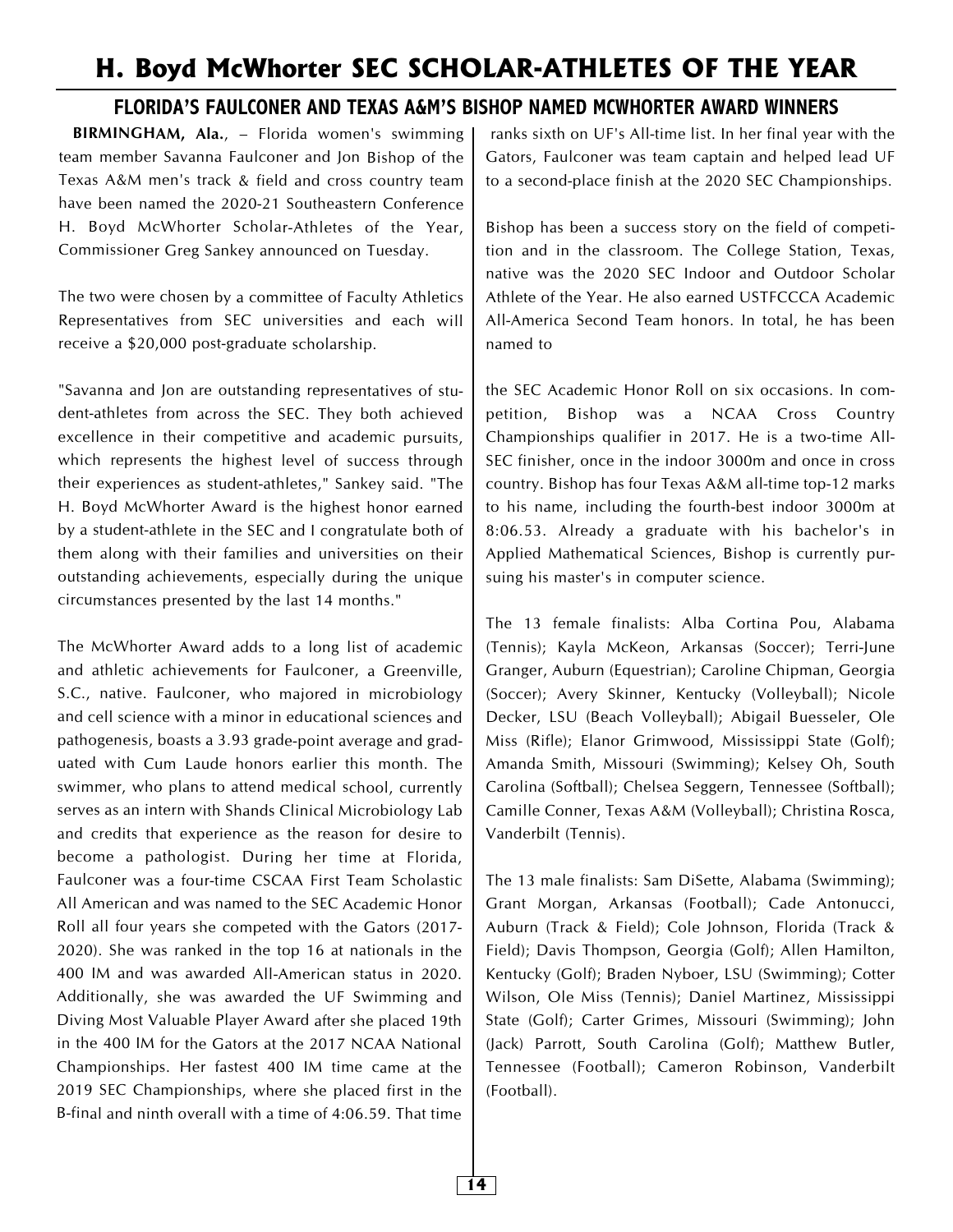# **SEC Male SCHOLAR-ATHLETE WINNERS**

#### **Scholar-Athlete of the Year Listed in Bold**

#### **1986**

**UT John Young, Track & Field**

#### **1987**

**UM Jeff Noblin, Football**

#### **1988**

- UG William Chocallo, Tennis
- LSU Ignazio Albergamo, Football
- **UM Daniel Hoskins, Football**<br>UT Trov Robinson, Track & Fie
- Troy Robinson, Track & Field
- VU Kyle Balch, Baseball

#### **1989**

- UK Mark Blythe
- **LSU Mikael Olander, Track & Field**
- UT Adam Epstein

#### **1990**

- UF Mike Glassman, Swimming
- UG Alec Kessler, Basketball
- LSU Bengt Jarlsjo, Track & Field

#### **MSU Burke Masters, Baseball**

UT John Coyne, Track & Field

#### **1991**

- AU Geoff Answini, Swimming
- **UG Al Parker, Tennis**
- LSU Sol Graves, Football
- UM David Midlick, Basketball
- VU Todd Erdner, Cross Country

#### **1992**

#### **UA Jeff Laubenthal, Baseball**

- UF Michael Holloway, Track & Field UG Jack Frierson, Tennis
- UK Gregory Lahr, Football
- MSU Charles Daniel, Baseball
- VU Scott Shimanoto, Soccer

#### **1993**

- AU Alan Lake, Swimming
- UM Brian Lee, Football
- MSU Daniel Boyd, Football
- USC Bennett Hogan, Football
- **UT Lang Wiseman, Basketball**
- VU Dennis Szurkus, Cross Country

#### **1994**

UA Marten Olander, Golf ARK James Oliver, Football UG Carlton DeVooght, Swimming LSU Chad Loup, Football UM William Fitzgerald, Basketball **USC Peter Duitsman, Soccer** 

- **1995**
- AU Roberto Teofilo, Tennis
- UF Michael Gilmore, Football
- **LSU Michael Blanchard, Football**
- USC Greg King, Soccer
- UT Lars Sumberg, Track & Field
- VU Jason Robbins, Baseball

#### **1996**

- UA Dan Mutert, Golf
- UK Mark Pope, Basketball
- **LSU Martin Nyberg, Swimming**
- MSU Kristian Broems, Tennis
- UT Jon McGowen, Swimming<br>VU Chris Groer, Tennis
- Chris Groer, Tennis

#### **1997**

#### **UG Andrew DeVooght, Swimming**

- UK Jonak Talwalker, Baseball
- LSU Marcelo Kingston, Swimming
- UM Brian Wicker, Football
- USC Jonathan Rehberg, Swimming
- VU Roosevelt Noble, Football

#### **1998**

- UA Michael LeMaster, Cross Country/Track & Field
- UF Stephen Smeyak, Cross Country/Track & Field
- UG Chad Hales, Cross Country/Track & Field
- LSU Chad Kessler, Football

#### **MSU Jeremy Jackson, Baseball**

USC Aaron Ahern, Swimming

#### **1999**

- UA Clint Waggoner, Football ARK Matt Kerr, Cross Country/
- Track & Field
- AU Matt Busbee, Swimming
- UF Shane Seroyer, Baseball
- UG Jon Nordin, Basketball
- **UK Jeff Zurcher, Football**
- LSU Jonas Samuelsson, Tennis
- UM Calvin Thigpen, Cross Country/Track & Field
- MSU Darrin Clark, Quarterback
- USC Keith Hall, Cross Country/ Track & Field
- UT Adam Engle, Swimming
- VU James McIntosh, Golf

#### **2000**

**15**

UA Mark Jollands, Swimming & Diving

- ARK Andrew Begley, Track/Cross Country
- AU Roland Thatcher, Golf<br>UF Stuart McFarland, Bas
- Stuart McFarland, Baseball
- **UG Joey Pitts, Tennis**
- UK Jason Bell, Soccer
- LSU Tom Hand, Tennis
- UM Jude Voltz, Baseball
- MSU Michael Trailov, Golf
- USC Jerome Jourdan, Tennis
- UT Russell Johnson, Track
- VU Andrew Nisker, Tennis

#### **2001**

AU Jeffrey Somensatto, Swimming UF Gregory Reeves, Swimming UG Brandon Rocque, Swimming UK Giovani Fernandes, Soccer LSU Donald Petursson, Diving UM Reagan King, Football **MSU Scott Westerfield, Football**

Ulises Cabrera-Valenzuela, Baseball

**2002** UA Patrick Hollingsworth, Football

- UA Jeremy Vaughn, Baseball
- ARK Jeffrey Hoefler, Baseball

USC Lars Cederqvist, Golf UT Lance Asti, Swimming<br>VU Ulises Cabrera-Valenzuel

ARK Josh Melton, Football AU Damon Duval, Football UF Michael Jansen, Swimming UG Marc Lindsay, Swimming UK Ilkka Jantti, Soccer

LSU Brent Martin, Track & Field UM Omah Farrar, Baseball MSU David Ruiz, Tennis **USC Trey Dyson, Baseball** UT Ryan Moffett, Baseball VU Jeff Little, Baseball

**2003** UA Terrance Meade, Basketball ARK Daniel Lincoln, Track & Field AU Dontarrious Thomas, Football **UF Matt Bonner, Basketball** UG Jon Stinchcomb, Football UK Thomas Morgan, Track & Field LSU Martin Latz, Swimming & Diving

UM Alex Hartman, Tennis MSU Joey Collums, Baseball USC Gary Martin, Track & Field UT Kevin Thompson, Track & Field

VU Mike Martin, Football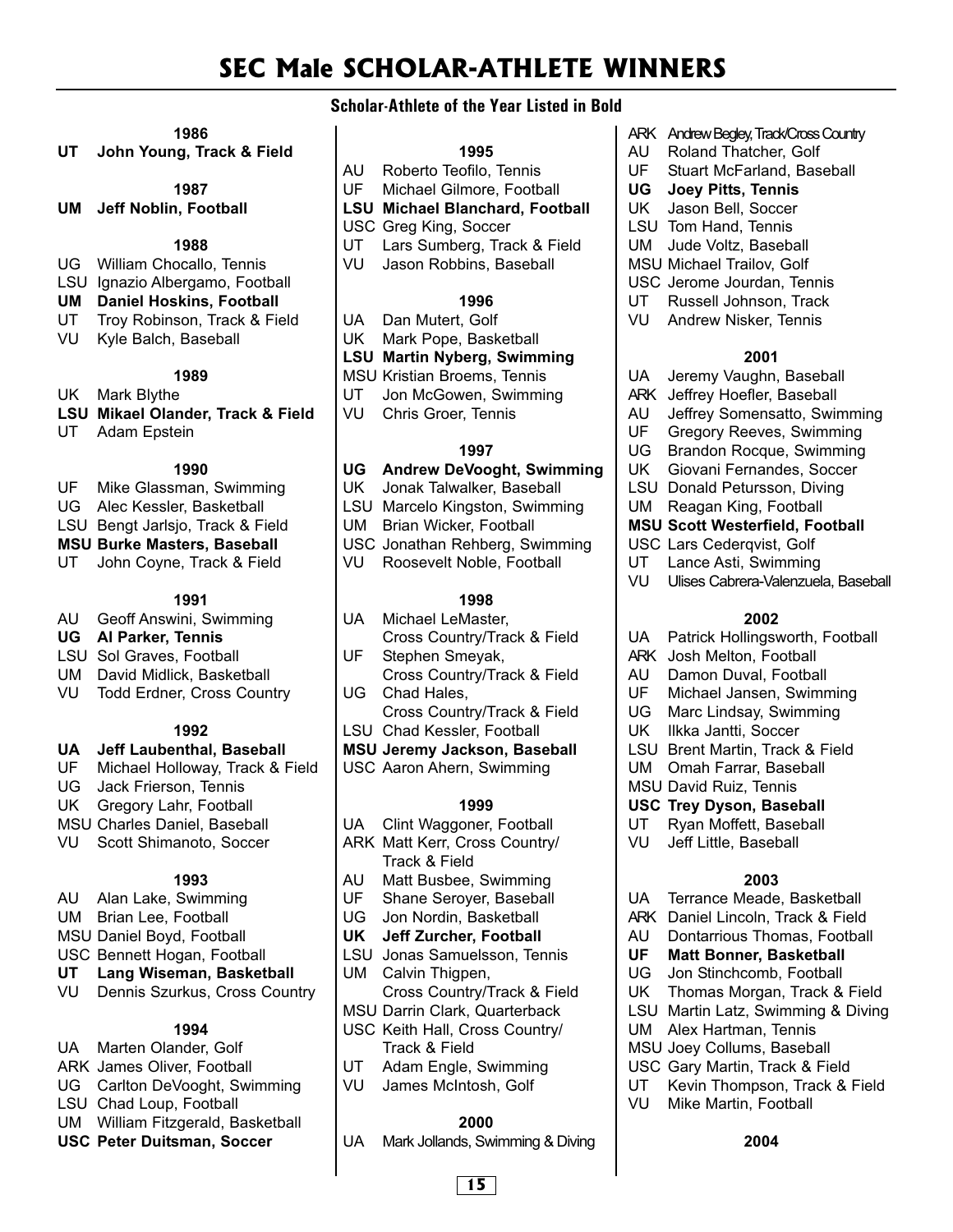#### **Scholar-Athlete of the Year Listed in Bold**

#### **2008**

**UA Joseph Sykora, Golf**

UA Brian Rohrer, Track & Field ARK Nathan Price, Tennis **AU Caesar Garcia, Diving** UF Scott Schultz, Swimming

UK Christopher Austin, Soccer LSU Rodney Reed, Football

MSU Brent Smith, Football

UM Chad Pilcher, Baseball/Football

USC Chris Steddum, Track & Field UT Evan Nylander, Swimming VU John Cote, Track & Field

**2005**

UA Stewart Smith, Swimming ARK Jason Sandfort, Track & Field

LSU Jason Determann, Baseball **UM Rob Robertson, Football** MSU Luiz Carvolho, Tennis USC John Chappell, Basketball UT Robert Fitzgerald, Baseball

**2006**

AU B.J. Jones, Swimming UF Justin Zumsteg, Swimming UG Miguel Mendoza, Swimming

UK Jeff Hamberg, Rifle

VU Clark Lee, Football

UA Demeco Ryans, Football ARK Eric Brown, Track & Field AU Doug Van White, Swimming UF Darren O'Day, Baseball UG Ryan Schnetzer, Football UK Taylor Begley, Football **LSU Rudy Niswanger, Football** UM Sidney McLaurin, Football MSU Jose-Carlos Pinto, Tennis USC Tom Eklund, Tennis

UT Matthew Lapp, Track & Field VU Tyler Harlan, Cross Country

**UA Emeel Salem, Baseball** ARK Adam Perkins, Track & Field AU Steven Segerlin, Swimming & Diving UF Lee Humphrey, Basketball UG Brandon Todd, Golf UK Nathan Li, Soccer

LSU Andrew Keane, Diving, LSU UM Todd Abernethy, Basketball MSU Keith Andrews, Football USC Ryan Leeton, Soccer UT Jeff Day, Track & Field VU Jordan Magarik, Tennis

**2007**

UG Ryan Hybl, Golf

- ARK Tyler Hill, Track & Field
- AU Cole Bennentt, Football
- UF Kevin Nead, Swimming
- UG Ian Burrell, Track & Field UK Greg Dombrowski, Baseball
- LSU Kevin Dessauer, Tennis
- UM Erling Tveit, Tennis
- MSU Dezmond Sherrod, Football
- USC Mark Anderson, Golf
- UT Michael Wolfe, Swimming
- VU Ryan Preston, Tennis

- **2009** UA Michael Jung, Tennis
- ARK Blake Strode, Tennis
- AU Glenn Northcutt, Golf
- UF Eugene Martin, Track & Field
- UG Kit French, Swimming & Diving
- UK Tim Masthay, Football
- LSU Rabun Fox, Track & Field,
- **UM Bram ten Berge, Tennis**

- MSU Noah Goldman, Golf
- USC Jason Richardson, Track & Field
- UT Greg Houchin, Swimming & Diving
- VU Robert Whiting, Track & Field

#### **2010**

- UA Saketh Myneni, Tennis
- ARK Thomas Hauskey, Baseball
- **AU Jordan Anderson , Swimming**
- UF Joey Sorrentino, Football
- UG Hunter Lainhart, Swim & Diving
- UK Eric McGinnis, Swim & Diving
- LSU Lyle Hitt, Football
- UM Andy Hartmann, Football
- MSU Tyson Lee, Football
- USC Patrick Rada, Golf
- UT Matt Maloney, Track & Field
- VU Thomas Davis, Cross Country

#### **2011**

- UA Greg McElroy, Football
- ARK Luke Laird, Track & Field
- **AU Dan Mazzaferro, Swimming**
- Michael Yuan, Swim & Diving
- UG Mark Dylla, Swim & Diving
- UK Josh Nadzam, Track & Field
- LSU Sebastian Carlsson, Tennis
- UM Lee Moore, Track & Field
- MSU Derek Sherrod, Football
- USC Jimmy Maurer, Soccer
- UT John-Patrick Smith, Tennis

**16**

VU John Stokes, Football

#### **2012**

- UA Kyle Weeks, Swimming & Diving
- ARK Ben Skidmore, Track & Field
- AU Cory Luckie, Baseball
- UF Greg Larson, Baseball
- UG J.P. Hackney, Track & Field/XC
- UK Stuart Hines, Football
- LSU Matthew Vieke, Swimming
- UM Marcel Thiemann, Tennis
- MSU Louis Cant, Tennis

#### **USC Michael Roth, Baseball**

- UT Ryan Helms, Swimming
- VU DeAndre Jones, Football

#### **2013**

#### **UA Barrett Jones, Football**

- ARK Dylan Breeding, Football
- AU Ashton Richardson, Football
- UF Max Lang, Track & Field
- UG Ty Frix, Football
- UK Morgan Newton,, Football
- LSU Joseph Caraway, Track & Field
- UM Adrian Forberg Skogeng, Tennis
- MSU Sam Frost, Baseball
- MO Nathan McCormick, Wrestling
- USC LB Dantzler, Baseball
- UT Brent Sterling, Diving
- A&M Case Cochran, Golf
- VU Richard Kent, Football

#### **2014**

- **UA Cory Whitsett, Golf**
- ARK Hall Fess, Tennis
- AU TJ Leon, Swimming & Diving
- UF Bob van Overbeek, Tennis
- UG Andrew Gemmell, Swimming
- UK Tyler Riggs, Soccer
- LSU Sean McMullen, Baseball
- UM Tyler Campbell, Football
- MSU Malte Stropp, Tennis
- MO Max Storms, Cross Country
- USC Stephen Anderson,Soccer
- UT Rick Lamb, Golf
- A&M Paul-Marc Schweitzer,Swimming
- VU Fitz Lassing, Football

#### **2015**

#### **UA Daniil Proskura, Golf**

ARK Nathanael Franks, T&F AU Fraser McKean, Diving

UF Mike McNeely, Football UG Nicolas Fink, Swimming UK Raymond Dykstra, T&F LSU Frank Greeff, Swimming UM Scott Weathersby, Baseball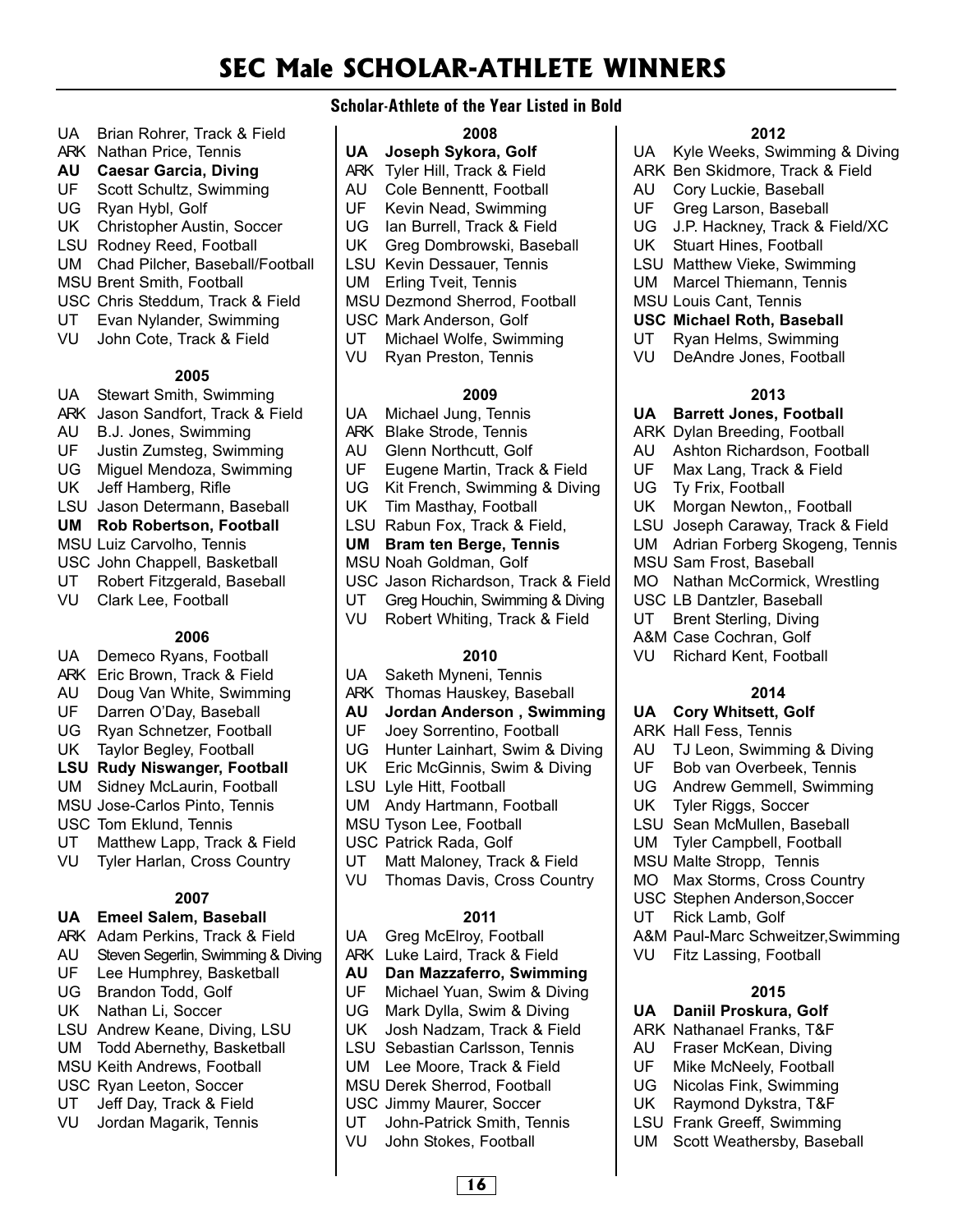#### **Scholar-Athlete of the Year Listed in Bold**

#### **2019**

- UA Zane Waddel, Swim & Diving
- ARK Mason Overstreet, Golf
	- AU William Schilleci, Baseball
	- UF Kirby McMullen, Baseball
	- UG Rodrigo Blankenship, Football
	- UK Glen Brown, Swimming & Diving

#### **LSU Skylar Mays, Basketball**

- UM Andrew Raspo, Track & Field
- MSU John Mitchell Storm, Basketball
- MO Connor Flynn, Wrestling
- SC William Riggs, Swim & Dive
- UT Nicholas Mascia, Baseball<br>AM Beniamin Walker. Swim &
- Benjamin Walker, Swim & Dive
- VU Caleb Peart, Football

#### **2020**

- UA Sam DiSette, Swimming
- ARK Grant Morgan, Football
- AU Cade Antonucci, Track & Field
- UF Cole Johnson, Track & Field
- UG Davis Thompson, Golf
- UK Allen Hamilton, Golf
- LSU Braden Nyboer, Swimming
- UM Cotter Wilson, Tennis
	- MSU Daniel Martinez,Golf
	- MO Carter Grimes, Swimming
	- SC John (Jack) Parrott, Golf
	- UT Matthew Butler, Football
	- **AM Jon Bishop, Track & Field/XC**
	- VU Cameron Robinson, Football
- MSU Seth Heck, Baseball MO Matt Hoch, Football USC Cole Miller, Swimming UT Hunter Reese, Tennis A&M Josh Lambo, Football
- VU John Ewing, Cross Country

#### **2016**

- UA Retin Obasohan, Basketball ARK Andrew Pisechko, Track & Field; AU Justin Youtsey, Diving UF Jared Watkins, Track & Field UG Ty Stewart, Swimming UK Jordan Swindle, Football LSU Tommy LeBeau, Football **UM Forrest Gamble, Golf** MSU Brandon McBride, Track & Field
- MO Nick Sublett, Track & Field
- SC Kevin Leithold, Swimming
- UT Mauricio Robles Rodriguez, Diving
- AM Antoine Marc, Swimming
- VU Rhys Johnson, Tennis

#### **2017**

#### **UA Anton McKee, Swimming**

- ARK Brooks Ellis, Football
- AU Joe Patching, Swimming
- UF Elliott Orkin, Tennis
- UG Brandon Young, Baseball
- UK Kyle Higgins, Swimming
- LSU Logan Rysemus, Swimming
- UM Craig Engels, Track & Field
- MSU Richie Brown, Football
- MO Sean Culkin, Football
- SC Jonathan Boland, Swimming<br>UT Sunay Bhat, Tennis
- Sunay Bhat, Tennis
- AM Jeffrey Prothro, Track & Field
- VU Jacob Van Geffen, XC

- UA Lucas Kaliszak, Swimming
- ARK Jamarco Stephen, Track&Field
- AU Daniel Carlson, Football
- UF Caleb Chambliss, Track&Field
- UG Alexander Larsson, Track&Field
- UK Austin MacGinnis, Football
- LSU John David Moore, Football
- UM Zvonimir Babic, Tennis
- MSU Jacob Billingsley, Baseball
- MO Ben Goodman, Track & Field
- SC Harrison O'Keefe, Tennis
- **UT Parker Henry, Football**
- AM Justin Morey, Swimming VU Tommy Openshaw, Football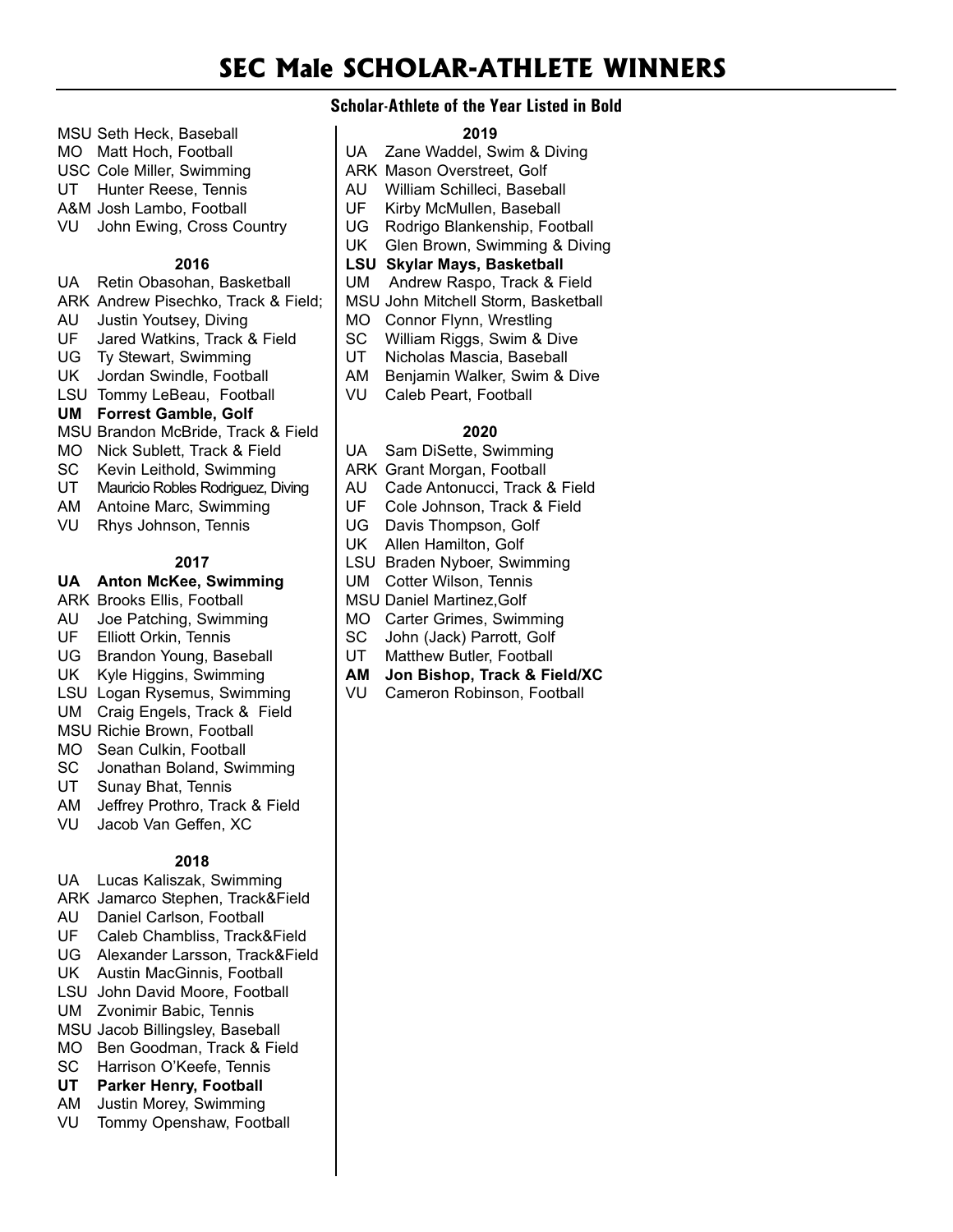# **SEC Female SCHOLAR-ATHLETE WINNERS**

#### **Scholar-Athlete of the Year Listed in Bold**

#### **1986**

**UG Virginia Diedrich, Swimming**

**1987**

**UA Julie Estin, Gymastics**

#### **1988**

- UF Anita Botnen, Gymnastics
- **UG Linda Leith, Swimming**
- UK Elisa Frosini-Branham, Track & Field
- UT Heather Burgess, Swimming
- VU Laura Vaughn, Track & Field

#### **1989**

- UA Kelly Good, Gymnastics
- AU Terri Duckwoth, Volleyball
- UF Joan Hammeren, Track & Field
- **UG Deanne Burnett, Swimming**
- LSU Jennifer Campbell, Swimming

#### **1990**

- UA Marie Robbins, Gymnastics
- AU Lee Anne Case, Track & Field
- **UF Janice Kerr, Gymnastics**
- UG Jill Waldman, Tennis
- UK Valerie McGovern, Cross Country/Track & Field

#### **1991**

- UA Lynn Bradley, Golf
- AU Leslie Larson, Tennis
- UG Sheila Taormina, Swimming
- **UT Patty Wiegand, Cross Country/Track & Field**
- VU Kristin Lynch, Tennis

#### **1992**

- UA Katherine Kelleher, Gymnastics
- **AU Jennifer Kleyn, Volleyball**
- UF Holly Lloyd, Tennis
- UG Jill Moore, Volleyball
- UT Virginia McGrath, Swimming
- VU Valerie Young, Tennis

#### **1993**

- UA Dana Dobransky, Gymnastics UG Jennifer Carbone, Gymnastics
- LSU Helen Walsh, Swimming **MSU Aimee York, Volleyball**
- USC Marcia Iddings, Swimming
- VU Stacey Ashworth, Soccer
- 

#### **1994**

ARK Kimberly Mount, Cross Country/

- Track & Field UG Jodi Krase, Volleyball UK Jodi Schwab, Swimming
- **MSU Tammy Newlon, Basketball**
- USC Nicki Bass, Basketball
- UT Katharina Larsson, Golf

#### **1995**

- UA Malin Ohlund, Cross Country/ Track & Field
- ARK Honey Marsh, Soccer
- AU Heather Brown, Gymnastics
- UG Laura Adams, Swimming
- UK Kelly Heath, Swimming
- **MSU April Ecke, Cross Country/ Track & Field**

#### **1996**

- UA Amy DeVasher, Swimming
- AU Nadjeda Smironova, Tennis
- UF Amy Myerson, Gymnastics
- UG Nikki Nicolson, Georgia
- USC Kerry Fraas, South Carolina
- VU **Michelle Palmisano, Basketball**

#### **1997**

- **UA Meredith Willard, Gymnastics**
- ARK Megan Flowers, Cross Country/Track & Field
- AU Marci Clemons, Golf
- UG Lisa Coole, Swimming
- UK Courtney Allen, Tennis
- LSU Becky Gibbs, Swimming

#### **1998**

- UA Jill DeVasher, Swimming
- ARK Tina Rico, Volleyball
- AU Dawn Dunbar, Soccer
- MSU Stacie Farris, Basketball
- **USC Shani Abshier, Volleyball**
- VU Karen Elliott, Cross Country/Track & Field

#### **1999**

#### UA Nellie O'Conner, Soccer

- **ARK Jessica Field, Volleyball**
- AU Katie Taylor, Swimming<br>UF Erin Baxter, Soccer
- Erin Baxter, Soccer
- UG Sarah Miller, Swimming
- UK Mary Elsass, Rifle
- LSU Kristin Schlipf, Swimming
- UM Stephanie Vaglica, Softball
- MSU Jill Ferguson, Volleyball

#### USC Ashley Edlund, Volleyball

**17**

- UT Kathy Pesek, Swimming
- VU Kristin Ehst, Lacrosse

#### **2000**

- UA Elizabeth Johnson, Golf
- ARK Jessica Dailey, Track/Cross Country
- AU Sarah Wentworth, Gymnastics
- UF Beth Dieter, Softball
- UG Shannon Ogg, Golf
- UK Tiffany Wait, Basketball
- **LSU Lisette Lee, Golf**
- UM Irena Mihailova, Tennis

UT Heather Redecker, Soccer VU Christine Reitano, Track & Field

**2001** UA Dominque Glinzer, Tennis ARK Amy Begley, Track & Field AU Abigail Doucette, Track & Field UF Teal Chiabotti, Gymnastics **UG Kimberly Black, Swimming** UK Megan Weiskircher, Volleyball LSU Carly Farrell, Swimming UM Sara Schauberger, Soccer MSU Annemarie Pimentel, Soccer USC Leigh Eichelberger, Tennis UT Kathryn Flynt, Diving VU Candice Storey, Basketball

**2002**

**2003 UA Kristin Sterner, Gymnastics** ARK Libby Windell, Volleyball AU Celeste Troche, Golf UF Lindsey Minor, Gymnastics UG Carolyn Cayard, Soccer

UK Simidele Adeagbo, Track & Field LSU Michelle Coryell, Swimming UM Lindsay Price, Softball

MSU Martha Hudsonpillar, Track & Field

UA Rebecca Baum, Tennis **ARK Tiffany Woolley, Softball** AU Sally Cantrell, Gymnastics<br>UF Karvn Hall, Soccer Karyn Hall, Soccer UG Christine Keller, Swimming UK Lauren Rookledge, Tennis LSU Mandy Leach, Swimming UM Elizabeth Hoffman, Golf MSU Stephanie Lyon, Soccer USC Jessica Ward, Soccer UT Grace Harrington, Rowing VU Kate Burson, Tennis

MSU Pia Josefsson, Golf' USC Joyce Peebles, Cross Country/Track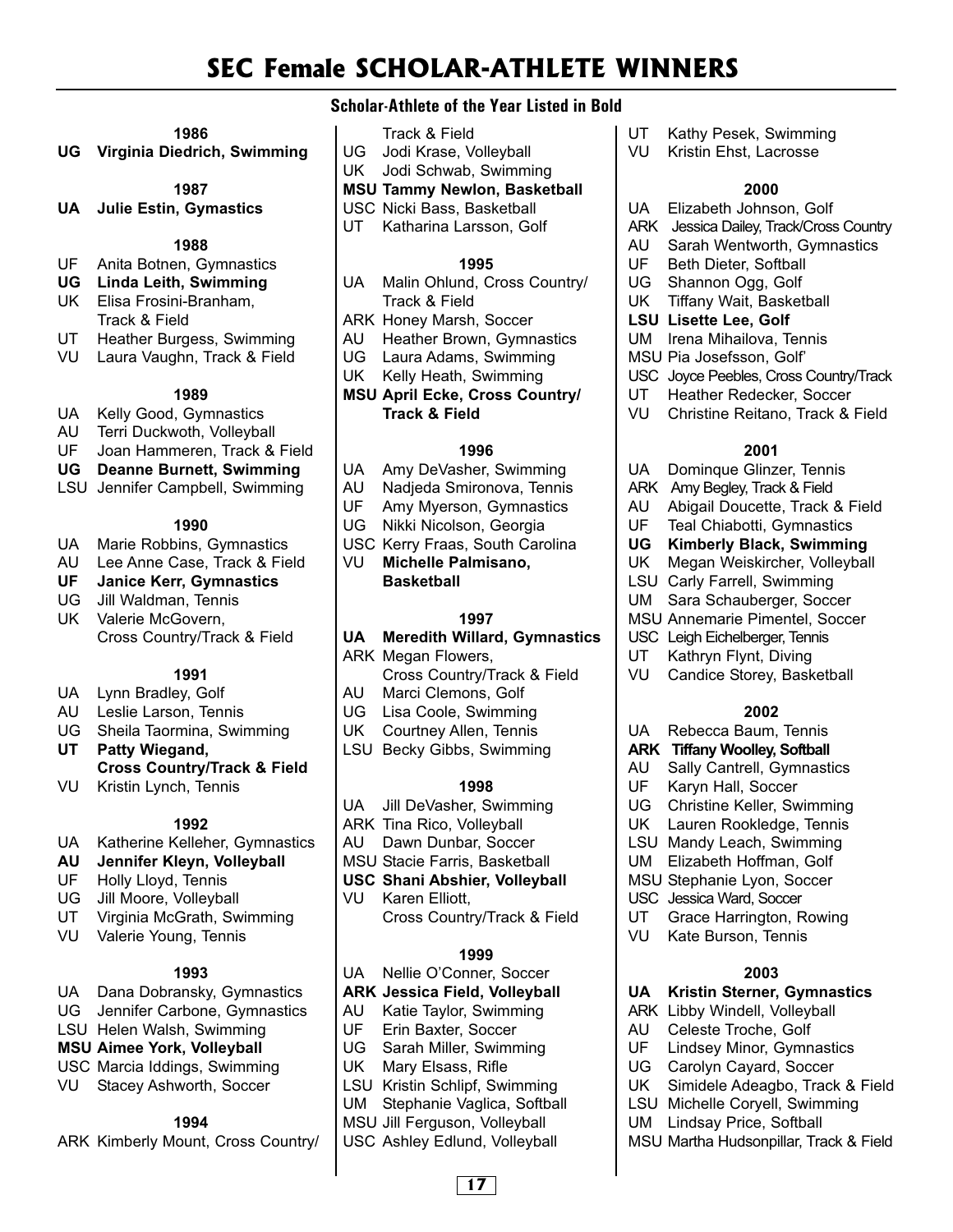# **SEC Female SCHOLAR-ATHLETE WINNERS**

- USC Kanika McAlpine, Soccer
- UT Kacey Montgomery, Rowing
- VU Sarah Riske, Tennis

#### **2004**

- **UA Lauren Imwalle, Soccer**
- ARK Jessica Johnson, Track & Field
- AU Becky Short, Swimming
- UF Megan McMillan, Soccer
- UG Corrin Drakulich, Track & Field
- UK Liz McCaslin, Volleyball
- LSU Devon Day, Golf
- UM Tywanna Inmon, Basketball
- MSU Kate Jaspers, Softball
- USC Amber Curtis, Softball
- UT Jaime Sanger, Diving
- VU Kendra Sasa, Soccer

#### **2005**

- UA Katie French, Soccer
- ARK Shiloh Whiting, Track & Field
- AU Margaret Hoelzer, Swimming
- UF Ashley Kellgren, Soccer
- UG Samantha Arsenault, Swimming
- UK Stacy Springer, Golf
- LSU Chelsea Agar, Soccer
- UM Lindley Beckman, Soccer
- MSU Jourdan Steinberg, Track & Field

## USC Jennifer Lake, Track & Field

- **UT Lauryn McCalley, Diving**
- VU Ann Meenees, Tennis

#### **2006**

- UA Beth Mallory, Track & Field
- ARK Dana McQuillin, Gymnastics
- AU Angela Homan, XC / T& F
- **UF Sarah Lowe, Florida**
- UG Lauren Burks, Track & Field
- UK Vicki Goss, Golf
- LSU Stephanie Hill, Softball
- UM Hillary Beckman, Soccer MSU Callye Williams, Softball
- USC Tracy Richardson, Diving
- UT Betsy Brockman, Swimming
- VU Erica Grimaldi, Basketball

#### **2007**

- UA Aymara Albury, Track & Field
- ARK Sarah Pfeifer, Basketball
- AU Natalie Burton, Equestrian
- UF Kelli Eisenbrown, Soccer
- UG Kellie Middleton, Softball
- UK Krystle Cook, Gymnast
- LSU Hali Saucier, Diving

**Scholar-Athlete of the Year Listed in Bold**

UK Lauren Rapp, Volleyball LSU Jane Trepp, Swim & Dive UM Emily Kvitle, Volleyball MSU Leanna Baldner, Soccer USC Mollie Patton, Soccer UT Nikki Fowler, Volleyball VU Molly Kinsella, Soccer

UA Brooke Pancake, Golf ARK Courtney O'Grady, Swimming

AU Katy Frierson, Soccer UF Teresa Crippen, Swimming **UG Wendy Trott, Swim & Dive** UK Rachel Riley, Softball LSU Brittany Mack, Softball UM Gabby Rangel, Tennis MSU Kim Pettit, Soccer USC Katie Burnett, Golf

UT Glory Johnson, Basketball VU Louise Hannallah, T&F/XC

USC Whitney Avers, Swimming UT Jasmine Brown, Volleyball A&M Lindsey Miller, Volleyball VU Gabby Smith, Basketball

UA Kim Jacob, Gymnastics ARK Julia Kucherich,Swimming AU Jennifer Waxman, Equestrian UF Agata Strausa, T&F/ XC

UK Emily Holsopple, Rifle LSU Simone Heyward,Softball UM Caroline Rohde-Moe,Tennis) MSU Elisabeth Sullivan,Soccer MO Alyssa Diggs, Soccer USC Danielle Au, Soccer UT Ellen Renfroe, Softball A&M Cristina Sanchez-Quintanar, Soccer/Basketball/Tennis VU Kendra Hendrix, Soccer

**2014**

**UG Shannon Vreeland, Swimming**

UA Kayla Braud, Softball ARK Hope McLemore, Softball AU Blanche Alverson, Basketball UF Betsy Smith, Volleyball UG Shayla Worley, Gymnastics **UK Chelsea Oswald, T&F/XC** LSU Madie Jones, Volleyball UM Neal Tisher, Track & Field MSU Stephanie Becker, Softball MO Allison Hu, Softball

**2013**

**2012**

- UM Ashley Ferree, Soccer
- MSU Michelle Kinney, Softball
- USC McKenna Hughes, Softball
- UT Katie Flaute, Track & Field
- **VU Erika Schneble, Track & Field**

#### **2008**

- UA Jordan Praytor, Softball<br>ARK Stacy Lewis, Golf
- Stacy Lewis, Golf
- **AU Kristen Hastrup, Swimming**
- UF Bianca Gibbs, Soccer
- UG Karen Guilkey, Swimming
- UK Ashley Dimkich, Softball
- LSU Paige Brown, Swimming
- UM Casey Phillips, Rifle
- MSU Annie Falor, Track & Field
- USC Whitney Simons, Golf
- UT Nicky Anosike, Basketball
- VU Amani Floyd, Track & Field

#### **2009**

- UA Brittany Rogers, Softball
- ARK Aurelija Miseviciute, Tennis
- AU Allison Whitworth, Soccer
- UF Kelsey Bowers, Volleyball
- UG Courtney Kupets, Gymnastics
- UK Jessica Ortman, Track & Field
- LSU Lauren Klein, Gymnastics
- UM Rachel Kieckhaefer, Volleyball
- MSU Sammie Jo Bailey, Softball
- USC Ashton Payne, Softball
- **UT Christine Magnuson, Swimming**
- VU Christina Wirth, Basketball

#### **2010**

- UA Kassi Price, Gymnastics
- ARK Katie Stripling, Track & Field
- AU Melissa Marik, Swim & Diving
- UF Rebekah Zaiser, Gymnastics
- UG Grace Taylor, Gymnastics
- UK Sarah Rumley, Volleyball
- LSU Lauren DiGirolamo, Volleyball
- UM Danielle Johnson, Soccer
- MSU Chelsea Bramlett, Softball
- USC Blakely Mattern, Soccer
- **UT Phoebe Wright, Track & Field**
- VU Catherine Newman, Tennis

#### **2011**

- UA Kayla Huffman, Gymnastics
- ARK Michelle Stout, Gymnastics
- **AU Erica Meissner, Swim & Dive**
- UF Ali Crabb, Track & Field UG Chelsea Nauta, Swim & Dive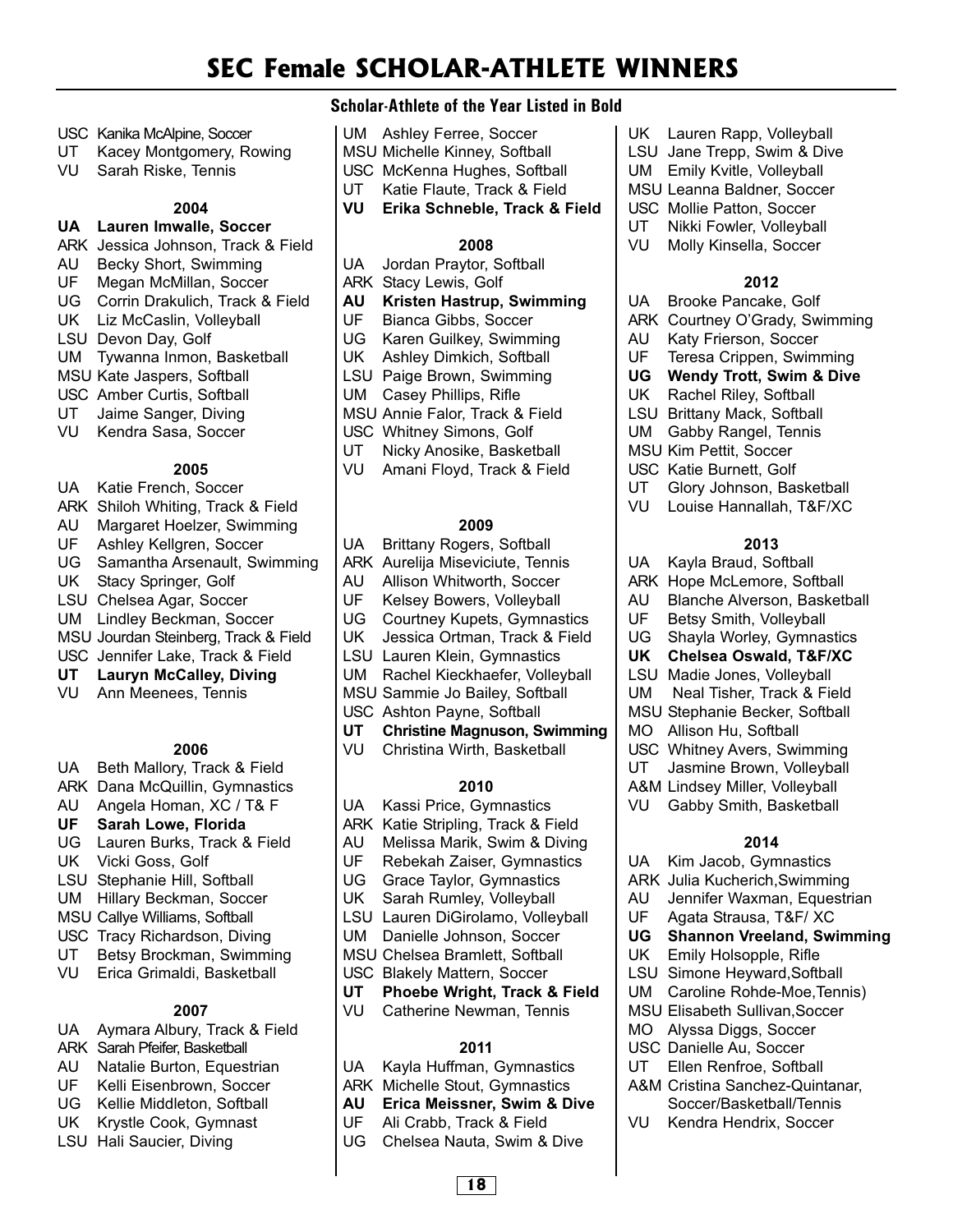# **SEC Female SCHOLAR-ATHLETE WINNERS**

#### **Scholar-Athlete of the Year Listed in Bold**

#### **2015**

- UA Laura Lee Smith, Soccer
- ARK Kaitlin Flattman, Track & Field AU Camila Jersonsky, Volleyball
- UF Nora Barry, Lacrosse
- **UG Maddie Locus, Swimming**
- UK Dezerea Bryant, Track & Field
- LSU Rheagan Courville, Gymnastics
- UM Rachael Weathersby,Volleyball
- MSU Ally McDonald, Golf
- MO Courtney Wood, Track & Field
- USC Erika Rucker, Track & Field
- UT Cierra Burdick, Tennessee
- A&M Shea Groom, Soccer
- VU Chrissy Oberg, Swimming

#### **2016**

#### **UA Haylie McCleney, Softball**

- ARK Taylor Ellis-Watson, Track & Field
- AU Kala Faulkner, Soccer
- UF Delaney Dye, Diving
- UG Marjorie Butler, Basketball
- UK Morgan Bergren, Volleyball
- LSU Natalia Gomez-Junco, Soccer
- UM Jennifer Miller, Soccer
- MSU Shelby Jordan, Soccer
- MO Candace Johnson, Soccer
- SC Stevi Parker, Soccer
- UT Faith Johnson, Swimming
- AM Jennifer Madu, Track & Field
- VU Mallory Schonk, Lacrosse

#### **2017**

- UA Krystal Rivers, Volleyball ARK Lindsey Mayo, Soccer AU Kasey Cooper, Softball UF Betsy Middleton, Soccer UG Chantal Van Landeghem,Swimming UK Danielle Galyer, Swimming LSU Sydney Ewing, Gymnastics
- UM Aubrey Edie, Volleyball
- MSU Dominique Dillingham, Basketball
- MO Lauren Reedy, Diving
- SC Chelsea Drennan, Soccer
- UT Kira Toussaint, Swimming
- **AM Sarah Gibson, Swimming**
- VU Skyler Carpenter, Track & Field

#### **2018**

- UA Mackenzie Brannan, Gymnastics
- ARK Taliyah Brooks, Track & Field
- AU Natasha Lloyd, Swimming
- UF Alex McMurtry, Gymnastics
- UG Keturah Orji, Track & Field
- UK Alyssa Rice, Basketball

#### **LSU Kelly Quinn, Volleyball**

- UM Paige McKinney, Softball
- MSU Mallory Eubanks, Soccer
- MO Sharli Brady, Swimming
- SC Meredith Vay, Swimming
- UT Meghan Gregg, Softball
- AM Eva Paalma, Tennis
- VU Simone Charley, Soccer/T&F

#### **2019**

- UA Bailey Hemphill, Softball
- ARK Tamara Kukendall, Track & Field
- AU Bailey Nero, Swimming & Diving<br>UF Victoria Bind, Swim & Diving
- Victoria Bind, Swim & Diving
- UG Eleni Christofi, Tennis
- **UK Asia Seidt, Swim & Diving**
- LSU Anna Zwiebel, Volleyball
- UM Emily Stroup, Volleyball
- MSU MaKayla Waldner, Soccer
- MO Jordan Roundtree, Basketball
- SC Mikayla Shields, Volleyball
- UT Aubrey Leach, Softball
- AM Raena Eldridge, Swim & Dive
- VU Kendall Derry, Travk & Field

- UA Alba Cortina Pou, Tennis
- ARK Kayla McKeon, Soccer
- AU Terri-June Granger, Equestrian
- **UF Savanna Faulconer, Swimming**
- UG Caroline Chipman, Georgia
- UK Avery Skinner, Volleyball
- LSU Nicole Decker, Beach Volleyball
- UM Abigail Buesseler, Rifle
- MSU Elanor Grimwood, Golf
- MO Amanda Smith, Swimming
- SC Kelsey Oh, Softball
- UT Chelsea Seggern, Softball
- AM Camille Conner, Volleyball
- VU Christina Rosca, Tennis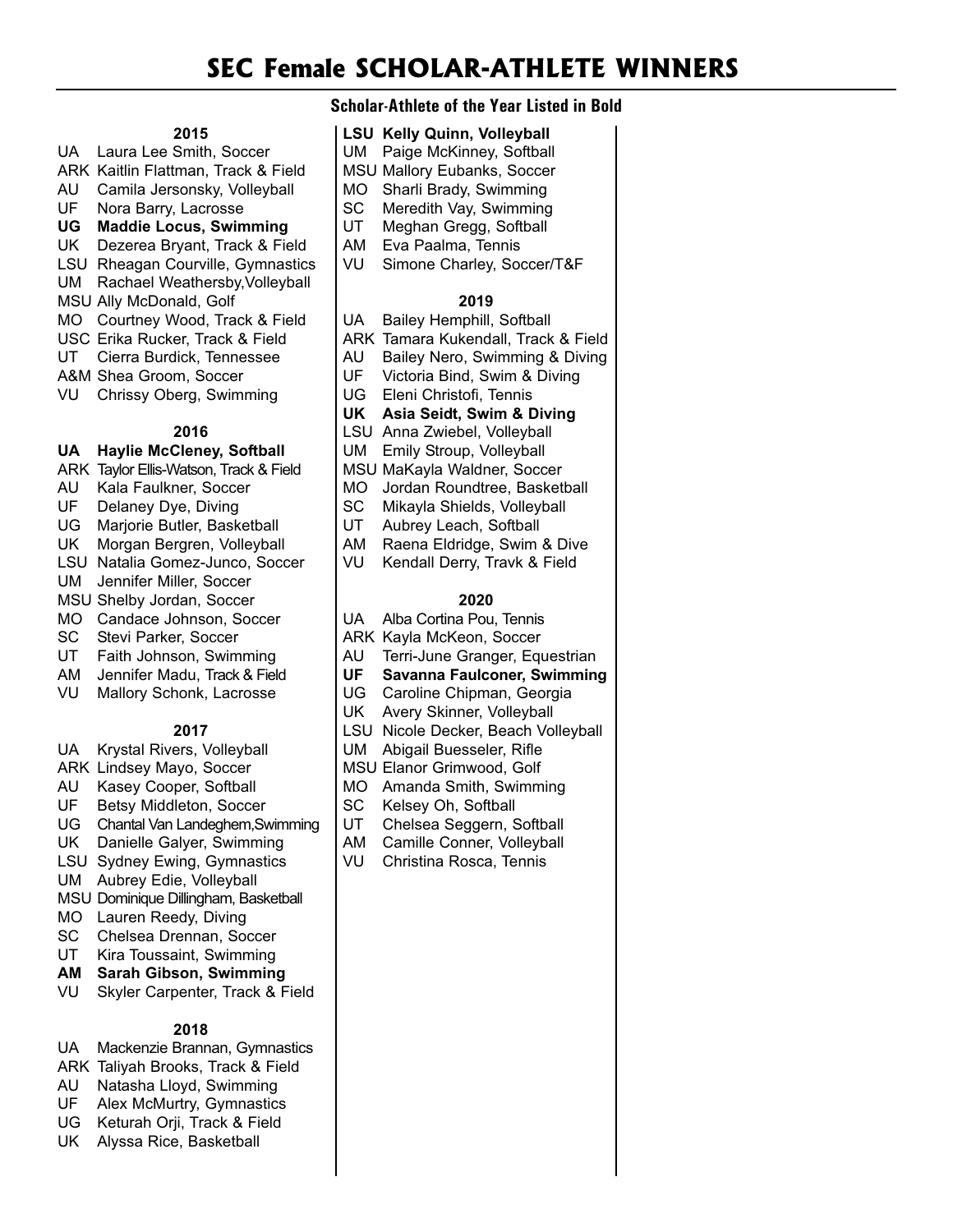# **SEC COMMUNITY SERVICE POSTGRADUATE AWARD DROP, BROWN RECEIVE BRAD DAVIS COMMUNITY SERVICE AWARD**

**BIRMINGHAM, Ala.** – Jessica Drop of the Georgia track & field team and Ole Miss football player Mac Brown have been named the 2020-21 Brad Davis Southeastern Conference Community Service Leaders of the Year, Commissioner Greg Sankey announced Thursday.

Drop and Brown were chosen by a committee of Faculty Athletics Representatives from SEC universities. Each will receive a \$10,000 post-graduate scholarship, provided by the SEC.

"Jessica and Mac are shining examples of making the world a better place with their dedication to their communities and the classroom," said Sankey. "To continue their service activities at such a high level during the unique circumstances surrounding Covid-19 speaks to their dedication of the complete SEC student-athlete experience. I congratulate them, their families and the universities they represent on this prestigious recognition."

The SEC Community Service Post-Graduate Scholarship is named for former Associate Commissioner Brad Davis. Davis succumbed to cancer on March 2, 2006. He had been a member of the SEC staff since 1988, first serving as an assistant commissioner until 1994 when he was promoted to associate commissioner.

In addition, the recipients of the Brad Davis SEC Community Service Award from the other Conference schools will receive a \$5,000 scholarship, provided by the SEC.

#### **Jessica Drop, Georgia, Track & Field**

#### Major: Cellular Biology

· SOUL (Serving Others with Unconditional Love): As Treasurer, involved in organizing the group's finances, paying back members for service events, and operating the bank account. As a member, participated a in variety of events serving the homeless community, assisted living facilities, children's afterschool programs and people with disabilities.

· Special Olympics: As Special Events Chair, was in charge of organizing the larger events for the year including prom, baseball game and Easter egg hunt for the children with disabilities. As part of the executive team, helped to organize weekly meetings and assist other members with their events such as social groups with the older athletes and fundraising events. Served as a gymnastic coach for the athletes in which she participated in weekly practices and helped with the state games at the end of winter.

· Student Athlete Advisory Committee (SAAC): As the community service leader of the group, helped organize community service events for the student athletes and outreach to the community. With her connection with Special Olympics, she specifically helped with organizing events and projects to get the student athletes involved with this organization. She participated in events such as Girl Empowerment Day, Spooky Dawgs and drives to collect items for a local homeless shelter.

· Leadership Education and Development (LEAD): This is a group of student athlete leaders who work with successful individuals teaching what it takes to be a leader and preparing for graduate school and beyond. She was partnered with a younger LEAD member with similar career aspirations to help guide them through preparing for life after sports. She also paired with other student athletes who show promise of becoming leaders and assists them in improving their skills as leaders.

- · SEC Female Co-Scholar Athlete of the Year- Indoor Track 2020
- · CoSIDA Second Team Academic All-American
- · Dean's List- Spring 2017, Fall 2017, Spring 2018, Spring 2020
- · Presidential Scholar, Fall 2019, Fall 2020
- · USTFCCCA Cross Country All-Academic Team,2018, 2019

#### **Mac Brown, Football, Ole Miss**

Majors: Integrated Marketing Communications

· Founder of ALS Awesome Lemonade Stand, which raised over \$100,000

· Volunteered as swim coach for the Clownfish Swim Club, an organization for swimmers with special needs

· One on One Kicking - Assisted patients with various injuries and disabilities in the Bridge Care Unit as a kicking and punting instructor

· Served as kicking and punting instructor at the Special Teams Football Academy

- · Student Athletic Advisory Committee (SAAC)
- · Active as a Community Volunteer
- · Served as Rebel Choice Awards Presenter
- · SAAC President, 2019-present
- · Athletic Director Honor Roll, 2017-2020
- · Chancellor Honor Roll, Spring 2020
- · Dean Honor Roll, Fall 2018
- · Student Athlete of the Month, November 2019
- · SEC Academic Honor Roll, 2016-17, 2018-19, 2019-20
- · Wuerffel Trophy Semifinalist, 2020
- · Allstate AFCA Good Works Team Nominee, 2019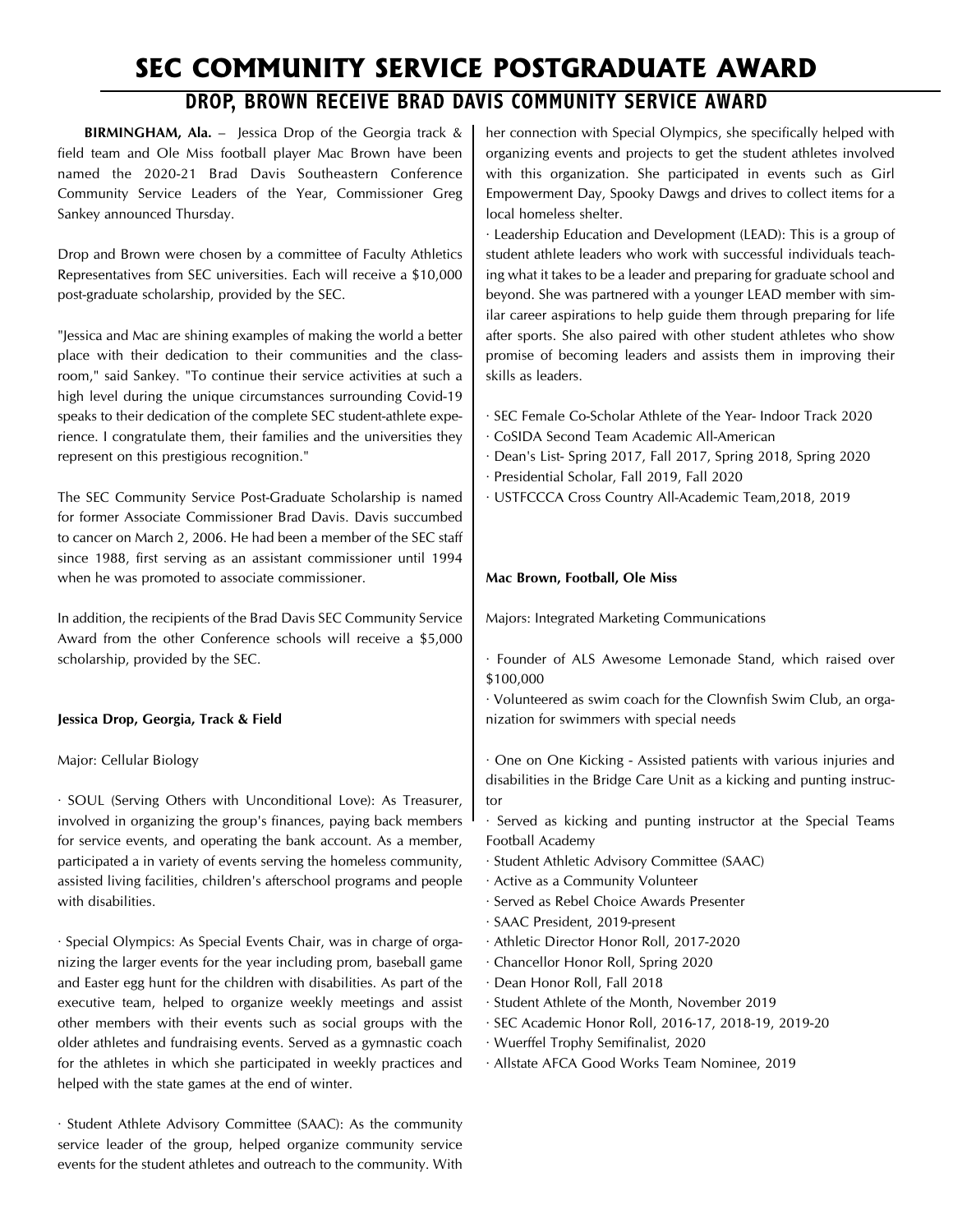# **SEC COMMUNITY SERVICE POSTGRADUATE AWARD**

#### **BRAD DAVIS SEC COMMUNITY SERVICE POST-GRADUATE AWARD WINNERS**

- 1995 Randall Godfrey, Georgia (Football) April Ecke, Mississippi State (Track & Field)
- 1996 Tony Johnson, Alabama (Football) Erin Tenbrunsel, Alabama (Volleyball)
- 1997 Tim Lanier, LSU (Baseball) Andrea Bullock, Vanderbilt (Golf)
- 1998 Walker Jones, Ole Miss (Football) Nicole Lees, Alabama (Soccer)
- 1999 BJ McKie, South Carolina (Basketball) Carrie Kuhnell, Kentucky (Soccer)
- 2000 Brett Millican, Georgia (Football) Brooke Riley, Ole Miss (Soccer)
- 2001 Lance Jones, Ole Miss (Baseball) Gabby Fuchs, Florida (Gymnastics)
- 2002 Eric vanGoethem, Auburn (Swimming) Andree' Pickens, Alabama (Gymnastics)
- 2003 Brett Kirouac, Georgia (Football) Kara Lawson, Tennessee (Basketball)
- 2004 Mike Boynton, Jr., South Carolina (Basketball) Virginia Pate, Georgia (Swimming)
- 2005 Jordan Faircloth, LSU (Baseball) Holly Hodges, South Carolina (Diving)
- 2006 Antoine Huffman, Kentucky (Football) Hannah McLeod, Arkansas (Gymnastics)
- 2007 Brad Boswell, Tennessee (Swimming) Stacey Stevens, Florida (Softball)
- 2008 William Brown, South Carolina (Football) Brooke Shinaberry, Vanderbilt (Lacrosse)
- 2009 Andrew Smith, Auburn (Basketball) Brionna Dickerson, South Carolina (Basketball)
- 2010 John Egan , Georgia (Track & Field) Krissy Voss, Auburn (Gymnastics)
- 2011 Barnabas Kirui, Ole Miss (Track & Field)
- Bridget Lyons, Georgia (Track & Field)
- 2012 Cullen Doody, LSU (Track and Field) Leigh Gilmore, Alabama (Track and Field)
- 2013 Joseph Hladik, Missouri (Swimming) Megan Moir, Kentucky (Golf)
- 2014 Patrick Young, Florida (Basketball) Mackenzie McGill, Missouri (Gymnastics)
- 2015 Chris Conley, Georgia (Football) Grace Trimble, Kentucky (Tennis)
- 2016 Wade Karam, Texas A&M (Track and Field) Lauren Beers, Alabama (Gymnastics)
- 2017 Eric Freeman, Tennessee (Baseball) Maya Evans, South Carolina (Track & Field)
- 2018 Wesley Curles, Auburn (Track & Field) Grace McLaughlin, Florida (Gymnastics)
- 2019 Sam Ahrenholz, Florida (Track & Field) Megan Rauh, Auburn (Equestrian)
- 2020 Cody Markel, Vanderbilt (Football) Ann Elizabeth Tebow, Texas A&M (Equestrian)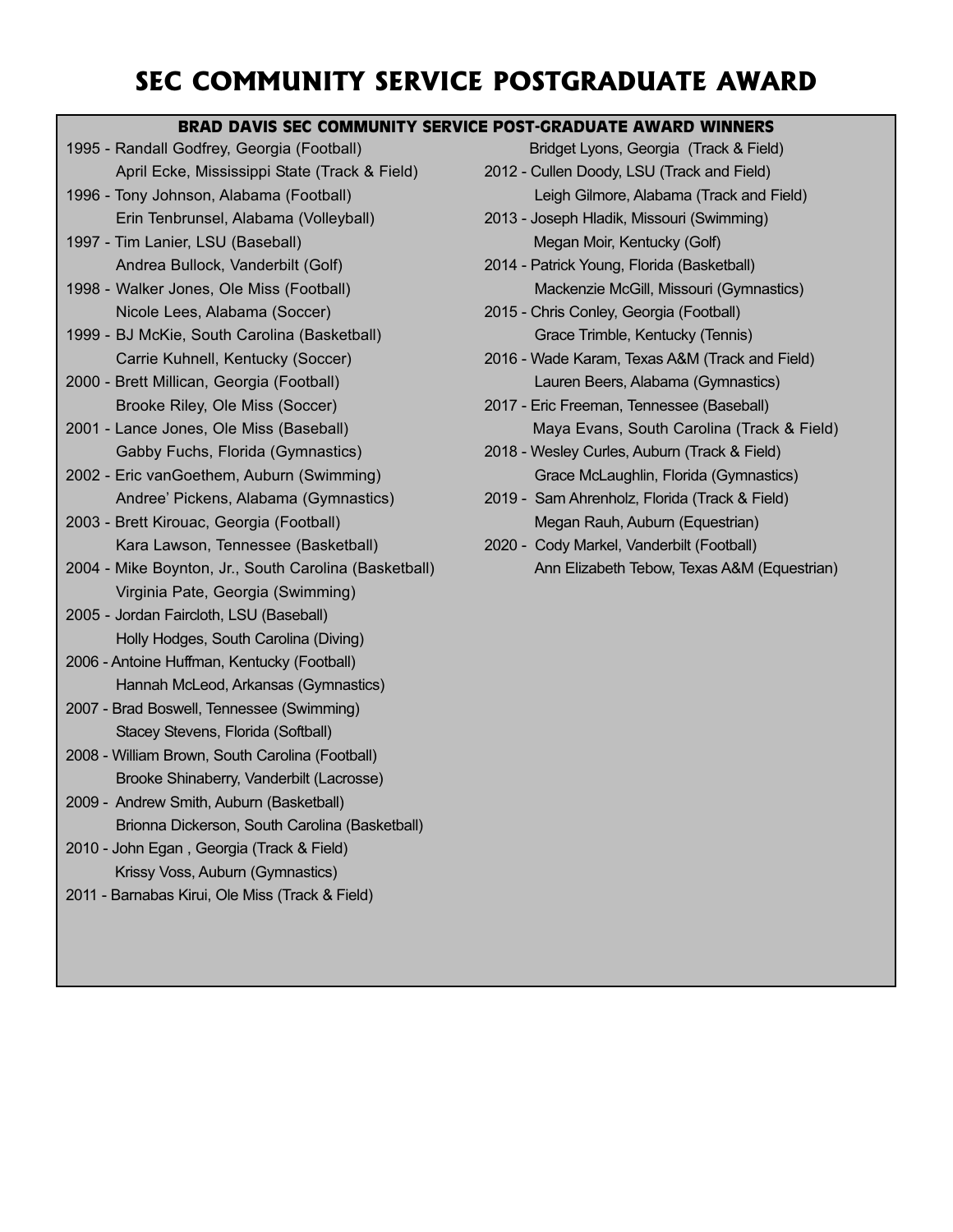# **SEC COMMUNITY SERVICE TEAMS**

The Southeastern Conference began its Community Service Team program in 1994 with a Football Community Service Team, recognizing the superior community service efforts of league's football players. The team consists of a student-athlete from each SEC institution, nominated by his school's personnel, who has devoted himself to community service.

In 1998-99, the SEC expanded its Community Service Team concept to include teams for men's basketball, women's basketball, men's sports at-large and women's sports at-large to further recognize its student-athletes for their continued commitment to service in their respective communities. Beginning in 2003-04, men's and women's SEC Community Service Teams were recognized in every sport.

#### **1994**

#### **Football** UA Jay Barker, Quarterback

- 
- **ARK** Jason Allen, Quarterback<br>AU Andy Fuller, Tight End
- AU Andy Fuller, Tight End<br>UF Jack Jackson, Wide Re UF Jack Jackson, Wide Receiver
- UG Whit Marshall, Linebacker
- UK Leon Smith, Split End
- LSU Gabe Northern, Defensive End<br>UM Alundis Brice, Cornerback
- Alundis Brice, Cornerback
- MSU Darrin Clark, Quarterback
- USC James Flowers,
- Defensive Tackle
- UT James Stewart, Running Back<br>VU Gabe Banks, Split End
- Gabe Banks, Split End

#### **1995**

- **Football**
- UA Tony Johnson, Tight End
- ARK Barry Lunney, Jr., Quarterback
- AU Andy Fuller, Tight End
- UF Lawrence Wright, Strong Safety<br>UG Brian Smith, Quarterback UG Brian Smith, Quarterback
- UK Leon Smith, Split End
- 
- LSU Gabe Northern, Defensive End<br>UM David Knott, Free Safety David Knott, Free Safety
- MSU Brian Anderson, Center
- USC Paul Beckwith, Center
- 
- UT Eric Lane, Running Back<br>VU Kenny Simon, Wide Rece Kenny Simon, Wide Receiver

#### **1996**

- **Football**
- UA Chad Goss, Flanker
- ARK Nathan Cole, Linebacker<br>AU Jessie McCovery, Tight E
- AU Jessie McCovery, Tight End<br>UF Willie Rodgers, Defensive Ei
- UF Willie Rodgers, Defensive End<br>UG Matt Stinchcome. Matt Stinchcome,
- Offensive Tackle
- UK Littleton Ward, Cornerback
- LSU Allen Stansberry, Linebacker<br>UM Walker Jones, Linebacker
- UM Walker Jones, Linebacker
- MSU Paul Lacoste, Linebacker<br>USC Jamar Nesbit, Offensive T
- USC Jamar Nesbit, Offensive Tackle<br>UT Mark Ingram, Center
- UT Mark Ingram, Center<br>VU Roosevelt Noble, Saf
- Roosevelt Noble, Safety

#### **1997**

- **Football**
- UA John David Phillips,
- **Quarterback**
- ARK Anthony Lucas, Wide Receiver<br>AU Charles Dorsey, Nose Tackle
- AU Charles Dorsey, Nose Tackle
- UF Ronnie Battle, Cornerback UG Matt Stinchcome,
- Offensive Tackle
- UK Jimmy Carter, Punter
- 
- LSU Markeith Spears, Fullback<br>UM Walker Jones, Linebacker Walker Jones, Linebacker
- MSU Eric Allen, Center
- USC Ryan Koop, Linebacker<br>UT Peyton Manning, Footba
- UT Peyton Manning, Football
- VU Anthony Azama, Wide Receiver

#### **1998-99**

- **Football** UA John David Phillips,
- **Quarterback**

ARK Anthony Lucas, Wide Receiver<br>AU Charles Dorsey, Nose Tackle .<br>AU Charles Dorsey, Nose Tackle<br>UF Terry Jackson. Running Back

UT Kathy Pesek, Swimming<br>VU Mallory Crosland, Golf Mallory Crosland, Golf

MSU Kevin Sluder, Def. Tackle USC Corey Atkins, Linebacker<br>UT Tee Martin, Quarterback UT Tee Martin, Quarterback VU Todd Yoder, Wide Receiver

UA Jeremy Hays, Center

**1999-2000 Football** UA Shaun Alexander, Running Back<br>ARK Jeremiah Harper, Rover ARK Jeremiah Harper, Rover<br>AU Haven Fields, Linebacke AU Haven Fields, Linebacker UF Nick Schiralli, Wide Receiver UG Brett Millican, Running Back UK Seth Hanson, Placekicker<br>LSU Tommy Banks, Full Back LSU Tommy Banks, Full Back<br>UM Deuce McAllister, Runnin

Deuce McAllister, Running Back

**Men's Basketball**

**Women's Basketball**

UF Candace Cunningham, Forward<br>UG Keisha Brown, Guard

ARK Brandon Davis, Guard/Forward<br>AU Daymeon Fishback, Guard AU Daymeon Fishback, Guard<br>UF Brent Wright, Forward UF Brent Wright, Forward<br>UG Badi Oliver, Forward UG Badi Oliver, Forward<br>UK Saul Smith, Guard UK Saul Smith, Guard<br>LSU Jermaine Williams.

LSU Jermaine Williams, Forward<br>UM Rahim Lockhart, Forward Rahim Lockhart, Forward MSU Tang Hamilton, Forward USC Aaron Lucas, Guard<br>UT C.J. Black, Forward UT C.J. Black, Forward<br>VU Sam Howard.Guard Sam Howard, Guard

UA Joni Crenshaw, Forward **ARK Karyn Karlin, Forward<br>AU Kris Bernath, Forward** AU Kris Bernath, Forward<br>UF Candace Cunningham

UG Keisha Brown, Guard<br>UK Laura Meadows, Forw UK Laura Meadows, Forward<br>LSU Allison Weiner, Guard LSU Allison Weiner, Guard<br>UM Tanya Bolden, Center Tanya Bolden, Center MSU Meadow Overstreet, Guard

USC Casie Key, Forward<br>UT Tamika Catchings, F UT Tamika Catchings, Forward<br>VU Chavonne Hammond, Guare Chavonne Hammond, Guard **Men's At Large** UA James Powell, Track & Field

**ARK** Henrik Tofft, Tennis<br>AU Jeff Somensatto, Sy

AU Jeff Somensatto, Swimming<br>UF Mike Peditto, Track & Field UF Mike Peditto, Track & Field<br>UG Joey Pitts, Georgia UG Joey Pitts, Georgia UK Lee Baker, Soccer LSU Alvin James, Track & Field<br>UM Jude Voltz, Baseball Jude Voltz, Baseball MSU Jon Knott, Baseball

USC C.J. Anderson, Track & Field<br>UT Adrian Wheatley, Track & Fie UT Adrian Wheatley, Track & Field<br>VU Andy Phipps, Golf Andy Phipps, Golf

UF Gabby Fuchs, Gymnastics<br>UG Courtney Shealy, Swimmin UG Courtney Shealy, Swimming<br>UK Jennie Reed, Vollevball UK Jennie Reed, Volleyball<br>LSU Jill Lytle, Volleyball Jill Lytle, Volleyball

**Women's At Large** UA Andree' Pickens, Gymnastics **ARK** Libby Windell, Volleyball<br>AU Kami Smith, Golf AU Kami Smith, Golf<br>UF Gabby Fuchs, Gy

- UF Terry Jackson, Running Back
- UG Brett Millican, Running Back
- UK Jeff Zurcher, Strong Safety<br>LSU Markeith Spears, Fullback
- LSU Markeith Spears, Fullback
- UM Gary Thigpen, Cornerback
- MSU Eric Allen, Center
- USC Jim Pietrzak, Offensive Lineman<br>UT Jeff Hall, Placekicker
- 
- UT Jeff Hall, Placekicker<br>VU O.J. Fleming. Tight Ei O.J. Fleming, Tight End

#### **Men's Basketball**

- UA Jeremy Hays, Center
- ARK Pat Bradley, Guard<br>AU Adrian Chilliest, For
- AU Adrian Chilliest, Forward<br>UF Patrick O'Connor, Forwar
- UF Patrick O'Connor, Forward<br>UG G.G. Smith, Guard
- UG G.G. Smith, Guard<br>UK Scott Padgett, For
- UK Scott Padgett, Forward<br>LSU Collis Temple III. Guard
- LSU Collis Temple III, Guard<br>UM Michael White, Guard
- Michael White, Guard
- MSU Bart Hyche, Guard
- USC BJ McKie, Guard<br>UT Aaron Green, Gua
- UT Aaron Green, Guard<br>VU Sam Howard, Guard
- Sam Howard, Guard

#### **Women's Basketball**

- UA Joni Crenshaw, Forward<br>ARK Carrie Satterfield, Forwar
- ARK Carrie Satterfield, Forward<br>AU Tasha Hamilton, Guard
- AU Tasha Hamilton, Guard<br>UF Kelly Freeman, Forward
- UF Kelly Freeman, Forward<br>UG Pam Irwin-Osbolt, Guard
- UG Pam Irwin-Osbolt, Guard<br>UK Tiffany Wait, Guard
- UK Tiffany Wait, Guard<br>LSU Katrina Hibbert. For
- LSU Katrina Hibbert, Forward<br>UM Jennie Gadd, Center
- Jennie Gadd, Center
- MSU Elizabeth Wamsley,
- Forward/Center
- USC Lisa Williams, Forward<br>UT Kellie Jolly, Guard
- UT Kellie Jolly, Guard<br>VU Candice Storev. Ce

**ARK Rich Morris, Golf**<br>UF Gerald Clervil, Tra

**Swimming** UM Calvin Thigpen,

Candice Storey, Center/Forward

UF Gerald Clervil, Track & Field<br>UG Chandler Teaslev. Track & Fi UG Chandler Teasley, Track & Field<br>LSU Larry "Chip" Bankston. Larry "Chip" Bankston,

Cross Country/Track & Field MSU Dedrick Ruffin, Track & Field USC Jason Pomar, Baseball<br>UT John Dickson, Track & UT John Dickson, Track & Field<br>VU Hunter Bledsoe, Baseball Hunter Bledsoe, Baseball

**Women's At-Large**

AU Sarah Wentworth, Gymnastics<br>UF Katie Townsend. Track & Field UF Katie Townsend, Track & Field<br>UG Allison Dickinson, Vollevball UG Allison Dickinson, Volleyball<br>UK Carrie Kuhnell, Soccer UK Carrie Kuhnell, Soccer LSU Amanda Cook, Soccer<br>UM Michelle Dubuc, Socce Michelle Dubuc, Soccer MSU Keri McCallum, Softball USC Apryl Arrants, Golf

UA Christine Miller, Soccer ARK Amy Yoder, Cross Country/ Track & Field AU Robin Cook, Golf<br>AU Sarah Wentworth.

#### **Men's At-Large** UA Andy Phillips, Baseball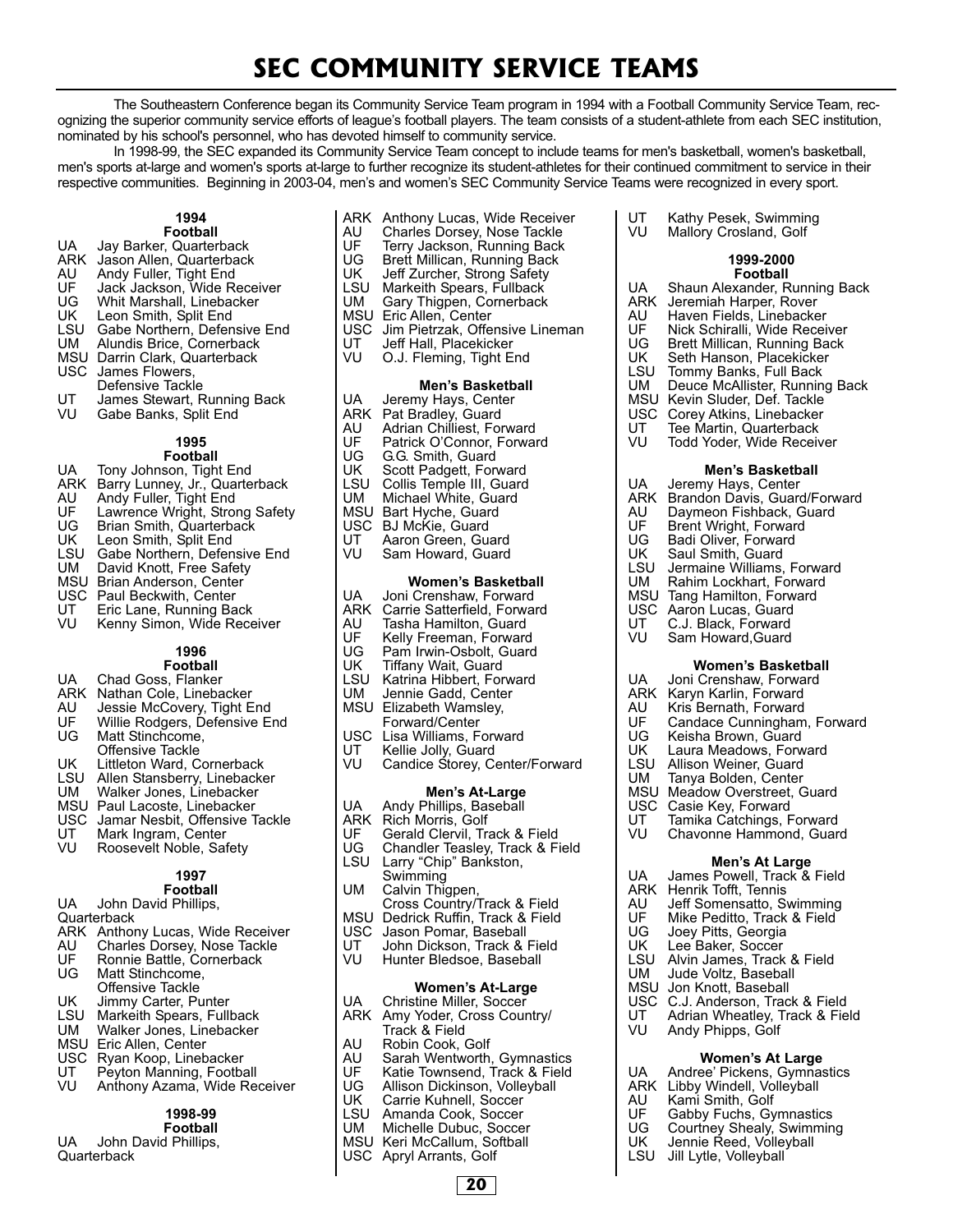# **SEC COMMUNITY SERVICE TEAMS**

| MSU Annemarie Pimentel, Soccer<br>USC Kristie Krause, Swimming<br>Debbie Zmistowski, Rowing |
|---------------------------------------------------------------------------------------------|
|                                                                                             |
| Susan Napolitano, Lacrosse                                                                  |
|                                                                                             |

#### **2000-2001**

|            | Football          |
|------------|-------------------|
| UA         | Tony Dixon        |
| ARK        | Josh Melton       |
| AU         | Cole Cubelic      |
| UF         | Marguand Manuel   |
| UG.        | LaBrone Mitchell  |
| UK         | Jimmy Robinson    |
| LSU        | Jarvis Green      |
| UM         | Romaro Miller     |
| <b>MSU</b> | Scott Westerfield |
| USC        | Travis Lewis      |
| UT         | David Leaverton   |
| VU         | Nate Morrow       |
|            |                   |

#### **Men's Basketball**

| UA  | Doc Martin           |
|-----|----------------------|
| ARK | Brandon Davis        |
| AU  | Scott Pohlman        |
| UF  | Matt Bonner          |
| UG  | <b>Anthony Evans</b> |
| UK  | Saul Smith           |
| LSU | Collis Temple III    |
| UM  | Rahim Lockhart       |
| MSU | T.J. Billups         |
| USC | Jamel Bradley        |
| UT  | Jon Higgins          |
| VU  | Sam Howard           |
|     |                      |
|     | <b>Women's Bas</b>   |

#### **Women's Basketball**

| UA         | Joni Crenshaw            |
|------------|--------------------------|
| <b>ARK</b> | Joy Oakley               |
| AU         | <b>Carol Smith</b>       |
| UF         | Monique Cardenas         |
| UG.        | Kiesha Brown             |
| UK         | LaTonya McDole           |
| LSU        | <b>Allison Weiner</b>    |
| UM         | Becky Myatt              |
| MSU        | <b>Meadow Overstreet</b> |
| <b>USC</b> | <b>Shannon Segres</b>    |
| UT         | Kara Lawson              |
|            |                          |

VU Candice Storey

#### **Men's At Large**

| UA  | Chris McCrae, Tennis         |
|-----|------------------------------|
| ARK | Tim Shuler, Arkansas         |
| AU  | Omar Fraser, Swimming        |
| UF  | Paul Baur, Track & Field     |
| UG  | Tony Burchett, Baseball      |
| UK  | Jack Morgan, Track & Field   |
| LSU | William Tanner, Swimming     |
| UM  | Lance Jones. Baseball        |
| MSU | Lee Parks, Baseball          |
| USC | Chris Henniger, Swimming     |
| UT  | Chris Burke, Baseball        |
| VU  | <b>Brad Hambrick, Tennis</b> |

#### **Women's At Large**

| UA  | Andree' Pickens, Gymnastics     |
|-----|---------------------------------|
| ARK | Pam Pesnell, Soccer             |
| AU  | Missy Lauderdale, Gymnastics    |
| UF  | Teal Chiabotti, Gymnastics      |
| UG  | Nicole Schrader, Swimming       |
| UK  | Carolina Mayorga, Tennis        |
| LSU | Myra Combs, Track & Field       |
| UM  | Sarah Schauberger, Soccer       |
| MSU | Anna Joyce Lott, Softball       |
| USC | Lynette Keppeler, Track & Field |
| UT  | Rachael Newkirk, Soccer         |
| VU  | Lauren Whitt, Soccer            |
|     |                                 |

|                                                                          | 2001-2002                                                                                                                                                                                                                                                                                        |
|--------------------------------------------------------------------------|--------------------------------------------------------------------------------------------------------------------------------------------------------------------------------------------------------------------------------------------------------------------------------------------------|
| UA<br>ARK<br>AU<br>UF<br>UG<br>UK<br>LSU<br>UM<br>MSU<br>USC<br>UT<br>VU | Football<br><b>Tyler Watts</b><br>Kenny Sandlin<br>James Callier<br><b>Tommy Moody</b><br>Jon Stinchcomb<br>Anthony Kelly<br>Rohan Davey<br>Syniker Taylor<br>Kevin Sijansky<br>Kalimba Edwards<br>Will Bartholomew<br>Jim May                                                                   |
| UA<br>ARK<br>AU<br>UF<br>UG<br>UK<br>LSU<br>UM<br>MSU<br>USC<br>UT<br>VU | Men's Basketball<br>Terrance Meade<br><b>Blake Eddins</b><br>Charlton Baker<br>Matt Bonner<br><b>Chris Daniels</b><br>Tayshaun Prince<br>Collis Temple III<br>Jason Harrison<br>Lincoln Smith<br>Aaron Lucas<br>Jon Higgins<br>Chuck Moore                                                       |
| UA<br>ARK<br>AU<br>UF<br>UG<br>UK<br>LSU<br>UM<br>MSU<br>USC<br>UT<br>VU | Women's Basketball<br>Beth Vice<br>India Lewis<br>LaKeisha Johnson<br>Monique Cardenas<br>Mary Beth Lycett<br>Selia "SeSe" Helm<br>Kisha James<br>TaShondrea Moton<br>Maegan O'Nan<br>Shannon Segres<br>April McDivitt<br>Zuzi Klimesova                                                         |
| UA<br>ARK<br>AU<br>UF<br>UG<br>UK<br>LSU<br>UM<br>MSU<br>USC             | <b>Men's At Large</b><br>Allen Rice, Baseball<br>Kirk McConnell, Baseball<br>Esteveam Strecker, Tennis<br>Ryan Shealy, Baseball<br>Chris Maurer, Swimming<br>Ilkka Jantti, Soccer<br>Claston Bernard, Track & Field<br>Charlie Waite, Baseball<br>Lee Parks, Baseball<br>Chris McCrary, Swimming |

#### UT Rocky Danners, Track & Field VU Mike Martin, Football

#### **Women's At Large**

- UA Katie French, Soccer
- ARK Libby Windell, Volleyball<br>AU Courtney Swain, Golf
- AU Courtney Swain, Golf
- UF Candice Scott, Track & Field
- UG Aisha Tull, Track & Field<br>UK Liz McCaslin, Vollevball
- Liz McCaslin, Volleyball
- LSU Britni Sneed, LSU
- UM Phyllis Manley, Softball
- MSU Michelle Gordon, Volleyball
- USC Adrianna Baggetta, Softball<br>UT Diane Slinden. Track & Field
- UT Diane Slinden, Track & Field<br>VU Jessica Roguski, Lacrosse
- Jessica Roguski, Lacrosse

## **2002-2003**

#### **Football**

- UA Kenny King
- ARK George Wilson<br>AU Damon Duval
- Damon Duval

| UF<br>UG<br>UK.<br>LSU<br>UM<br><b>MSU</b><br>USC<br>UT<br>VU                          | <b>Max Starks</b><br>Ben Watson<br>Antonio Hall<br><b>Ben Wilkerson</b><br>Lanier Goethie<br>Justin Griffith<br>Corey Jenkins<br>Jason Whitten<br><b>Brett Beard</b>                                                                                                                                                                                               |
|----------------------------------------------------------------------------------------|--------------------------------------------------------------------------------------------------------------------------------------------------------------------------------------------------------------------------------------------------------------------------------------------------------------------------------------------------------------------|
| UA<br>ARK<br>AU<br>UF<br>UG<br>UK.<br>LSU<br>UM<br>MSU<br><b>USC</b><br>UT<br>VU       | Men's Basketball<br>Terrance Meade<br><b>Blake Eddins</b><br><b>Marquis Daniels</b><br>Matt Bonner<br>Jonas Hayes<br>Jules Camara<br>Collis Temple III<br>Derrick Allen<br><b>Timmy Bowers</b><br>Michael Boynton<br>Jon Higgins<br>Jason Holwerda                                                                                                                 |
| UA<br><b>ARK</b><br>AU.<br>UF<br>UG<br>UK<br>LSU<br>UM<br>UT<br>VUI                    | <b>Women's Basketball</b><br><b>Beth Vice</b><br>Shameka Christon<br>LaKeisha Johnson<br>Kelly Stevenson<br>Christi Thomas<br>Selia "SeSe" Helm<br>Kisha James<br>Leah Henley<br>MSU Rebecca Kates<br><b>USC</b> Kelly Morrone<br>Kara Lawson<br>Venessa Ferragamo                                                                                                 |
| UA<br>ARK<br>AU<br>UF<br>UG<br>UK<br>LSU<br>UM<br>MSU<br>USC<br>UT<br>VU               | Men's At Large<br>Austin Hynson, Golf<br>Andrew Dahl, Golf<br>Joseph Gonzalez, Swim & Dive<br>Mario Garza, Baseball<br>Colin Underhill, Swim & Dive<br>Matt Wells, Golf<br>Jason Horell, Golf<br>Drew Rogers, Baseball<br>Chris Boldt, Track & Field<br>Robert Rosenberg, Soccer<br>Luke Hochevar, Baseball<br>Bobby Reynolds, Tennis                              |
| UA<br>ARK<br>AU<br>UF<br>UG<br>UK<br>LSU<br>UM<br><b>MSU</b><br><b>USC</b><br>UT<br>VU | <b>Women's At Large</b><br>Lauren Imwalle, Soccer<br>Kate Shepherd, Swim & Dive<br>Kim Freeland, Softball<br>Jennifer Brown, Softball<br>Corrie Krakulich, Track & Field<br>Mindy Smith, Gymnastics<br>Laura Clatter, Soccer<br>Erin Newsom, Volleyball<br>Samantha Schwenke, Soccer<br>Amy Hartland, Swim & Dive<br>Niki Bratta, Soccer<br>Jess Roquski, Lacrosse |
|                                                                                        | 2003-2004<br>SEC Community Service Teams expanded<br>to include every sport in 2003-04. Please<br>see each sport's individual section of the<br>2017-18 record book for further                                                                                                                                                                                    |

*Community Service Team information.*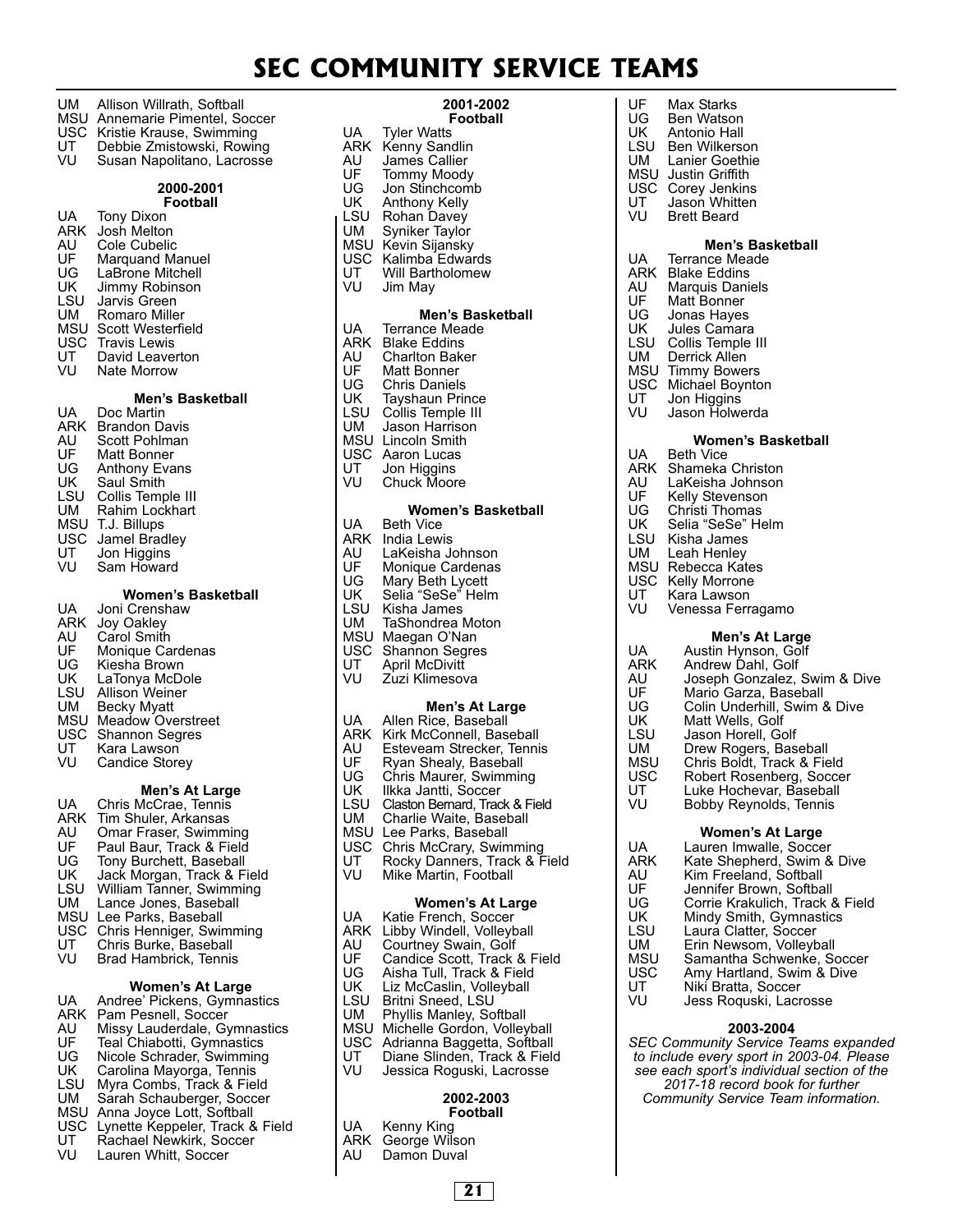# **SEC CHAMPIONSHIP TOTALS**

| <b>Team</b><br>Florida<br>Tennessee<br>Georgia<br>LSU<br><b>Arkansas</b><br>Alabama<br>Auburn<br>Kentucky<br>Ole Miss<br><b>Texas A&amp;M</b><br>Vanderbilt<br>South Carolina<br>Missouri | Mississippi State |                |                |                | <b>Men's Sports</b><br>113<br>116<br>83<br>90<br>76<br>71<br>61<br>60<br>29<br>21<br>7<br>12<br>4<br>$\mathbf 0$ |                     |              | <b>Women's Sports</b><br>133<br>42<br>69<br>42<br>47<br>23<br>25<br>17<br>$\sqrt{2}$<br>$\overline{2}$<br>12<br>$\overline{7}$<br>14<br>$\overline{2}$ |              |              | <b>Total</b><br>246<br>158<br>152<br>132<br>123<br>94<br>86<br>77<br>31<br>21<br>19<br>19<br>18<br>$\overline{2}$ |                     |                         |                |
|-------------------------------------------------------------------------------------------------------------------------------------------------------------------------------------------|-------------------|----------------|----------------|----------------|------------------------------------------------------------------------------------------------------------------|---------------------|--------------|--------------------------------------------------------------------------------------------------------------------------------------------------------|--------------|--------------|-------------------------------------------------------------------------------------------------------------------|---------------------|-------------------------|----------------|
| <b>Men's Sports</b>                                                                                                                                                                       | <b>UA</b>         | <b>ARK</b>     | <b>AU</b>      | UF             | UG                                                                                                               | UK                  | LSU          | <b>UM</b>                                                                                                                                              | <b>MSU</b>   | <b>MO</b>    | <b>USC</b>                                                                                                        | UT                  | A&M                     | VU             |
| <b>BASEBALL</b>                                                                                                                                                                           | 14                | 3              | 12             | 14             | 6                                                                                                                | $\mathbf{1}$        | 18           | $\overline{7}$                                                                                                                                         | 11           | 0            | 3                                                                                                                 | 3                   | 0                       | $\overline{7}$ |
| <b>BASKETBALL</b>                                                                                                                                                                         | 8                 | $\overline{2}$ | 3              | 6              | $\mathbf{1}$                                                                                                     | 49                  | 11           | 0                                                                                                                                                      | 6            | 0            | $\mathbf{1}$                                                                                                      | 10                  | $\mathbf{1}$            | 3              |
| <b>CROSS COUNTRY</b>                                                                                                                                                                      | 3                 | 26             | 6              | 3              | 0                                                                                                                | $\overline{4}$      | $\mathsf 0$  | $\mathbf 2$                                                                                                                                            | 5            | 0            | $\pmb{0}$                                                                                                         | 25                  | 0                       | 0              |
| <b>FOOTBALL</b>                                                                                                                                                                           | 28                | 0              | 8              | 9              | 13                                                                                                               | $\overline{2}$      | 12           | 6                                                                                                                                                      | $\mathbf{1}$ | 0            | $\pmb{0}$                                                                                                         | 13                  | $\mathsf 0$             | 0              |
| <b>GOLF</b>                                                                                                                                                                               | 5                 | $\overline{2}$ | $\overline{4}$ | 15             | 29                                                                                                               | $\mathbf{1}$        | 16           | $\mathbf{1}$                                                                                                                                           | $\sqrt{2}$   | 0            | $\mathsf{O}\xspace$                                                                                               | $\mathbf{3}$        | $\mathsf 0$             | $\overline{2}$ |
| <b>SWIMMING &amp; DIVING</b>                                                                                                                                                              | 2                 | 0              | 18             | 41             | $\mathfrak{S}$                                                                                                   | $\pmb{0}$           | $\mathbf{1}$ | 0                                                                                                                                                      | 0            | 0            | $\pmb{0}$                                                                                                         | 10                  | $\mathsf 0$             | 0              |
| <b>TENNIS</b>                                                                                                                                                                             | 1                 | 0              | 2              | 10             | 30                                                                                                               | $\overline{2}$      | 5            | 5                                                                                                                                                      | 3            | 0            | $\pmb{0}$                                                                                                         | 9                   | 4                       | 0              |
| <b>INDOOR TRACK &amp; FIELD</b>                                                                                                                                                           | 6                 | 24             | 4              | 8              | 0                                                                                                                | $\mathbf{1}$        | 4            | 0                                                                                                                                                      | 0            | 0            | $\pmb{0}$                                                                                                         | 18                  | 0                       | 0              |
| <b>OUTDOOR TRACK &amp; FIELD</b>                                                                                                                                                          | 4                 | 19             | $\overline{4}$ | 6              | $\mathbf{1}$                                                                                                     | $\mathsf{O}\xspace$ | 23           | $\pmb{0}$                                                                                                                                              | $\mathbf{1}$ | 0            | $\pmb{0}$                                                                                                         | 25                  | $\overline{\mathbf{c}}$ | 0              |
| <b>TOTALS</b>                                                                                                                                                                             | 71                | 76             | 61             | 113            | 83                                                                                                               | 60                  | 90           | 21                                                                                                                                                     | 29           | 0            | 4                                                                                                                 | 116                 | $\overline{7}$          | 12             |
| <b>Women's Sports</b>                                                                                                                                                                     | <b>UA</b>         | <b>ARK</b>     | AU             | UF             | UG                                                                                                               | UK                  | <b>LSU</b>   | <b>UM</b>                                                                                                                                              | <b>MSU</b>   | MО           | <b>USC</b>                                                                                                        | UT                  | A&M                     | VU             |
| <b>BASKETBALL</b>                                                                                                                                                                         | 0                 | 0              | 5              | 0              | $\overline{7}$                                                                                                   | $\overline{2}$      | $\mathbf{3}$ | $\mathbf{1}$                                                                                                                                           | 2            | 0            | 4                                                                                                                 | 18                  | $\mathbf{1}$            | 0              |
| <b>CROSS COUNTRY</b>                                                                                                                                                                      | 2                 | 21             | 0              | 6              | 0                                                                                                                | 3                   | $\mathbf 0$  | 0                                                                                                                                                      | 0            | 0            | $\mathbf 0$                                                                                                       | 5                   | 0                       | $\mathbf{1}$   |
| <b>EQUESTRIAN</b>                                                                                                                                                                         | 0                 | 0              | 4              | 0              | 2                                                                                                                | 0                   | 0            | 0                                                                                                                                                      | 0            | 0            | $\sqrt{2}$                                                                                                        | $\mathbf 0$         | 0                       | 0              |
| <b>GOLF</b>                                                                                                                                                                               | 3                 | $\mathbf{1}$   | 10             | 9              | 11                                                                                                               | $\mathbf 0$         | $\mathbf{1}$ | 1                                                                                                                                                      | 0            | 0            | $\mathbf{1}$                                                                                                      | $\mathsf{O}\xspace$ | $\mathbf{1}$            | $\overline{2}$ |
| <b>GYMNASTICS</b>                                                                                                                                                                         | 9                 | 0              | 0              | 13             | 16                                                                                                               | 0                   | 3            | 0                                                                                                                                                      | 0            | 0            | $\mathsf{O}\xspace$                                                                                               | $\mathbf 0$         | $\mathbf 0$             | 0              |
| <b>SOCCER</b>                                                                                                                                                                             | 0                 | 3              | 1              | 14             | 0                                                                                                                | $\mathbf{1}$        | 0            | 0                                                                                                                                                      | 0            | 0            | 5                                                                                                                 | 3                   | 3                       | 2              |
| <b>SOFTBALL</b>                                                                                                                                                                           | $\,$ 5 $\,$       | $\mathbf{1}$   | 0              | 9              | 3                                                                                                                | $\mathbf 0$         | 5            | 0                                                                                                                                                      | 0            | 0            | $\mathbf{1}$                                                                                                      | $\mathbf{1}$        | 0                       | 0              |
| <b>SWIMMING &amp; DIVING</b>                                                                                                                                                              | $\mathbf{1}$      | 0              | 5              | 17             | $12 \overline{ }$                                                                                                | $\mathbf{1}$        | 0            | 0                                                                                                                                                      | 0            | 0            | $\mathbf 0$                                                                                                       | $\mathbf{1}$        | 4                       | 0              |
| <b>TENNIS</b>                                                                                                                                                                             | 0                 | 0              | 0              | 28             | 12                                                                                                               | $\mathbf{1}$        | 0            | 0                                                                                                                                                      | 0            | 0            | $\mathbf{1}$                                                                                                      | 0                   | $\mathbf{1}$            | $\overline{2}$ |
| <b>INDOOR TRACK &amp; FIELD</b>                                                                                                                                                           | $\mathbf{1}$      | 12             | 0              | $\overline{7}$ | $\mathbf{1}$                                                                                                     | $\mathsf{O}\xspace$ | 12           | 0                                                                                                                                                      | 0            | 0            | $\mathsf{O}\xspace$                                                                                               | $\overline{4}$      | 0                       | 0              |
| <b>OUTDOOR TRACK &amp; FIELD</b>                                                                                                                                                          | 2                 | 9              | 0              | 6              | $\boldsymbol{2}$                                                                                                 | 0                   | 13           | 0                                                                                                                                                      | 0            | 0            | $\sqrt{3}$                                                                                                        | 4                   | $\mathbf{1}$            | 0              |
| <b>VOLLEYBALL</b>                                                                                                                                                                         | 0                 | 0              | 0              | 24             | $\overline{2}$                                                                                                   | 9                   | 5            | 0                                                                                                                                                      | 0            | 2            | $\mathbf 0$                                                                                                       | 5                   | 1                       | 0              |
| <b>TOTALS</b>                                                                                                                                                                             | 23                | 47             | 25             | 133            | 69                                                                                                               | 17                  | 42           | 2                                                                                                                                                      | 2            | $\mathbf{2}$ | 14                                                                                                                | 42                  | 12                      | 7              |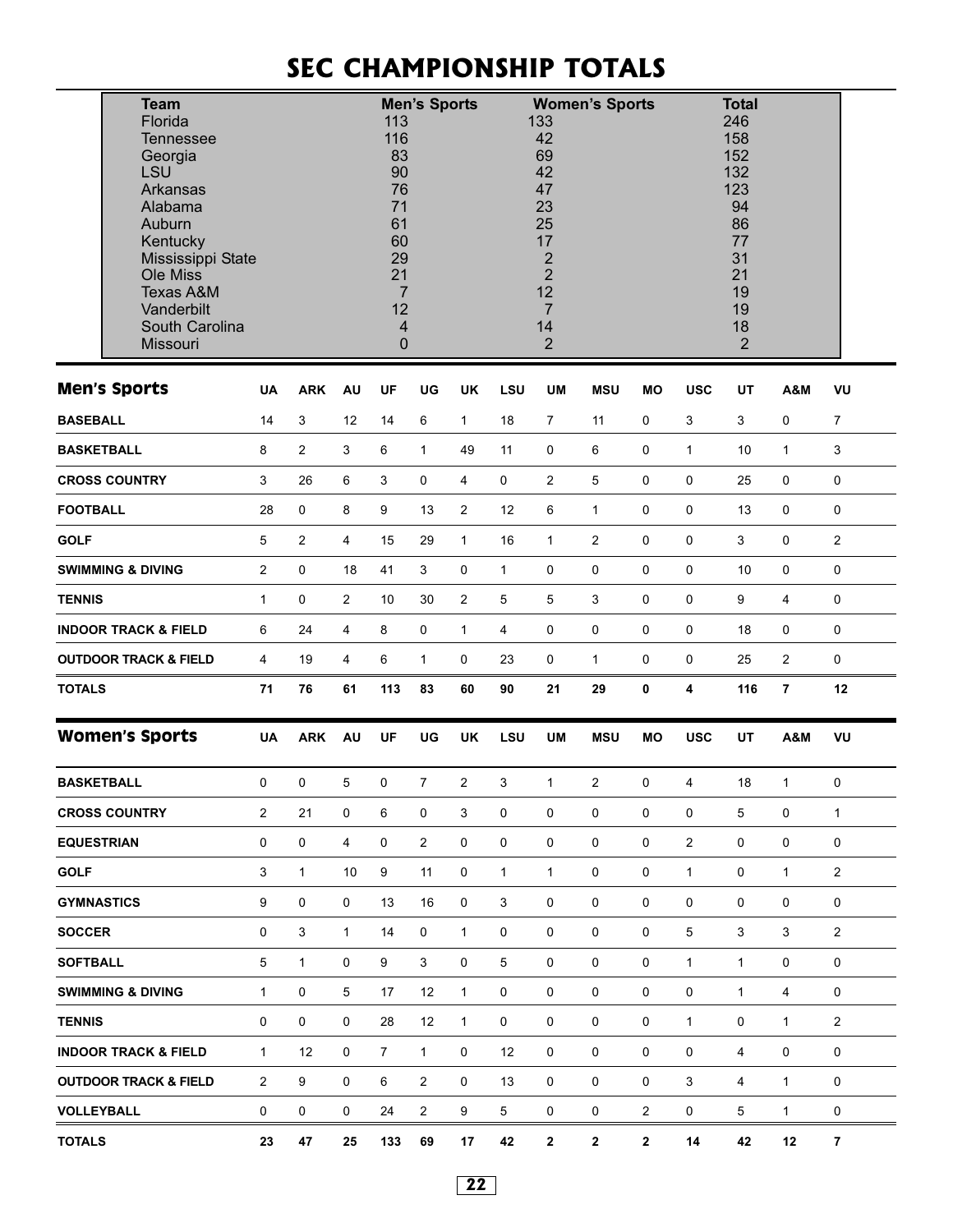# **Men's SEC CHAMPIONS**

| Season    | <b>Baseball</b>         | <b>Basketball</b>     | <b>Cross Country</b> | Football         | Golf        | Indoor    | Outdoor          | <b>S&amp;D</b> | Tennis                  |
|-----------|-------------------------|-----------------------|----------------------|------------------|-------------|-----------|------------------|----------------|-------------------------|
| 2020-21   | Arkasnas                | Alabama               | Arkansas             | Alabama          | Vanderbilt  | Arkansas  | Arkansas         | Florida        | Florida                 |
| 2019-20   | N/A                     | Kentucky              | Arkansas             | Alabama          | N/A         | Arkansas  | N/A              | Florida        | N/A                     |
| 2018-19   | Vanderbilt              | LSU                   | Ole Miss             | LSU              | Arkansas    | Arkansas  | LSU              | Florida        | Florida                 |
| 2017-18   | Florida                 | UT/UK                 | Arkansas             | Georgia          | Auburn      | Alabama   | Florida          | Florida        | Texas A&M               |
| 2016-17   | Florida/LSU             | Kentucky              | Arkansas             | Alabama          | Vanderbilt  | Arkansas  | Texas A&M        | Florida        | UGA/TAMU                |
| 2015-16   | Miss. State             | <b>UK/TAMU</b>        | Arkansas             | Alabama          | Georgia     | Arkansas  | Arkansas         | Florida        | Georgia                 |
| 2014-15   | LSU                     | Kentucky              | Arkansas             | Alabama          | LSU         | Florida   | Florida          | Florida        | UGA/TAMU                |
| 2013-14   | LSU                     | Florida               | Arkansas             | Auburn           | Alabama     | Arkansas  | Texas A&M        | Auburn         | Texas A&M               |
| 2012-13   | Vanderbilt              | Florida               | Arkansas             | Alabama          | Alabama     | Arkanas   | Arkansas         | Florida        | Georgia                 |
| 2011-12   | LSU                     | Kentucky              | Arkasnas             | LSU              | Alabama     | Arkansas  | Arkansas         | Auburn         | Kentucky                |
| 2010-11   | UF/SC/VU                | Florida               | Arkansas             | Auburn           | Florida     | Florida   | Arkansas         | Auburn         | UG/UT                   |
| 2009-10   | Florida                 | Kentucky              | Alabama              | Alabama          | Georgia     | Arkansas  | Florida          | Auburn         | Tennessee               |
| 2008-09   | <b>LSU/Ole Miss LSU</b> |                       | Alabama              | Florida          | Georgia     | Arkansas  | Arkansas         | Auburn         | Ole Miss                |
| 2007-08   | Georgia                 | Tennessee             | Arkansas             | LSU              | Alabama     | Arkansas  | Arkansas         | Auburn         | Georgia                 |
| 2006-07   | Vanderbilt              | Florida               | Arkansas             | Florida          | Tennessee   | Arkansas  | Tennessee        | Auburn         | Georgia                 |
| 2005-06   | Ala./Kentucky LSU       |                       | Arkansas             | Georgia          | Georgia     | Arkansas  | Arkansas         | Auburn         | Georgia                 |
| 2004-05   | Florida                 | Kentucky              | Arkansas             | Auburn           | Kentucky    | Arkansas  | Arkansas         | Auburn         | <b>Florida/Ole Miss</b> |
| 2003-04   | Ark./Georgia            | Miss. State           | Arkansas             | LSU              | Georgia     | Florida   | Arkansas         | Auburn         | Ole Miss                |
| 2002-03   | LSU                     | Kentucky              | Arkansas             | Georgia          | Florida     | Arkansas  | Arkansas         | Auburn         | Florida                 |
| 2001-02   | S. Carolina             | Alabama               | Arkansas             | LSU              | Auburn      | Arkansas  | Tennessee        | Auburn         | Georgia                 |
| 2000-01   | Georgia                 | UK/UF                 | Arkansas             | Florida          | Georgia     | Arkansas  | Tennessee        | Auburn         | Georgia                 |
| 1999-2000 | S. Carolina             | UT/UK/UF/LSU Arkansas |                      | Alabama          | Georgia     | Arkansas  | Arkansas         | Auburn         | UT/UF                   |
| 1998-99   | Arkansas                | Auburn                | Arkansas             | <b>Tennessee</b> | Florida     | Arkansas  | Arkansas         | Auburn         | UG/LSU                  |
| 1997-98   | Florida                 | Kentucky              | Arkansas             | Tennessee        | Georgia     | Arkansas  | Arkansas         | Auburn         | LSU                     |
| 1996-97   | LSU                     | S. Carolina           | Arkansas             | Floirda          | Miss. State | Arkansas  | Arkansas         | Auburn         | UG/UM                   |
| 1995-96   | UA/UF/LSU               | Kentucky              | Arkansas             | Florida          | Miss. State | Tennessee | Arkansas         | Tennessee      | UG/UM                   |
| 1994-95   | Tennessee               | Kentucky              | Arkansas             | Florida          | Arkansas    | Arkansas  | Arkansas         | Auburn         | Georgia                 |
| 1993-94   | Tennessee               | Arkansas              | Arkansas             | Florida          | Florida     | Arkansas  | Arkansas         | Auburn         | Florida                 |
| 1992-93   | LSU                     | Vanderbilt            | Arkansas             | Alabama          | Florida     | Arkansas  | Arkansas         | Florida        | UG/Miss. St.            |
| 1991-92   | LSU                     | Arkansas              | Arkansas             | Florida          | Florida     | Arkansas  | Arkansas         | Florida        | Kentucky                |
| 1990-91   | LSU                     | LSU/Miss. St.         | Tennessee            | Tennessee        | Florida     | Tennessee | Tennessee        | Florida        | Georgia                 |
| 1989-90   | LSU                     | Georgia               | Tennessee            | UA/AU/UT         | Tennessee   | LSU       | LSU              | Florida        | Tennessee               |
| 1988-89   | Miss. State             | Florida               | Kentucky             | UA/LSU           | Florida     | LSU       | LSU              | Tennessee      | Georgia                 |
| 1987-88   | Florida                 | (Vacated)             | Florida              | Auburn           | Georgia     | Florida   | LSU              | LSU            | Georgia                 |
| 1986-87   | Miss.State              | Alabama               | Florida              | LSU              | LSU         | Florida   | Florida          | Alabama        | Georgia                 |
| 1985-86   | LSU                     | Kentucky              | <b>Tennessee</b>     | Tennessee        | LSU         | Tennessee | Tennessee        | Florida        | Tennessee               |
| 1984-85   | Miss. State             | LSU                   | Tennessee            | (Vacated)        | Florida     | Tennessee | Tennessee        | Florida        | Georgia/LSU             |
| 1983-84   | Florida                 | Kentucky              | Tennessee            | Auburn           | Ole Miss    | Tennessee | Tennessee        | Florida        | Auburn                  |
| 1982-83   | Alabama                 | Kentucky              | Tennessee            | Georgia          | Georgia     | Tennessee | Tennessee        | Florida        | Auburn                  |
| 1981-82   | Florida                 | Ken./Tenn.            | Tennessee            | UA/UG            | Georgia     | Tennessee | Tennessee        | Alabama        | Georgia                 |
| 1980-81   | Florida                 | LSU                   | Auburn               | Georgia          | Auburn      | Tennessee | Tennessee        | Florida        | Georgia                 |
| 1979-80   | Vanderbilt              | Kentucky              | Auburn               | Alabama          | Tennessee   | Auburn    | Alabama          | Florida        | Tennessee               |
| 1978-79   | Miss.State              | LSU                   | Tennessee            | Alabama          | Alabama     | Auburn    | Auburn           | Florida        | Georgia                 |
| 1977-78   | Auburn                  | Kentucky              | Tennessee            | Alabama          | Georgia     | Auburn    | Tennessee        | Tennessee      | Georgia                 |
| 1976-77   | Ole Miss                | Ken./Tenn.            | Tennessee            | UG/UK            | Georgia     | Auburn    | Tennessee        | Tennessee      | Georgia                 |
| 1975-76   | Auburn                  | Alabama               | Tennessee            | Alabama          | Auburn      | Florida   | <b>Tennessee</b> | Tennessee      | UA/LSU                  |
| 1974-75   | LSU                     | Ala./Kentucky         | Tennessee            | Alabama          | Florida     | Florida   | Tennessee        | Tennessee      | UF/UG                   |
| 1973-74   | Vanderbilt              | Ala./Vandy            | Alabama              | Alabama          | Florida     | Tennessee | Tennessee        | Tennessee      | Georgia                 |
| 1972-73   | Vanderbilt              | Kentucky              | Tennessee            | Alabama          | Florida     | Tennessee | Tennessee        | Tennessee      | Georgia                 |
| 1971-72   | Ole Miss                | Ken./Tenn.            | Tennessee            | Alabama          | Georgia     | Alabama   | Tennessee        | Tennessee      | Georgia                 |
| 1970-71   | Miss. State             | Kentucky              | Kentucky             | LSU              | Georgia     | Tennessee | Tennessee        | Florida        | Georgia                 |
| 1969-70   | Miss. State             | Kentucky              | Tennessee            | Tennessee        | Georgia     | Tennessee | Tennessee        | Florida        | Tennessee               |
| 1968-69   | Ole Miss                | Kentucky              | Tennessee            | Georgia          | Georgia     | Tennessee | Tennessee        | Tennessee      | Florida                 |
| 1967-68   | Alabama                 | Kentucky              | Tennessee            | Tennessee        | Florida     | Tennessee | Tennessee        | Florida        | Florida                 |
| 1966-67   | Auburn                  | Tennessee             | Tennessee            | Ala./Georgia     | LSU         | Tennessee | Tennessee        | Florida        | Miss. State             |
| 1965-66   | Miss. State             | Kentucky              | Tennessee            | Alabama          | LSU         | Tennessee | Tennessee        | Florida        | Tennessee               |
| 1964-65   | Miss. State             | Vanderbilt            | Auburn               | Alabama          | Georgia     | Tennessee | Tennessee        | Florida        | Miss. State             |
| 1963-64   | Ole Miss                | Kentucky              | Tennessee            | Ole Miss         | Georgia     | Tennessee | Tennessee        | Florida        | Tulane                  |
| 1962-63   | Auburn                  | Miss. State           | Miss. State          | Ole Miss         | Georgia     | LSU       | LSU              | Florida        | Tulane                  |
| 1961-62   | Florida                 | Ken./Miss. St.        | Miss. State          | Alabama/LSU      | Georgia     | Alabama   | Miss. State      | Florida        | Tulane                  |
| 1960-61   | LSU                     | Miss. State           | Miss. State          | Ole Miss         | Georgia     | Alabama   | Auburn           | Florida        | Florida                 |
| 1959-60   | Ole Miss                | Auburn                | Kentucky             | Georgia          | LSU         | Kentucky  | LSU              | Florida        | Ga. Tech                |
| 1958-59   | Ole Miss                | Miss. State           | Kentucky             | LSU              | Georgia     | Alabama   | LSU              | Florida        | Tulane                  |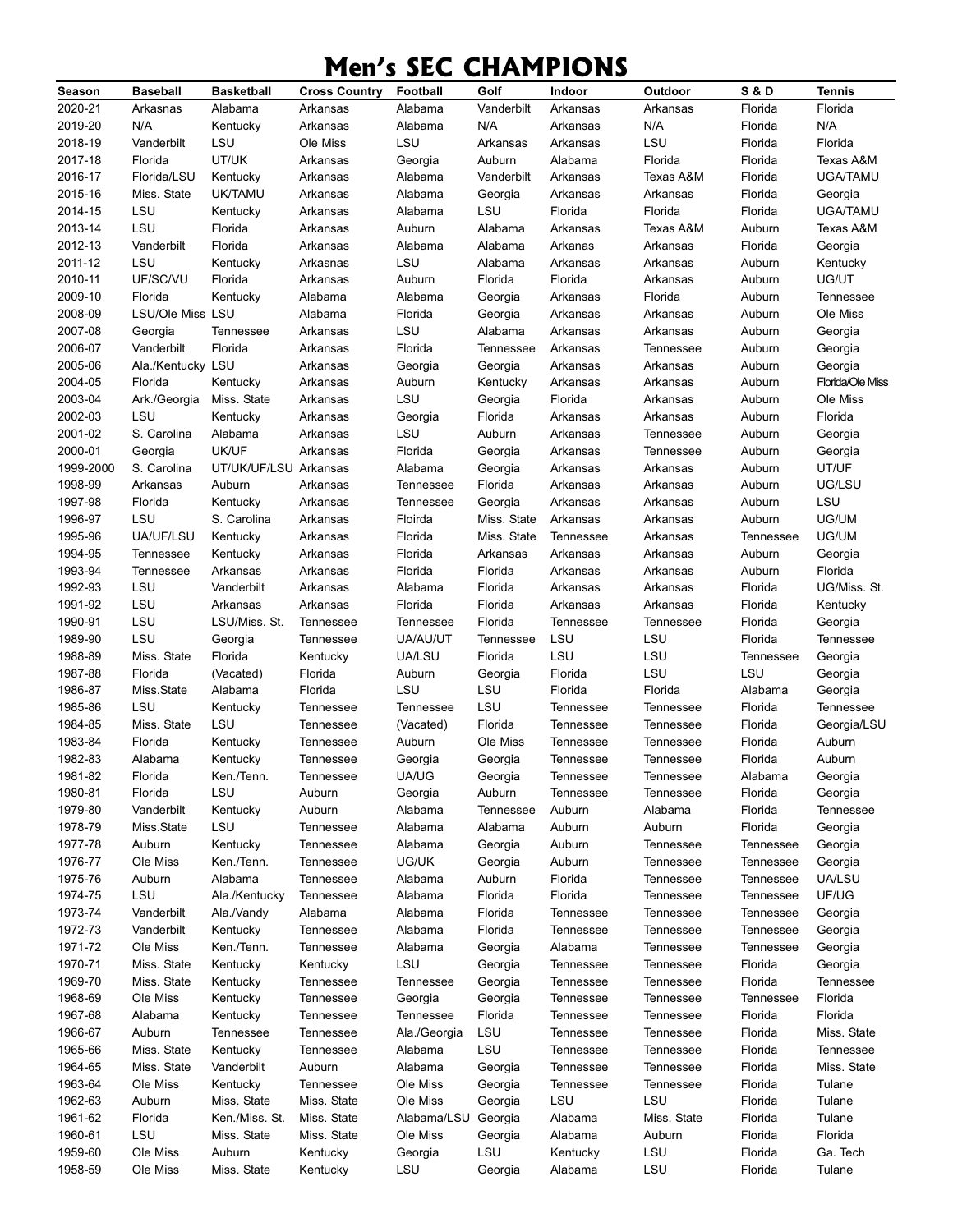# **Men's SEC CHAMPIONS**

| Season  | <b>Baseball</b> | <b>Basketball</b> | <b>Cross Country</b> | Football         | Golf     | <b>Indoor</b> | Outdoor  | <b>S&amp;D</b> | Tennis    |
|---------|-----------------|-------------------|----------------------|------------------|----------|---------------|----------|----------------|-----------|
| 1957-58 | Auburn          | Kentucky          | Miss. State          | Auburn           | Georgia  | Alabama       | LSU      | Florida        | Tulane    |
| 1956-57 | Ga. Tech        | Kentucky          | Tennessee            | <b>Tennessee</b> | Georgia  | LSU           | LSU      | Florida        | Tulane    |
| 1955-56 | Florida         | Alabama           | Auburn/Florida       | Ole Miss         | Florida  |               | Florida  | Florida        | Tulane    |
| 1954-55 | Alabama         | Kentucky          | Ga. Tech             | Ole Miss         | Florida  |               | Auburn   | Georgia        | Tulane    |
| 1953-54 | Georgia         | Kentucky/LSU      | Ga. Tech             | Alabama          | LSU      |               | Auburn   | Florida        | Tulane    |
| 1952-53 | Georgia         | LSU               | Tennessee            | Georgia Tech     | LSU      |               | Florida  | Florida        | Tulane    |
| 1951-52 | Florida         | Kentucky          | <b>Tennessee</b>     | Ga. Tech/UT      | Georgia  |               | Alabama  | Georgia        | Tulane    |
| 1950-51 | Tennessee       | Kentucky          | Tennessee            | Kentucky         | Georgia  |               | LSU      | Georgia        | UT/Tulane |
| 1949-50 | Alabama         | Kentucky          | <b>Tennessee</b>     | Tulane           | Georgia  |               | Alabama  | Ga. Tech       | Florida   |
| 1948-49 | Miss. State     | Kentucky          | Auburn               | Georgia          | Ga. Tech |               | Ga. Tech | Ga. Tech       | Tulane    |
| 1947-48 | Miss. State     | Kentucky          | Ga. Tech             | Ole Miss         | LSU      |               | LSU      | Ga. Tech       | Tulane    |
| 1946-47 | Alabama         | Kentucky          | Auburn               | UG/UT            | LSU      |               | LSU      |                | Tulane    |
| 1945-46 | LSU             | Kentucky          |                      | Alabama          | LSU      |               | LSU      |                | Ga. Tech  |
| 1944-45 |                 | Kentucky          |                      | Ga. Tech         |          |               | Ga. Tech |                |           |
| 1943-44 |                 | Kentucky          |                      | Ga. Tech         |          |               | Ga. Tech |                |           |
| 1942-43 | LSU             | <b>Tennessee</b>  | Ga. Tech             | Georgia          |          |               | LSU      |                |           |
| 1941-42 | Alabama         | Kentucky          | Miss. State          | Miss. State      | LSU      |               | LSU      | Ga. Tech       | Tulane    |
| 1940-41 | Alabama         | Tennessee         | Ga. Tech             | <b>Tennessee</b> | Georgia  |               | LSU      | Florida        | Tulane    |
| 1939-40 | Alabama         | Kentucky          | Ga. Tech             | Tennessee        | LSU      |               | LSU      | Florida        | LSU       |
| 1938-39 | LSU             | Kentucky          | Ga. Tech             | Tennessee        | LSU      |               | LSU      | Florida        | Tulane    |
| 1937-38 | Alabama         | Ga. Tech          | Ga. Tech             | Alabama          | LSU      |               | LSU      | Florida        | Ga. Tech  |
| 1936-37 | Auburn          | Kentucky          | Ga. Tech             | LSU              | LSU      |               | Georgia  | Florida        |           |
| 1935-36 | Alabama         | Tennessee         | Ga. Tech             | LSU              |          |               | LSU      |                |           |
| 1934-35 | Alabama         | Kent./LSU         |                      | UA/Tulane        |          |               |          | LSU            |           |
| 1933-34 | Alabama         | Alabama           |                      | Alabama          |          |               |          | LSU            |           |
| 1932-33 | Georgia         | Kentucky          |                      |                  |          |               |          | LSU            |           |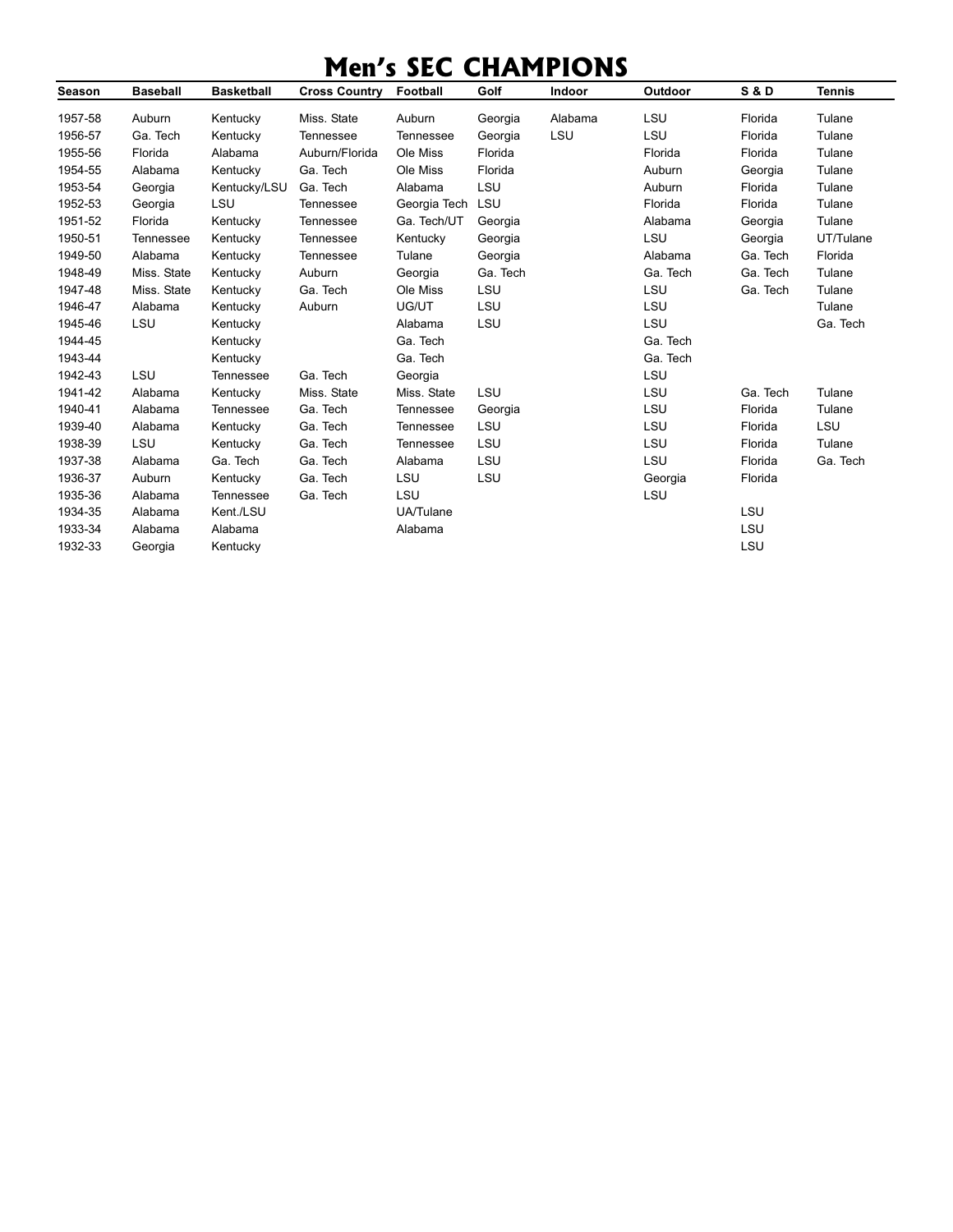# **Women's SEC CHAMPIONS**

| <b>Season</b> | <b>Basketball</b> | <b>Cross Country</b> | Golf           | <b>Gymnastics</b> | <b>Indoor T&amp;F</b> | <b>Equestrian</b> |
|---------------|-------------------|----------------------|----------------|-------------------|-----------------------|-------------------|
| 2020-21       | Texas A&M         | Arkansas             | Auburn         | Florida           | Arkansas              | Auburn            |
| 2019-20       | South Carolina    | Arkansas             | N/A            | Florida           | Arkansas              | Auburn            |
| 2018-19       | Mississippi State | Arkansas             | Ole Miss       | Florida           | Arkansas              | Auburn            |
| 2017-18       | Mississippi State | Arkansas             | Arkansas       | LSU               | Arkansas              | Georgia           |
| 2016-17       | South Carolina    | Arkansas             | Florida        | LSU               | Arkansas              | Georgia           |
| 2015-16       | South Carolina    | Arkansas             | Alabama        | Florida           | Arkansas              | Auburn            |
| 2014-15       | USC/UT            | Arkansas             | Texas A&M      | Alabama           | Arkansas              | Georgia           |
| 2013-14       | <b>Tennessee</b>  | Arkansas             | Vanderbilt     | Alabama           | Arkansas              | S. Carolina       |
| 2012-13       | <b>Tennessee</b>  | Florida              | Alabama        | Florida           | Arkansas              | S. Carolina*      |
| 2011-12       | Kentucky          | Vanderbilt           | Auburn         | Florida           | Florida               |                   |
| 2010-11       | Tennessee         | Florida              | Auburn         | Alabama           | LSU                   |                   |
| 2009-10       | <b>Tennessee</b>  | Florida              | Alabama        | Florida           | Florida               |                   |
| 2008-09       | Auburn            | Arkansas             | Auburn         | Alabama           | <b>Tennessee</b>      |                   |
| 2007-08       | LSU               | Arkansas             | Florida        | Georgia           | LSU                   |                   |
| 2006-07       | Tennessee         | Arkansas             | Georgia        | Florida           | Arkansas              |                   |
| 2005-06       | LSU               | Tennessee            | Auburn         | Georgia           | Georgia               |                   |
| 2004-05       | LSU               | Tennessee            | Auburn         | Georgia           | <b>Tennessee</b>      |                   |
| 2003-04       | Tennessee         | Tennessee            | Vanderbilt     | Georgia           | Florida               |                   |
| 2002-03       | <b>Tennessee</b>  | Arkansas             | Auburn         | Alabama           | Arkansas              |                   |
| 2001-02       | <b>Tennessee</b>  | Arkansas             | South Carolina | Georgia           | Florida               |                   |
| 2000-01       | <b>Tennessee</b>  | Arkansas             | Georgia        | Georgia           | Arkansas              |                   |
| 1999-2000     | UG/UT             | Arkansas             | Auburn         | Alabama           | Arkansas              |                   |
| 1998-99       | <b>Tennessee</b>  | Arkansas             | Georgia        | Georgia           | LSU                   |                   |
| 1997-98       | Tennessee         | Florida              | Georgia        | Georgia           | LSU                   |                   |
| 1996-97       | Georgia           | Florida              | Georgia        | Georgia           | Florida               |                   |
| 1995-96       | Georgia           | Arkansas             | Auburn         | Georgia           | LSU                   |                   |
| 1994-95       | <b>Tennessee</b>  | Arkansas             | Florida        | Alabama           | LSU                   |                   |
| 1993-94       | <b>Tennessee</b>  | Arkansas             | Georgia        | Georgia           | Alabama               |                   |
| 1992-93       | <b>Tennessee</b>  | Arkansas             | Georgia        | Georgia           | LSU                   |                   |
| 1991-92       | Ole Miss          | Arkansas             | LSU            | Georgia           | Florida               |                   |
| 1990-91       | Georgia           | Tennessee            | Florida        | Georgia           | LSU                   |                   |
| 1989-90       | Tennessee         | Kentucky             | Georgia        | Alabama           | Florida               |                   |
| 1988-89       | Auburn            | Kentucky             | Auburn         | Florida           | LSU                   |                   |
| 1987-88       | Auburn            | Alabama              | Georgia        | Alabama           | LSU                   |                   |
| 1986-87       | Auburn            | Alabama              | Florida        | Georgia           | LSU                   |                   |
| 1985-86       | Georgia           | Kentucky             | Florida        | Georgia           | (Vacated)             |                   |
| 1984-85       | <b>Tennessee</b>  | Florida              | Georgia        | Florida           | LSU                   |                   |
| 1983-84       | Georgia           | Tennessee            | Florida        | Florida           | Tennessee             |                   |
| 1982-83       | Georgia           |                      | Georgia        | Florida           |                       |                   |
| 1981-82       | Kentucky          |                      | Florida        | Florida           |                       |                   |
| 1980-81       | Auburn            |                      | Florida        | LSU               |                       |                   |
| 1979-80       | Tennessee         |                      |                |                   |                       |                   |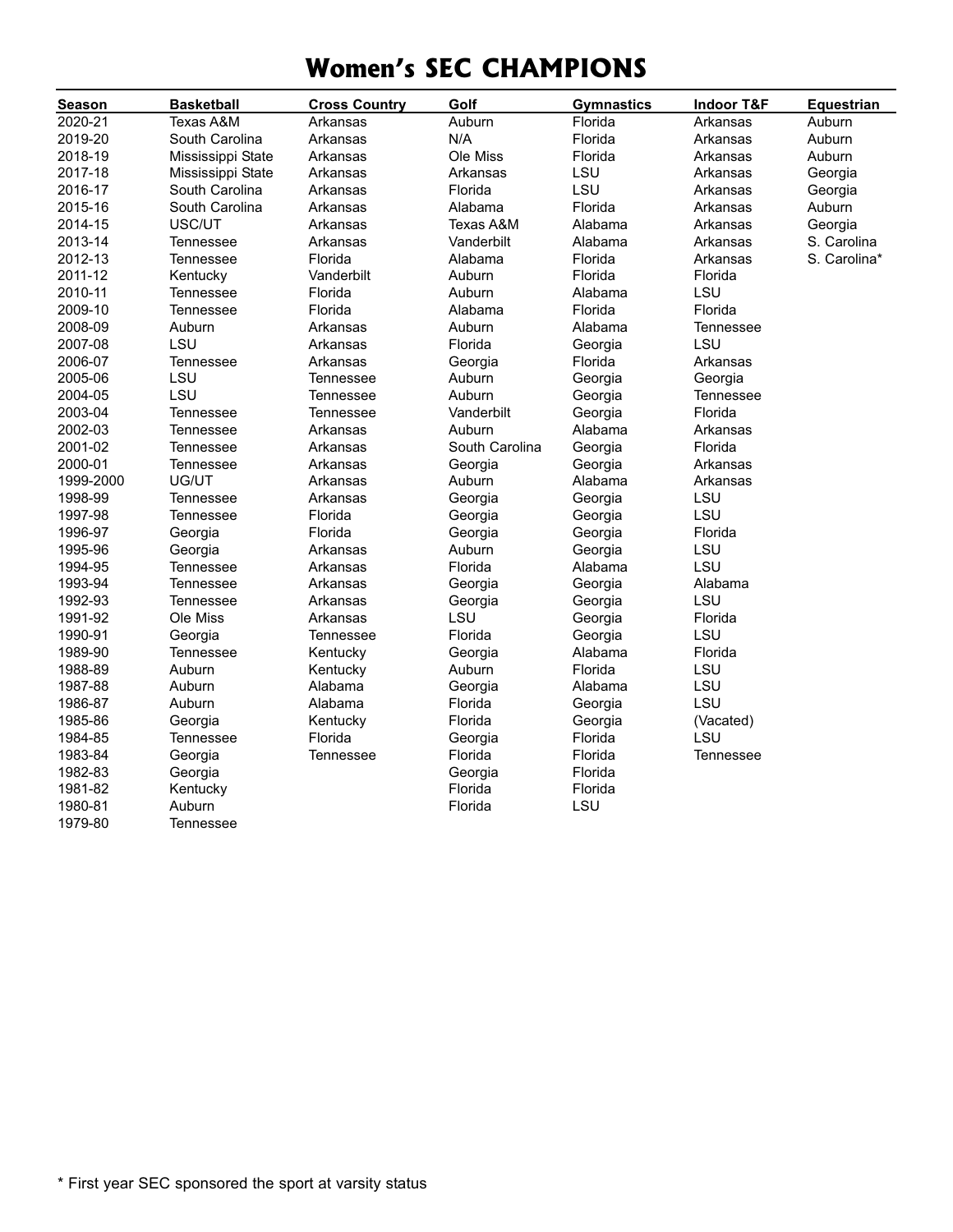# **Women's SEC CHAMPIONS**

| <b>Season</b> | <b>Outdoor</b><br><b>Track &amp; Field</b> | <b>Soccer</b>    | <b>Softball</b> | <b>Swimming</b><br>& Diving | <b>Tennis</b>   | <b>Volleyball</b> |
|---------------|--------------------------------------------|------------------|-----------------|-----------------------------|-----------------|-------------------|
| 2020-21       | Arkansas                                   | Arkansas         | ARK/UF          | <b>Tennessee</b>            | Georgia         | Kentucky          |
| 2019-20       | N/A                                        | <b>ARK/TAMU</b>  | N/A             | Kentucky                    | N/A             | Kentucky          |
| 2018-19       | Arkansas                                   | Arkansas         | Alabama         | <b>Tennessee</b>            | UGA/SC          | UF/UK             |
| 2017-18       | Florida                                    | South Carolina   | Florida         | Texas A&M                   | Vanderbilt      | UF/UK             |
| 2016-17       | Arkansas                                   | Florida          | Florida         | Texas A&M                   | Vanderbilt      | Florida/Missouri  |
| 2015-16       | Arkansas                                   | Florida          | Florida         | Texas A&M                   | Florida         | Texas A&M         |
| 2014-15       | Arkansas                                   | Texas A&M        | Florida         | Georgia                     | Florida         | Florida           |
| 2013-14       | Arkansas                                   | Texas A&M        | Georgia         | Georgia                     | Georgia         | Missouri          |
| 2012-13       | Texas A&M                                  | Florida          | Florida         | Georgia                     | UF/UG/A&M       | Florida           |
| 2011-12       | LSU                                        | South Carolina   | Alabama         | Georgia                     | Florida         | <b>Tennessee</b>  |
| 2010-11       | LSU                                        | Florida          | Alabama         | Georgia                     | Florida         | Florida           |
| 2009-10       | LSU                                        | Florida          | Alabama         | Georgia                     | Florida         | LSU               |
| 2008-09       | Florida                                    | Florida          | Florida         | Florida                     | Georgia         | Florida           |
| 2007-08       | LSU                                        | Florida          | Florida         | Auburn                      | Florida         | Florida           |
| 2006-07       | LSU                                        | Florida          | Tennessee       | Auburn                      | Florida/Georgia | Florida           |
| 2005-06       | Georgia                                    | <b>Tennessee</b> | Alabama         | Georgia                     | Florida         | Florida           |
| 2004-05       | South Carolina                             | <b>Tennessee</b> | Georgia         | Auburn                      | Kentucky        | Florida/Tennessee |
| 2003-04       | Arkansas                                   | <b>Tennessee</b> | LSU             | Auburn                      | Florida         | Florida           |
| 2002-03       | Florida                                    | Auburn           | Georgia         | Auburn                      | Florida         | Florida           |
| 2001-02       | South Carolina                             | Florida          | LSU             | Florida                     | Georgia         | Florida           |
| 2000-01       | Arkansas                                   | Florida          | LSU             | Georgia                     | Florida         | Florida           |
| 1999-2000     | Arkansas                                   | Florida          | LSU             | Georgia                     | Georgia         | Florida           |
| 1998-99       | South Carolina                             | Florida          | LSU             | Georgia                     | Florida         | Florida           |
| 1997-98       | Florida                                    | Florida          | Florida         | Georgia                     | Florida         | Florida           |
| 1996-97       | Florida                                    | Florida          | South Carolina* | Georgia                     | Florida         | Florida           |
| 1995-96       | LSU                                        | Kentucky         |                 | Florida                     | Florida         | Florida           |
| 1994-95       | Georgia                                    | Vanderbilt       |                 | Florida                     | Florida         | Florida           |
| 1993-94       | Alabama                                    | Vanderbilt*      |                 | Florida                     | Georgia         | Florida           |
| 1992-93       | LSU                                        |                  |                 | Florida                     | Florida         | Florida           |
| 1991-92       | Florida                                    |                  |                 | Florida                     | Florida         | LSU/Florida       |
| 1990-91       | LSU                                        |                  |                 | Florida                     | Florida         | LSU               |
| 1989-90       | LSU                                        |                  |                 | Florida                     | Florida/Georgia | LSU               |
| 1988-89       | LSU                                        |                  |                 | Florida                     | Georgia         | Kentucky          |
| 1987-88       | LSU                                        |                  |                 | Florida                     | Florida         | Kentucky          |
| 1986-87       | LSU                                        |                  |                 | Florida                     | Florida         | Georgia/LSU       |
| 1985-86       | Alabama                                    |                  |                 | Florida                     | Florida         | Georgia           |
| 1984-85       | LSU                                        |                  |                 | Alabama                     | Florida         | <b>Tennessee</b>  |
| 1983-84       | <b>Tennessee</b>                           |                  |                 | Florida                     | Florida         | Kentucky          |
| 1982-83       | <b>Tennessee</b>                           |                  |                 | Florida                     | Georgia         | <b>Tennessee</b>  |
| 1981-82       | <b>Tennessee</b>                           |                  |                 | Florida                     | Florida         | Tennessee         |
| 1980-81       | Tennessee                                  |                  |                 | Florida                     | Florida         | Kentucky          |
| 1979-80       |                                            |                  |                 | Florida                     | Kentucky        |                   |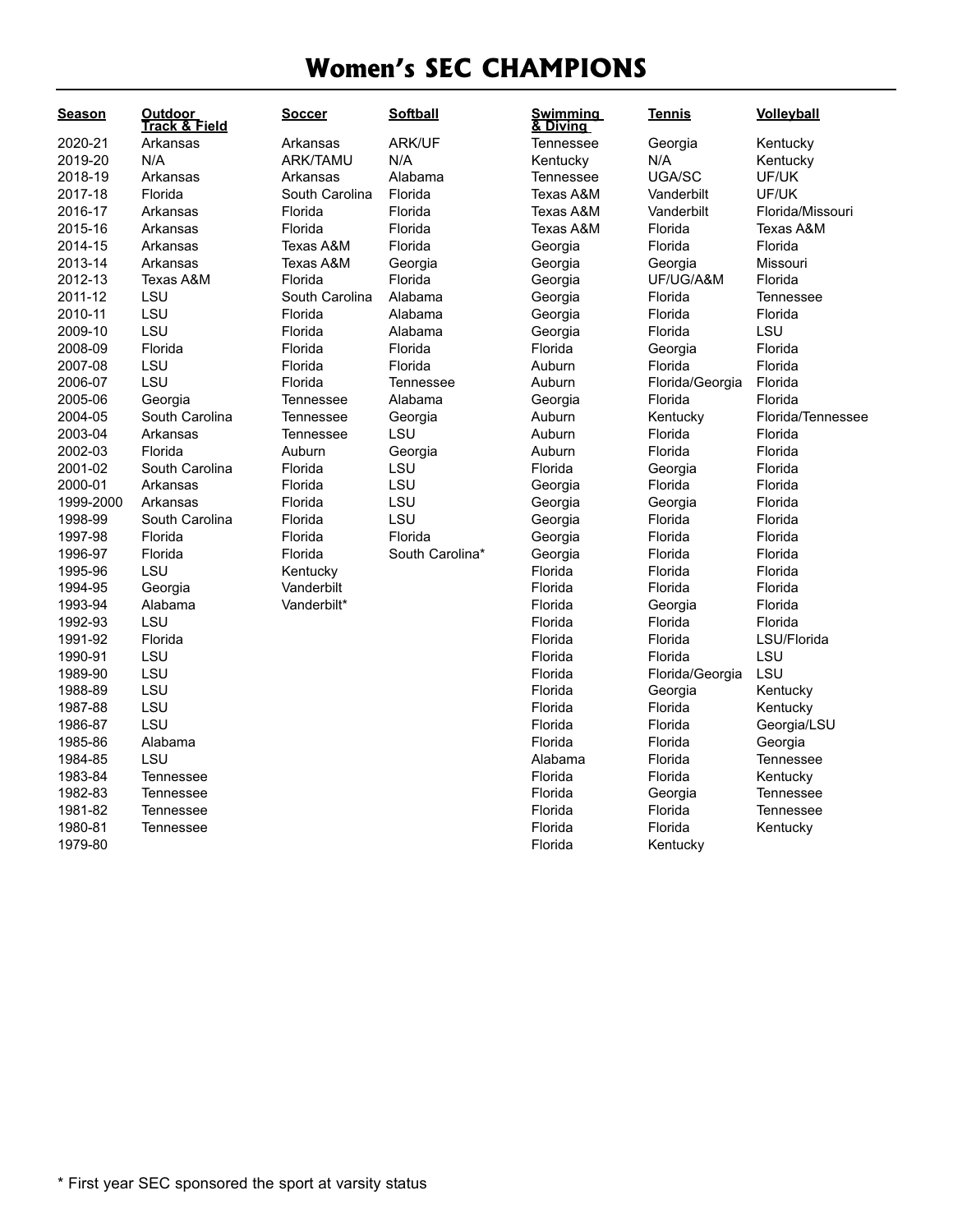# **Men's NATIONAL CHAMPIONS**

| <b>Baseball</b>                  |                            |                                  |
|----------------------------------|----------------------------|----------------------------------|
| Year - Champion                  | <u>Record</u>              | <u>Coach</u>                     |
| 1990 - Georgia                   | 52-19, 18-9                | <b>Steve Webber</b>              |
| 1991 - LSU                       | 58-18, 19-7                | Skip Bertman                     |
| 1993 - LSU                       | 53-17, 18-8-1              | Skip Bertman                     |
| 1996 - LSU                       | 52-15, 20-10               | Skip Bertman                     |
|                                  |                            |                                  |
| 1997 - LSU                       | 57-13, 22-7                | Skip Bertman                     |
| 2000 - LSU                       | 52-17, 19-10               | Skip Bertman                     |
| 2009 - LSU                       | 56-17, 20-10               | Paul Mainieri                    |
| 2010 - S. Carolina               | 54-16, 21-9                | Ray Tanner                       |
| 2011 - S. Carolina               | 55-14, 22-8                | Ray Tanner                       |
| 2014 - Vanderbilt                | 51-21, 21-9                | <b>Tim Corbin</b>                |
| 2017 - Florida                   | 52-19, 21-9                | Kevin O'Sullivan                 |
| 2019 - Vanderbilt                | 59-12, 19-10               | Tim Corbin                       |
| 2021 - Mississippi St.           | 50-18, 20-10               | Chris Lamonis                    |
|                                  |                            |                                  |
| <b>Basketball</b>                |                            |                                  |
| Year - Champion                  | Record                     | <b>Coach</b>                     |
| 1948 - Kentucky                  | 36-3, 9-0                  | Adolph Rupp                      |
| 1949 - Kentucky                  | 32-2, 13-0                 | Adolph Rupp                      |
| 1951 - Kentucky                  | 32-2, 14-0                 | Adolph Rupp                      |
| 1958 - Kentucky                  | 23-6, 12-2                 | <b>Adolph Rupp</b>               |
| 1978 - Kentucky                  | 30-2, 16-2                 | Joe B. Hall                      |
| 1994 - Arkansas                  | 31-3, 14-2                 | Nolan Richardson                 |
| 1996 - Kentucky                  | 34-2, 16-0                 | <b>Rick Pitino</b>               |
| 1998 - Kentucky                  | 35-4, 14-2                 | Orlando "Tubby" Smith            |
| 2006 - Florida                   | 33-6, 10-6                 | <b>Billy Donovan</b>             |
| 2007 - Florida                   | 35-5, 13-3                 | <b>Billy Donovan</b>             |
| 2012 - Kentucky                  | 38-2, 16-0                 | John Calipari                    |
|                                  |                            |                                  |
| <b>Boxing</b>                    |                            |                                  |
|                                  |                            |                                  |
|                                  | <u>Points</u>              | <u>Coach</u>                     |
| Year - Champion<br>1949 - LSU    | 20                         | James Owens                      |
|                                  |                            |                                  |
| <b>Cross Country</b>             |                            |                                  |
| Year - Champion                  | <u>Points</u>              | <b>Coach</b>                     |
| 1972 - Tennessee                 | 134                        | Stan Huntsman                    |
| 1991 - Arkansas                  | 52                         | John McDonnell                   |
| 1992 - Arkansas                  | 46                         | John McDonnell                   |
| 1993 - Arkansas                  | 31                         | John McDonnell                   |
| 1995 - Arkansas                  | 100                        | John McDonnell                   |
| 1998 - Arkansas                  | 97                         | John McDonnell                   |
| 1999 - Arkansas                  | 58                         | John McDonnell                   |
| 2000 - Arkansas                  | 83                         | John McDonnell                   |
|                                  |                            |                                  |
| <b>Football</b>                  |                            |                                  |
| Year - Champion                  | Record                     | Coach                            |
| 1951 - Tennessee                 | $10-1, 5-0$                | R.R. Neyland                     |
| 1957 - Auburn                    | $10-0, 7-0$                | Ralph "Shug" Jordan              |
| 1958 - LSU                       | $11-0, 6-0$                | Paul Dietzel                     |
| 1960 - Ole Miss                  | $10-0-1, 5-0-1$            | John Vaught                      |
| 1961 - Alabama                   | $11-0, 7-0$                | Paul "Bear" Bryant               |
| 1964 - Alabama                   | $10-1, 8-0$                | Paul "Bear" Bryant               |
| 1965 - Alabama                   | $9 - 1 - 1, 6 - 1 - 1$     | Paul "Bear" Bryant               |
| 1973 - Alabama                   | $11-1, 8-0$                | Paul "Bear" Bryant               |
| 1978 - Alabama                   | $11-1, 6-0$                |                                  |
| 1979 - Alabama                   | $12-0, 6-0$                | Paul "Bear" Bryant               |
|                                  |                            | Paul "Bear" Bryant               |
| 1980 - Georgia                   | $12-0, 6-0$                | Vince Dooley                     |
| 1992 - Alabama<br>1996 - Florida | $13-0, 8-0$                | Gene Stallings                   |
| 1998 - Tennessee                 | $12-1, 8-0$<br>$13-0, 8-0$ | Steve Spurrier<br>Phillip Fulmer |

| Coach<br>Steve Webber<br>Skip Bertman<br>Skip Bertman<br>Skip Bertman<br>Skip Bertman<br>Skip Bertman<br>Paul Mainieri<br>Ray Tanner<br>Ray Tanner |
|----------------------------------------------------------------------------------------------------------------------------------------------------|
| Kevin O'Sullivan                                                                                                                                   |
| Tim Corbin<br>Chris Lamonis                                                                                                                        |
| Coach<br>Adolph Rupp                                                                                                                               |

#### **Fo**

| 10-1, 5-0     |
|---------------|
| $10-0, 7-0$   |
| 11-0, 6-0     |
| 10-0-1, 5-0-1 |
| 11-0.7--0     |
| $10-1, 8-0$   |
| 9-1-1. 6-1-1  |
| 11-1.8-0      |
| $11-1, 6-0$   |
| 12-0.6-0      |
| $12-0.6-0$    |
| $13-0, 8-0$   |
| $12-1, 8-0$   |
| $13-0.8-0$    |
| 13-1, 7-1     |
|               |

| 2006 - Florida<br>2007 - LSU<br>2008 - Florida<br>2009 - Alabama<br>2010 - Auburn<br>2011 - Alabama<br>2012 - Alabama<br>2015 - Alabama<br>2017 - Alabama<br>2019 - LSU<br>2020 - Alabama                                                                             | $13-1, 7-1$<br>$12-2, 6-2$<br>$13-1, 7-1$<br>14-0, 8-0<br>14-0, 8-0<br>13-1, 7-1<br>13-1, 7-1<br>$14-1, 7-1$<br>$13-1, 7-1$<br>15-0, 8-0<br>13-0, 10-0 | Urban<br>Les Mi<br>Urban<br>Nick Sa<br>Gene 0<br>Nick S<br>Nick Sa<br>Nick S<br>Nick S<br>Ed Org<br>Nick S                                                                               |
|-----------------------------------------------------------------------------------------------------------------------------------------------------------------------------------------------------------------------------------------------------------------------|--------------------------------------------------------------------------------------------------------------------------------------------------------|------------------------------------------------------------------------------------------------------------------------------------------------------------------------------------------|
| Golf<br>Year - Champion<br>1940 - LSU<br>1942 - LSU<br>1947 - LSU<br>1955 - LSU<br>ാം - ∟ട∪<br>1968 - Florida<br>1970 - T<br>1973 - Florida<br>1993 - Florida<br>1999 - Georgia<br>2000 - Florida<br>2005 - Georgia<br>2013 - Alabama<br>2014 - Alabama<br>2015 - LSU | <u>Score</u><br>601 (tie)<br>590 (tie)<br>606<br>574<br>1154<br>1149<br>1145<br>1180<br>1126<br>1135<br>$4 - 1$<br>$4 - 1$<br>$4 - 1$                  | Coach<br>Mike D<br>Mike D<br><b>T.P. "R</b><br>Mike B<br><b>Buster</b><br><b>Buster</b><br><b>Buddy</b><br>Chris <b>H</b><br><b>Buddy</b><br>Chris <b>H</b><br>Jay Se<br>Jay Se<br>Chuck |
| <b>Swimming &amp; Diving</b><br>Year - Champion<br>1978 - Tennessee<br>1983 - Florida<br>1985 - Florida<br>1997 - Auburn<br>1999 - Auburn<br>2003 - Auburn<br>2004 - Auburn<br>2005 - Auburn<br>2006 - Auburn<br>2007 - Auburn<br>2008 - Auburn                       | <b>Points</b><br>307<br>238<br>287.5<br>496.5<br>467.5<br>609.5<br>634<br>491<br>480.5<br>566<br>526                                                   | Coach<br>Ray Bu<br>Randy<br>Randy<br>David I<br>David I<br>David I<br>David I<br>David I<br>David I<br>David I<br>Richar                                                                 |
| Tennis<br>Year - Champion<br>1959 - Tulane (tie)<br>1985 - Georgia<br>1987 - Georgia<br>1999 - Georgia<br>2001 - Georgia<br>2007 - Georgia<br>2008 - Georgia<br>2021 - Florida                                                                                        | Record<br>36-1, 10-0<br>24-3, 9-0<br>27-2, 10-4<br>28-1, 11-0<br>32-0, 11-0<br>27-3, 10-1<br>26-2, 12-0                                                | <u>Coach</u><br>Emmet<br>Dan M<br>Dan M<br>Manue<br>Manue<br>Manue<br>Manue<br>Byran                                                                                                     |
| <b>Indoor Track &amp; Field</b><br>Year - Champion<br>1992 - Arkansas<br>1993 - Arkansas<br>1994 - Arkansas<br>1995 - Arkansas<br>1997 - Arkansas<br>1998 - Arkansas                                                                                                  | <b>Points</b><br>53<br>66<br>94<br>59<br>59<br>56                                                                                                      | <u>Coach</u><br>John N<br>John N<br>John N<br>John M<br>John N<br>John M                                                                                                                 |

'rban Meyer es Miles **rban Meyer** lick Saban ene Chizik ick Saban ick Saban lick Saban lick Saban d Orgeron lick Saban

#### **Year - Champion Score Coach**

like Donahue like Donahue P. "Red" Heard like Barbato uster Bishop uster Bishop uddy Alexander hris Haack<sup>:</sup> uddy Alexander hris Haack ay Seawell ay Seawell huck Winstead

ay Bussard andy Reese andy Reese avid Marsh avid Marsh avid Marsh avid Marsh avid Marsh avid Marsh avid Marsh lichard Quick

**Year - Champion Record Coach** mmet Pare

an Magill an Magill **Panuel Diaz** Ianuel Diaz **Panuel Diaz** anuel Diaz yran Shelton

ohn McDonnell ohn McDonnell ohn McDonnell ohn McDonnell ohn McDonnell ohn McDonnell 1999 - Arkansas 65 John McDonnell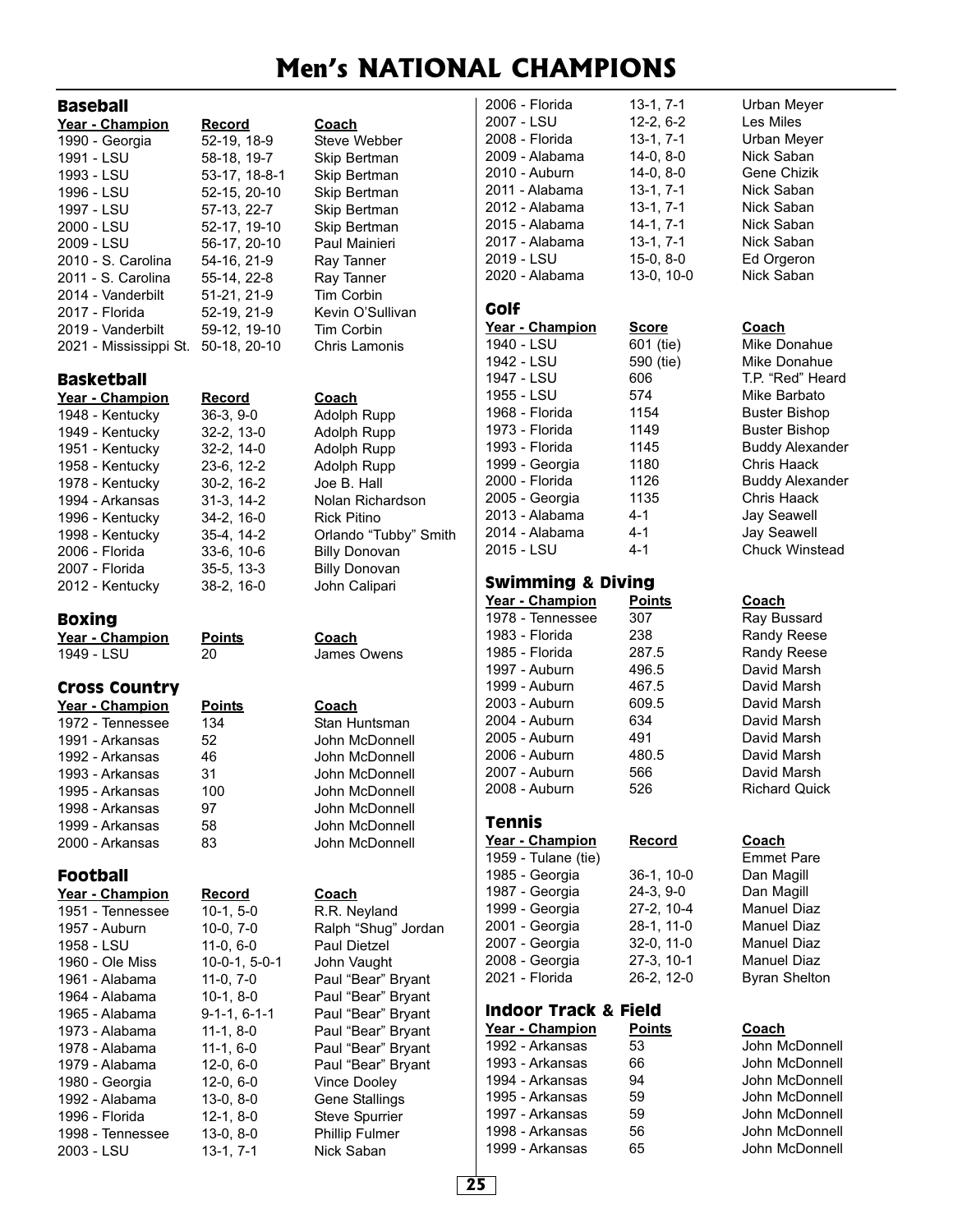# **Men's NATIONAL CHAMPIONS**

| 2000 - Arkansas  | 69. |
|------------------|-----|
| 2001 - LSU       | 34  |
| 2002 - Tennessee | 62. |
| 2003 - Arkansas  | 52  |
| 2004 - LSU       | 44. |
| 2005 - Arkansas  | 56  |
| 2006 - Arkansas  | 53  |
| 2010 - Florida   | 57  |
| 2011 - Florida   | 52  |
| 2012 - Florida   | 52  |
| 2013 - Arkansas  | 74  |
| 2017 - Texas A&M | 46  |
| 2018 - Florida   | 40  |
| 2019 - Florida   | 55  |
|                  |     |

#### **Outdoor Track & Field**

| <u> Year - Champion</u> | <u>Points</u> |
|-------------------------|---------------|
| 1933 - LSU              | 58            |
| 1974 - Tennessee        | 60            |
| 1989 - LSU              | 53            |
| 1990 - LSU              | 44            |
| 1991 - Tennessee        | 51            |
| 1992 - Arkansas         | 60            |
| 1993 - Arkansas         | 69            |
| 1994 - Arkansas         | 83            |
| 1995 - Arkansas         | 61.5          |
| 1996 - Arkansas         | 55            |
| 1997 - Arkansas         | 55            |
| 1998 - Arkansas         | 58.5          |
| 1999 - Arkansas         | 59            |
| 2001 - Tennessee        | 50            |
| 2002 - LSU              | 64            |
| 2003 - Arkansas         | 59            |
| 2004 - Arkansas         | 65.5          |
| 2005 - Arkansas         | 60            |
| 2012 - Florida          | 50            |
| 2013 - Florida          | 53            |
| Texas A&M               | 53            |
| 2016 - Florida          | 62            |
| 2017 - Florida          | 61.5          |
| 2018 - Georgia          | 52            |
|                         |               |

2000 - John McDonnell 2011 - Pat Henry<br>2011 - Bill Webb Bill Webb 2003 - John McDonnell<br>2011 - Pat Henry Pat Henry John McDonnell John McDonnell Mike Holloway Mike Holloway Mike Holloway Chris Bucknam Pat Henry Mike Holloway Mike Holloway

#### **Year - Champion Points Coach** Bernie Moore Stan Huntsman Pat Henry Pat Henry Doug Brown John McDonnell John McDonnell John McDonnell John McDonnell John McDonnell John McDonnell John McDonnell John McDonnell Bill Webb Pat Henry John McDonnell John McDonnell John McDonnell Mike Holloway Mike Holloway Pat Henry

Mike Holloway Mike Holloway Petros Kypriano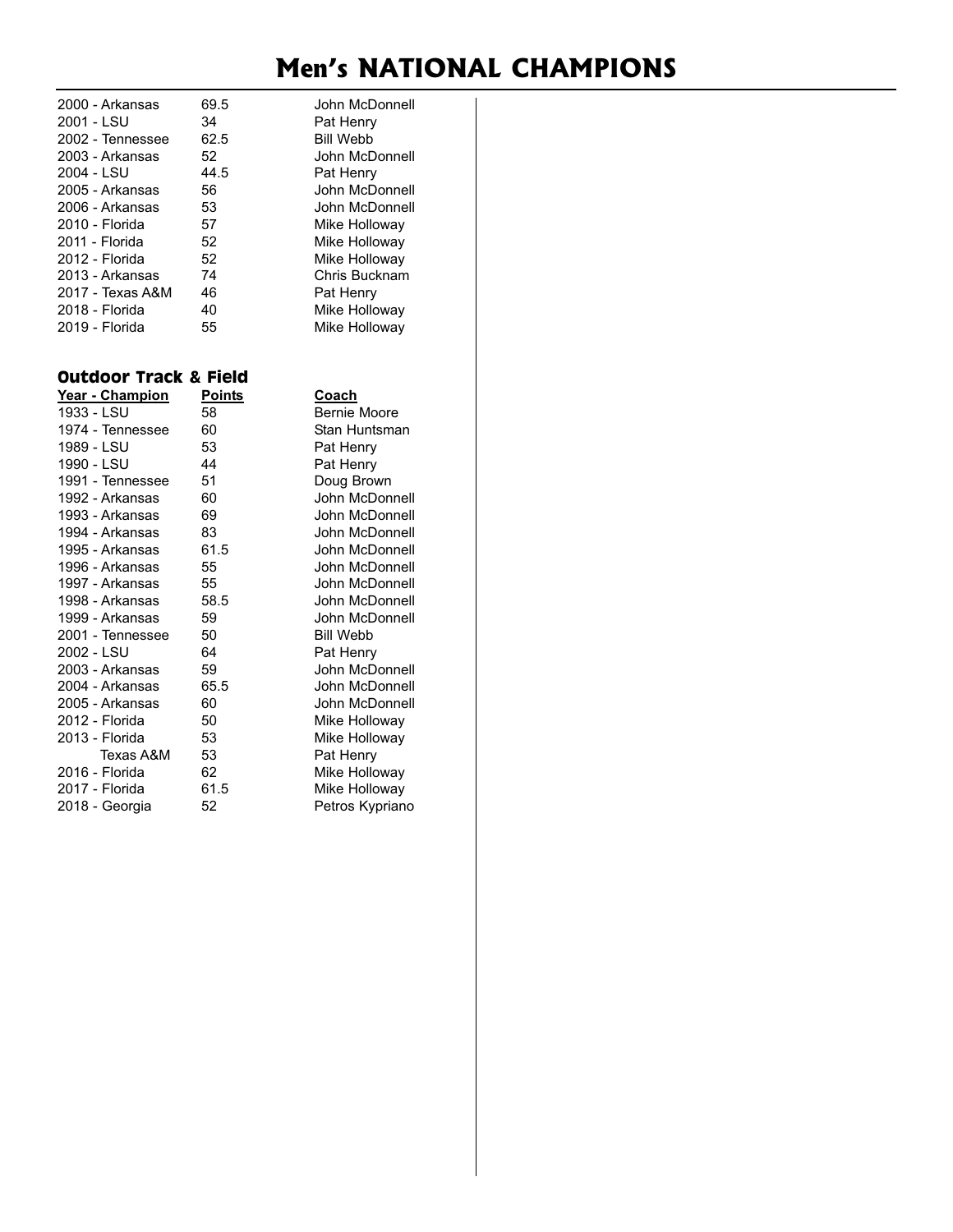# **Women's NATIONAL CHAMPIONS**

#### **Basketball**

| Record                           | Coach              |
|----------------------------------|--------------------|
| $28-6, 6-3$                      | <b>Pat Summitt</b> |
| $35-2, 8-1$                      | <b>Pat Summitt</b> |
| $30-5, 6-3$                      | <b>Pat Summitt</b> |
| $32-4.9-2$                       | <b>Pat Summitt</b> |
| 29-10.8-4                        | <b>Pat Summitt</b> |
| 39-0.14-0                        | <b>Pat Summitt</b> |
| 34-3. 14-0                       | <b>Pat Summitt</b> |
| $36 - 2.13 - 1$                  | <b>Pat Summitt</b> |
| 2017 - South Carolina 33-4, 14-2 | Dawn Staley        |
|                                  |                    |

#### **Cross Country**

**Year - Champion Points Coach** 1988 - Kentucky 75 Don Weber 2019 - Arkansas 96 Lance Harter

#### **Equestrian**

| Year - Champion    | Poi      |
|--------------------|----------|
| 2013 - Auburn      | $3 - 1$  |
| 2014 - Georgia     | $3 - 1$  |
| 2015 - S. Carolina | $10 - 6$ |
| 2016 - Auburn      | $8 - 7$  |
| 2017 - Texas A&M   | $11 - 5$ |
| 2018 - Auburn      | $10 -$   |
| 2019 - Auburn      | $18-($   |
| 2021 - Georgia     | 8-3      |

#### **Golf**

**Year - Champion Score Coach** 1985 - Florida 1218 Mimi Ryan 1986 - Florida 1180 Mimi Ryan 2001 - Georgia 1176 Todd McCorkle 2012 - Alabama 1171 Mic Potter 2021 - Ole Miss 1159 Kory Henkes

#### **Gymnastics**

| Year - Champion | <u>Score</u> |
|-----------------|--------------|
| 1987 - Georgia  | 187.90       |
| 1988 - Alabama  | 190.05       |
| 1989 - Georgia  | 192.65       |
| 1991 - Alabama  | 195.12       |
| 1993 - Georgia  | 198.00       |
| 1996 - Alabama  | 198.02       |
| 1998 - Georgia  | 197.72       |
| 1999 - Georgia  | 196.85       |
| 2002 - Alabama  | 197.57       |
| 2005 - Georgia  | 197.82       |
| 2006 - Georgia  | 197.75       |
| 2007 - Georgia  | 197.85       |
| 2008 - Georgia  | 197.45       |
| 2009 - Georgia  | 197.82       |
| 2011 - Alabama  | 197.65       |
| 2012 - Alabama  | 197.85       |
| 2013 - Florida  | 197.57       |
| 2014 - Florida  | 198.17       |
| 2015 - Florida  | 197.85       |

| Coach       |
|-------------|
| Pat Summitt |
| Pat Summitt |
| Pat Summitt |
| Pat Summitt |
| Pat Summitt |
| Pat Summitt |
| Pat Summitt |
| Pat Summitt |
| Dawn Stalev |
|             |
|             |

#### *<u>Coach</u>*

Greg Williams Meghan Boenig 2015 - Boo Major **Greg Williams** 5 **12019 - Tana McKay** 5 Greg Williams 0 Greg Williams Meghan Boenig

#### **Coach**

Suzanne Yoculan Sarah Patterson Suzanne Yoculan 15 - Sarah Patterson Suzanne Yoculan 15 - Sarah Patterson 15 - Suzanne Yoculan 1999 - Suzanne Yoculan <sup>2</sup>5 - Sarah Patterson 25 Suzanne Yoculan 0 Suzanne Yoculan 0 - Suzanne Yoculan 0 - Suzanne Yoculan 25 - Suzanne Yoculan 0 Sarah Patterson 0 Sarah Patterson <sup>5</sup> - Flonda Faehn <sup>5</sup> - Flonda Faehn 0 Rhonda Faehn

| Soccer                             |                                 |                                    |
|------------------------------------|---------------------------------|------------------------------------|
| Year - Champion                    | <b>Record</b>                   | <u>Coach</u>                       |
| 1998 - Florida                     | $26-1, 8-0$                     | Becky Burleigh                     |
|                                    |                                 |                                    |
| <b>Softball</b>                    |                                 |                                    |
| <b>Year - Champion</b>             | Record                          | Coach                              |
| 2012 - Alabama                     | 60-8, 23-5                      | Patrick Murphy                     |
| 2014 - Florida                     | 55-12, 15-9                     | <b>Tim Walton</b>                  |
| 2015 - Florida                     | 50-6, 18-5                      | <b>Tim Walton</b>                  |
| <b>Swimming &amp; Diving</b>       |                                 |                                    |
| Year - Champion                    | <b>Points</b>                   | <b>Coach</b>                       |
| 1982 - Florida                     | 505                             | <b>Randy Reese</b>                 |
| 1999 - Georgia                     | 504.5                           | Jack Bauerle                       |
| 2000 - Georgia                     | 490.5                           | Jack Bauerle                       |
| 2001 - Georgia                     | 389                             | Jack Bauerle                       |
| 2002 - Auburn                      | 474                             | David Marsh                        |
| 2003 - Auburn                      | 536                             | David Marsh                        |
| 2004 - Auburn                      | 569                             | David Marsh                        |
| 2005 - Georgia                     | 609.5                           | Jack Bauerle                       |
| 2006 - Auburn                      | 518.5                           | David Marsh                        |
| 2007 - Auburn                      | 535                             | David Marsh\                       |
|                                    |                                 | Dorsey Tierney-Walker              |
| 2010 - Florida                     | 382                             | <b>Greg Troy</b>                   |
| 2013 - Georgia                     | 477                             | Jack Bauerle                       |
| 2014 - Georgia                     | 528                             | Jack Bauerle                       |
| 2016 - Georgia                     | 414                             | Jack Bauerle                       |
|                                    |                                 |                                    |
| Tennis                             |                                 |                                    |
| Year - Champion                    | <b>Record</b>                   | Coach                              |
| 1992 - Florida                     | 30-0, 14-0                      | Andy Brandi<br><b>Jeff Wallace</b> |
| 1994 - Georgia<br>$1006 -$ Florida | 27-2, 14-0<br>$31 - 0$ $11 - 0$ | Andy Rrandi                        |
|                                    |                                 |                                    |

1996 - Florida 31-0, 14-0 Andy Brandi 1998 - Florida 27-0, 14-2000 - Georgia 27-2, 11-0 2003 - Florida 31-2, 10-1 Roland Thornqvist 2011 - Florida 31-1, 11-0 Roland Thornqvist 2012 - Florida 27-1, 11-0 Roland Thornqvist 2015 - Vanderbilt 25-6, 11-2 Geoff Macdonald 2017 - Florida 29-3, 11-2 Roland Thornqvist

#### **Indoor Track & Field**

| Year - Champion  | Points | Coach                  |
|------------------|--------|------------------------|
| 1987 - LSU       | 49     | Sam Seemes             |
| 1989 - LSU       | 61     | Pat Henry              |
| 1991 - LSU       | 48     | Pat Henry              |
| 1992 - Florida   | 50     | <b>Beverly Kearney</b> |
| 1993 - LSU       | 49     | Pat Henry              |
| 1994 - LSU       | 48     | Pat Henry              |
| 1995 - LSU       | 40     | Pat Henry              |
| 1996 - LSU       | 52     | Pat Henry              |
| 1997 - LSU       | 49     | Pat Henry              |
| 2002 - LSU       | 57     | Pat Henry              |
| 2003 - LSU       | 62     | Pat Henry              |
| 2004 - LSU       | 52     | Pat Hentry             |
| 2005 - Tennessee | 46     | J.J. Clark             |
| 2009 - Tennessee | 42     | J.J. Clark             |

#### **Year - Champion Record Coach** Becky Burleigh

| u              | Aliuy Dialiul       |
|----------------|---------------------|
| D              | Jeff Wallace        |
| D              | Andy Brandi         |
| D              | Andy Brandi         |
| ງ              | Jeff Wallace        |
| 1              | Roland Thori        |
| J              | Roland Thori        |
| Ć              | <b>Roland Thori</b> |
| $\overline{2}$ | Geoff Macdo         |
| $\overline{2}$ | <b>Roland Thori</b> |
|                |                     |

#### **Year - Champion Points Coach**

| Sam Seemes      |
|-----------------|
| Pat Henry       |
| Pat Henry       |
| Beverly Kearney |
| Pat Henry       |
| Pat Henry       |
| Pat Henry       |
| Pat Henry       |
| Pat Henry       |
| Pat Henry       |
| Pat Henry       |
| Pat Hentry      |
| J.J. Clark      |
| J.J. Clark      |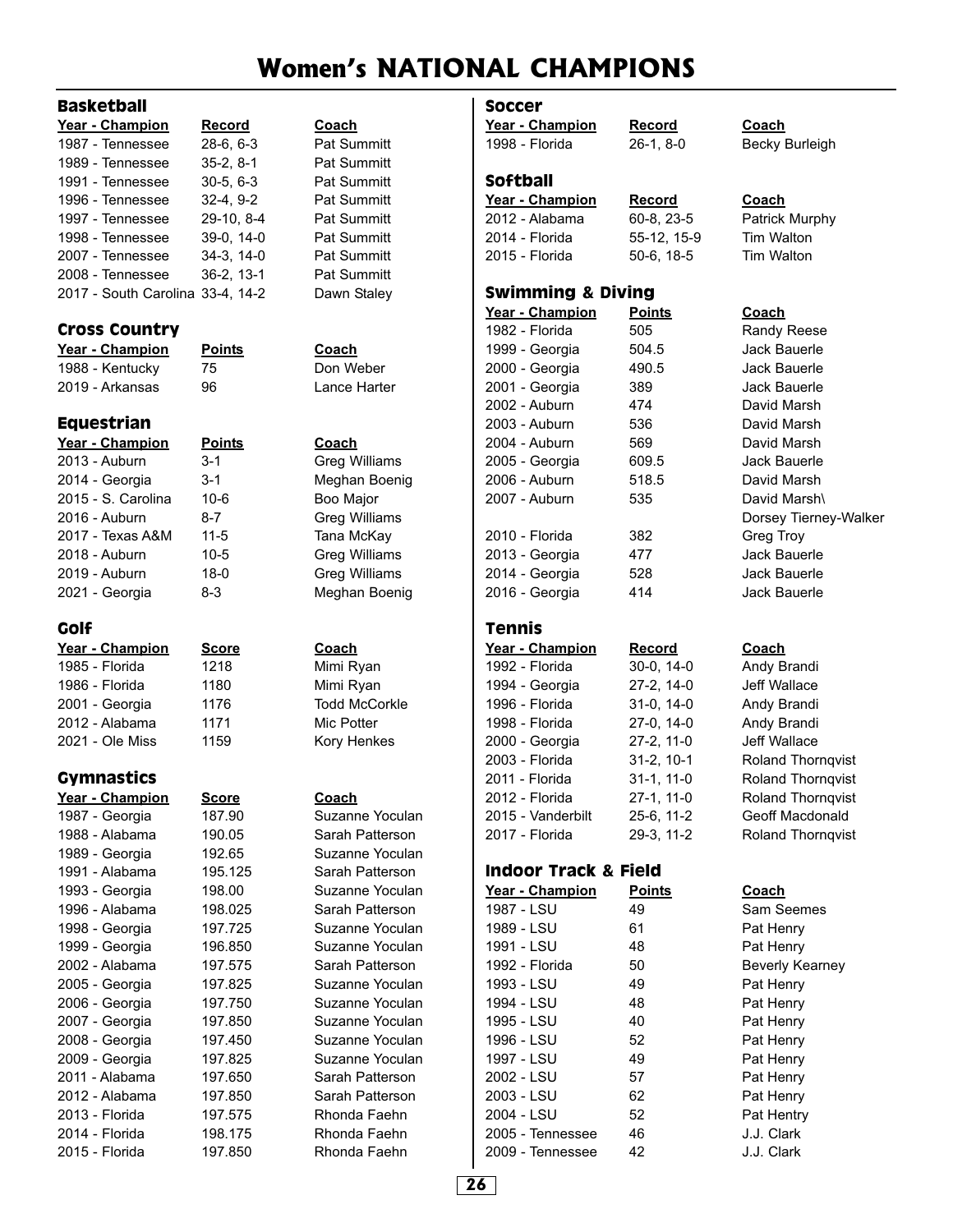# **Women's NATIONAL CHAMPIONS**

| 63 | Lance Harter     |
|----|------------------|
| 61 | Petros Kyprianou |
| 62 | Lance Harter     |
| 68 | Lance Harter     |
|    |                  |

#### **Outdoor Track & Field**

| Year - Champion          | <b>Points</b> | <b>Coach</b>       |
|--------------------------|---------------|--------------------|
| 1987 - LSU               | 62            | Sam Seemes         |
| 1988 - LSU               | 61            | Pat Henry          |
| 1989 - LSU               | 86            | Pat Henry          |
| 1990 - LSU               | 53            | Pat Henry          |
| 1991 - LSU               | 78            | Pat Henry          |
| 1992 - LSU               | 82            | Pat Henry          |
| 1993 - LSU               | 93            | Pat Henry          |
| 1994 - LSU               | 86            | Pat Henry          |
| 1995 - LSU               | 69            | Pat Henry          |
| 1996 - LSU               | 81            | Pat Henry          |
| 1997 - LSU               | 63            | Pat Henry          |
| 2000 - LSU               | 58            | Pat Henry          |
| 2002 - South Carolina 82 |               | <b>Curtis Frye</b> |
| 2003 - LSU               | 64            | Pat Henry          |
| 2006 - Auburn            | 57            | Ralph Spry         |
| 2008 - LSU               | 67            | Dennis Shaver      |
| 2012 - LSU               | 76            | Dennis Shaver      |
| 2014 - Texas A&M         | 75            | Pat Henry          |
| 2016 - Arkansas          | 72            | Lance Harter       |
| 2019 - Arkansas          | 64            | Lance Harter       |

#### **Volleyball**

| Year - Champion | <b>Record</b> |
|-----------------|---------------|
| 2020 - Kentucky | $24-1$        |

**Coach** Craig Skinner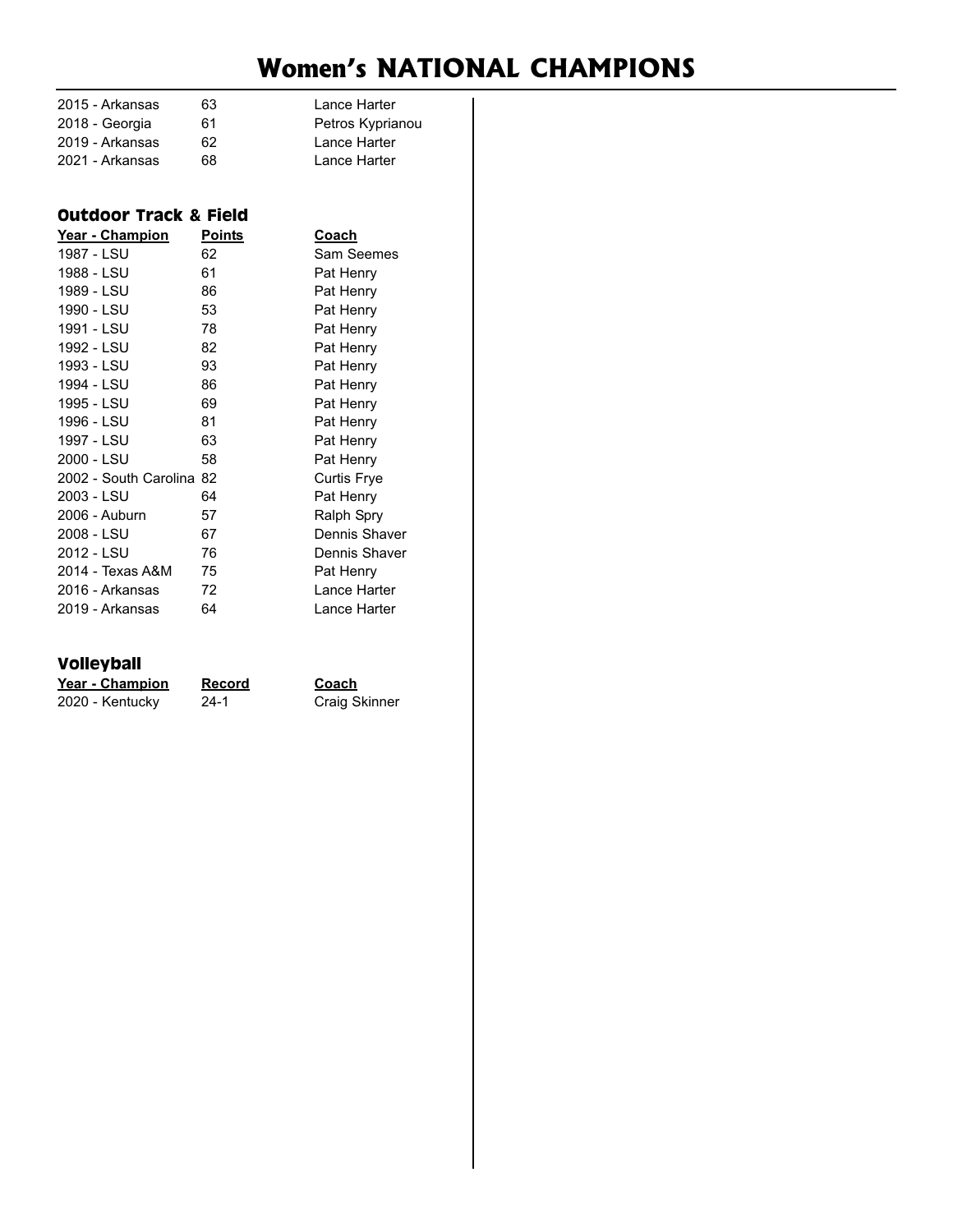# **Bernie Moore ALL-SPORTS TROPHY**

Symbolic of the Southeastern Conference's premier men's athletic program, the Bernie Moore All-Sports Trophy was presented annually for 21 years. The SEC officially began tabulating all-sports points after the 1973-74 school year and named the award after Bernie Moore, who served as SEC Commissioner from 1948- 66. The all-sports race was discontinued after the 1993-94 school year.

Points for both the Bernie Moore and Women's All-Sports Trophies were awarded on a 12-11-10-9-8-7-6-5-4-3-2-1 basis for all sports. However, only the top six finishes counted toward an institution's total. If a school's lowest finish occurred in more than one sport, the most recent team to record the finish was not counted. In addition, if a team was on probation in a sport, the institution was required to count that sport's vacated position among its six.

In the event of a tie for a position, the points for the number of places involved were added together, divided by the number of teams involved in the tie and awarded to those teams equally.

The track finish was figured by doubling the outdoor point total and adding it to indoor and cross country. Overall points for track were then assigned by the 12-11- 10-9-8-7-6-5-4-3-2-1 format.

|          | <b>BERNIE MOORE TROPHY WINNERS</b> |               |
|----------|------------------------------------|---------------|
| Year     | School                             | <b>Points</b> |
| 1973-74  | Alabama                            | 65.5          |
| 1974-75  | Tennessee                          | 60.0          |
| 1975-76  | Alabama                            | 66.5          |
| 1976-77  | Alabama                            | 62.5          |
| 1977-78  | Auburn                             | 59.5          |
| 1978-79  | LSU                                | 61.0          |
| 1979-80  | <b>Tennessee</b>                   | 56.5          |
| 1980-81  | Tennessee 50.0                     |               |
| 1981-82  | Alabama                            | 55.0          |
| 1982-83  | Alabama                            | 50.0          |
|          | Tennessee                          | 55.0          |
| 1983-84  | Auburn                             | 51.0          |
| 1984-85  | Georgia                            | 56.0          |
| 1985-86  | LSU                                | 56.0          |
| 1986-87  | LSU                                | 55.5          |
| 1987-88  | LSU                                | 57.5          |
| 1988-89  | LSU                                | 59.0          |
| 1989-90  | Tennessee                          | 55.5          |
| 1990-91  | LSU                                | 54.5          |
| 1991-92  | Florida                            | 65.0          |
| 1992-93  | Florida                            | 61.0          |
| 1993-94* | Florida                            | 67.0          |
|          | *Final year of Bernie Moore Trophy |               |
|          |                                    |               |

| Alabama<br>Tennessee<br>Florida<br>LSU<br>Auburn<br>Georgia<br>Kentucky<br>Vanderbilt<br>Ole Miss<br>Mississippi State | 1973-74 | 65.5<br>63<br>58<br>48.5<br>46.5<br>37.5<br>33<br>28.5<br>27.5<br>23 |
|------------------------------------------------------------------------------------------------------------------------|---------|----------------------------------------------------------------------|
|                                                                                                                        | 1974-75 |                                                                      |
| Tennessee<br>Alabama<br>Florida<br>Auburn<br>Kentucky<br>LSU<br>Georgia<br>Mississippi State<br>Vanderbilt<br>Ole Miss |         | 60<br>59<br>57.5<br>49.5<br>49<br>49<br>46<br>24<br>21.5<br>14.5     |
|                                                                                                                        | 1975-76 |                                                                      |
| Alabama<br>Tennessee<br>Auburn<br>Florida<br>Kentucky<br>Georgia<br>LSU<br>Vanderbilt<br>Mississippi State<br>Ole Miss |         | 66.5<br>59<br>56.5<br>50.5<br>43.5<br>41.5<br>41.5<br>31<br>23<br>17 |
|                                                                                                                        | 1976-77 |                                                                      |
| Alabama<br>Florida<br>Tennessee<br>Georgia<br>Kentucky<br>Auburn<br>LSU<br>Vanderbilt<br>Ole Miss<br>Mississippi State |         | 62.5<br>61.5<br>52.5<br>49<br>48<br>40.5<br>40<br>25<br>22.5<br>21.5 |
|                                                                                                                        | 1977-78 |                                                                      |
| Auburn<br>Florida<br>LSU<br>Alabama<br>Tennessee                                                                       |         | 59.5<br>57.5<br>54<br>52<br>49.5                                     |

#### **ALL-TIME RESULTS**

| Georgia<br>Kentucky<br>Mississippi State<br>Vanderbilt<br>Ole Miss                                                            |         | 46<br>34.5<br>31.5<br>22<br>14                                     |
|-------------------------------------------------------------------------------------------------------------------------------|---------|--------------------------------------------------------------------|
| LSU<br><b>Tennessee</b><br>Florida<br>Alabama<br>Auburn<br>Georgia<br>Kentucky<br>Mississippi State<br>Vanderbilt<br>Ole Miss | 1978-79 | 61<br>55<br>54.5<br>52.5<br>50.5<br>47<br>39<br>33<br>22.5<br>15   |
|                                                                                                                               | 1979-80 |                                                                    |
| Tennessee<br>Auburn<br>LSU<br>Georgia<br>Alabama<br>Kentucky<br>Florida<br><b>Ole Miss</b><br>Vanderbilt<br>Mississippi State |         | 56.5<br>54<br>53.5<br>50<br>47.5<br>44<br>38.5<br>25<br>23.5<br>20 |
|                                                                                                                               | 1980-81 |                                                                    |
| Tennessee<br>Alabama<br>Georgia<br>Florida<br>LSU<br>Auburn<br>Kentucky<br>Mississippi State<br>Ole Miss<br>Vanderbilt        |         | 50<br>47.5<br>47.5<br>47<br>38<br>35.5<br>31<br>26.5<br>24<br>17.5 |
|                                                                                                                               | 1981-82 |                                                                    |
| Alabama<br>Tennessee<br>Georgia<br>Florida<br>Auburn<br>Ole Miss<br>Kentucky<br>LSU<br>Mississippi State<br>Vanderbilt        |         | 55<br>55<br>53.5<br>45<br>32<br>29<br>27.5<br>27<br>27<br>15       |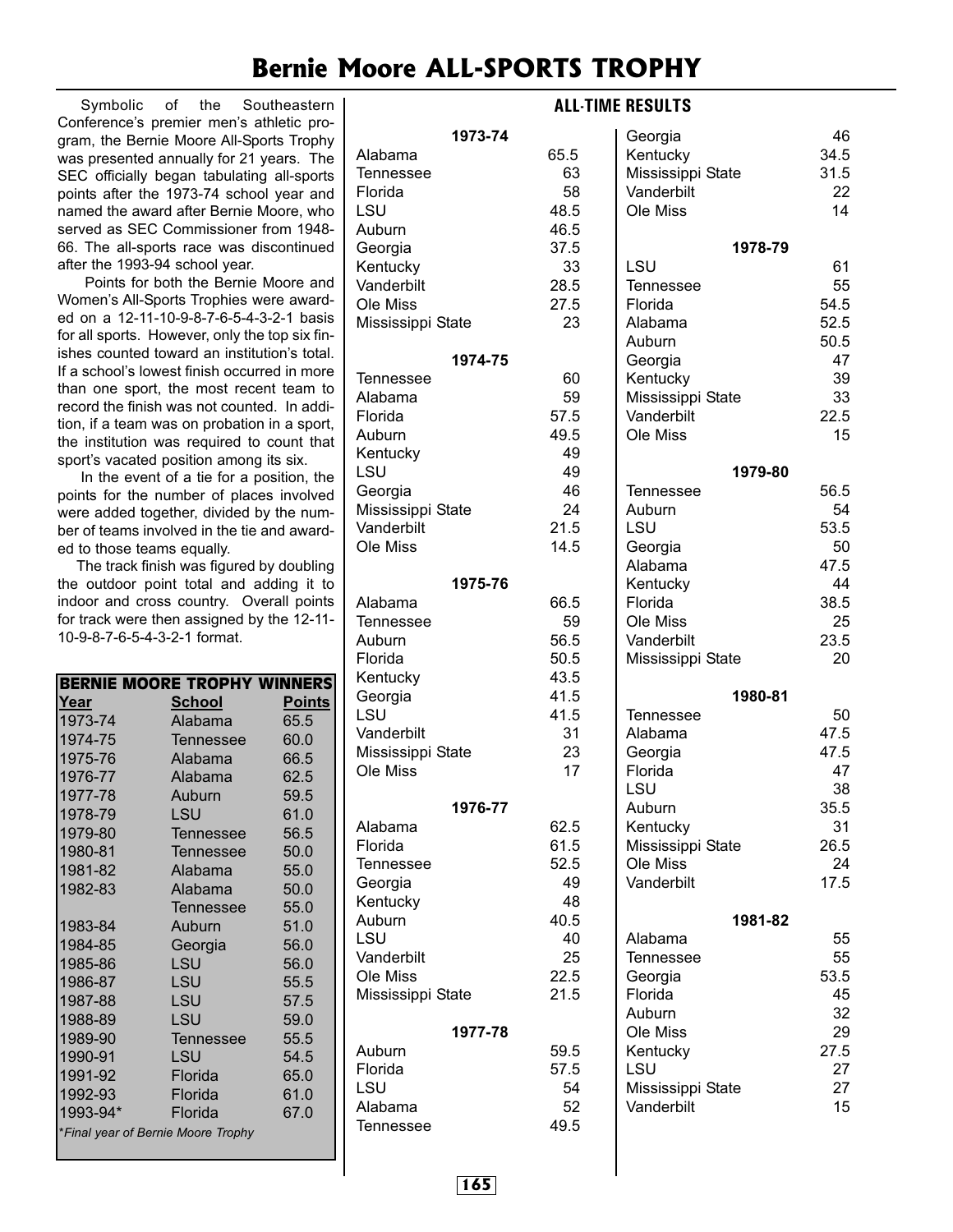# **Bernie Moore ALL-SPORTS TROPHY**

| 1982-83                       |         |              |  |
|-------------------------------|---------|--------------|--|
| Alabama                       |         | 50           |  |
| Tennessee                     |         | 48.5         |  |
| Georgia                       |         | 47           |  |
| Florida                       |         | 40           |  |
| LSU                           |         | 38.5         |  |
| Auburn                        |         | 36.5         |  |
| Mississippi State<br>Ole Miss |         | 30.5<br>29   |  |
| Kentucky                      |         | 27           |  |
| Vanderbilt                    |         | 19           |  |
|                               |         |              |  |
|                               | 1983-84 |              |  |
| Auburn<br><b>Tennessee</b>    |         | 51<br>50.5   |  |
| Florida                       |         | 49.5         |  |
| Alabama                       |         | 46.5         |  |
| Georgia                       |         | 44.5         |  |
| LSU                           |         | 38           |  |
| Kentucky                      |         | 32           |  |
| Ole Miss                      |         | 29.5         |  |
| Vanderbilt                    |         | 20.5         |  |
| Mississippi State             |         | 20           |  |
|                               | 1984-85 |              |  |
| Georgia                       |         | 56           |  |
| LSU                           |         | 51           |  |
| Alabama                       |         | 44.5         |  |
| Florida                       |         | 44           |  |
| Tennessee                     |         | 42.5         |  |
| Auburn                        |         | 40.5         |  |
| Kentucky<br>Mississippi State |         | 31.5<br>25.5 |  |
| Ole Miss                      |         | 18.5         |  |
| Vanderbilt                    |         | 18           |  |
|                               |         |              |  |
| LSU                           | 1985-86 | 56           |  |
| Alabama                       |         | 50           |  |
| Auburn                        |         | 48.5         |  |
| Tennessee                     |         | 48           |  |
| Georgia                       |         | 44           |  |
| Florida                       |         | 40           |  |
| Kentucky                      |         | 31           |  |
| Ole Miss                      |         | 26           |  |
| Vanderbilt                    |         | 17<br>12     |  |
| Mississippi State             |         |              |  |
|                               | 1986-87 |              |  |
| LSU                           |         | 55.5         |  |
| Alabama                       |         | 50.5         |  |
| Florida                       |         | 49.5         |  |
| Georgia<br>Auburn             |         | 49.5<br>43   |  |
| Tennessee                     |         | 41.5         |  |
| Kentucky                      |         | 33.5         |  |

| Ole Miss          | 23.5 |  |
|-------------------|------|--|
| Mississippi State | 20   |  |
| Vanderbilt        | 15.5 |  |
| 1987-88           |      |  |
| LSU               | 57.5 |  |
| Florida           | 54   |  |
| Auburn            | 51.5 |  |
| Georgia           | 43   |  |
| Kentucky          | 43   |  |
| <b>Tennessee</b>  | 42   |  |
| Alabama           | 27.5 |  |
| Mississippi State | 22.5 |  |
| Ole Miss          | 21   |  |
| Vanderbilt        | 17   |  |
| 1988-89           |      |  |
| LSU               | 59   |  |
| Florida           | 54   |  |
| Alabama           | 48   |  |
| Georgia           | 42.5 |  |
| <b>Tennessee</b>  | 38.5 |  |
| Auburn            | 37   |  |
| Kentucky          | 31   |  |
| Mississippi State | 27   |  |
| Vanderbilt        | 22.5 |  |
| Ole Miss          | 18.5 |  |
| 1989-90           |      |  |
| <b>Tennessee</b>  | 55.5 |  |
| Alabama           | 49.5 |  |
| Georgia           | 49   |  |
| LSU               | 48.5 |  |
| Auburn            | 47   |  |
| Florida           | 43   |  |
| Ole Miss          | 26   |  |
| Mississippi State | 24   |  |
| Kentucky          | 17.5 |  |
| Vanderbilt        | 11.5 |  |
| 1990-91           |      |  |
| LSU               | 54.5 |  |
| Florida           | 49.5 |  |
| Alabama           | 46.5 |  |
| Tennessee         | 45.5 |  |
| Georgia           | 39.5 |  |
| Auburn            | 37   |  |
| Mississippi State | 34   |  |
| Kentucky          | 29   |  |
| Ole Miss          | 24   |  |
| Vanderbilt        | 16.5 |  |
| 1991-92           |      |  |
| Florida           | 65   |  |
| LSU               | 56.5 |  |
| Georgia           | 53.5 |  |

| Arkansas                           | 51   |
|------------------------------------|------|
| Alabama                            | 50   |
| Tennessee                          | 46   |
| Mississippi State                  | 43.5 |
| Kentucky                           | 38.5 |
| Auburn                             | 31   |
| South Carolina                     | 30   |
| Ole Miss                           | 22   |
| Vanderbilt                         | 20.5 |
| 1992-93                            |      |
| Florida                            | 61   |
| LSU                                | 55   |
| Georgia                            | 54   |
| <b>Tennessee</b>                   | 54   |
| Arkansas                           | 49   |
| Alabama                            | 47.5 |
| Auburn                             | 42.5 |
| Kentucky                           | 36   |
| Mississippi State                  | 34   |
| South Carolina                     | 32.5 |
| Vanderbilt                         | 26.5 |
| Ole Miss                           | 22.5 |
| 1993-94*                           |      |
| Florida                            | 67   |
| <b>Tennessee</b>                   | 61   |
| Arkansas                           | 53   |
| Alabama                            | 42   |
| Mississippi State                  | 42   |
| Auburn                             | 41.5 |
| LSU                                | 41   |
| Kentucky                           | 39   |
| Georgia                            | 38   |
| Ole Miss                           | 38   |
| South Carolina                     | 33   |
| Vanderbilt                         | 17   |
| *Final Year of Bernie Moore Trophy |      |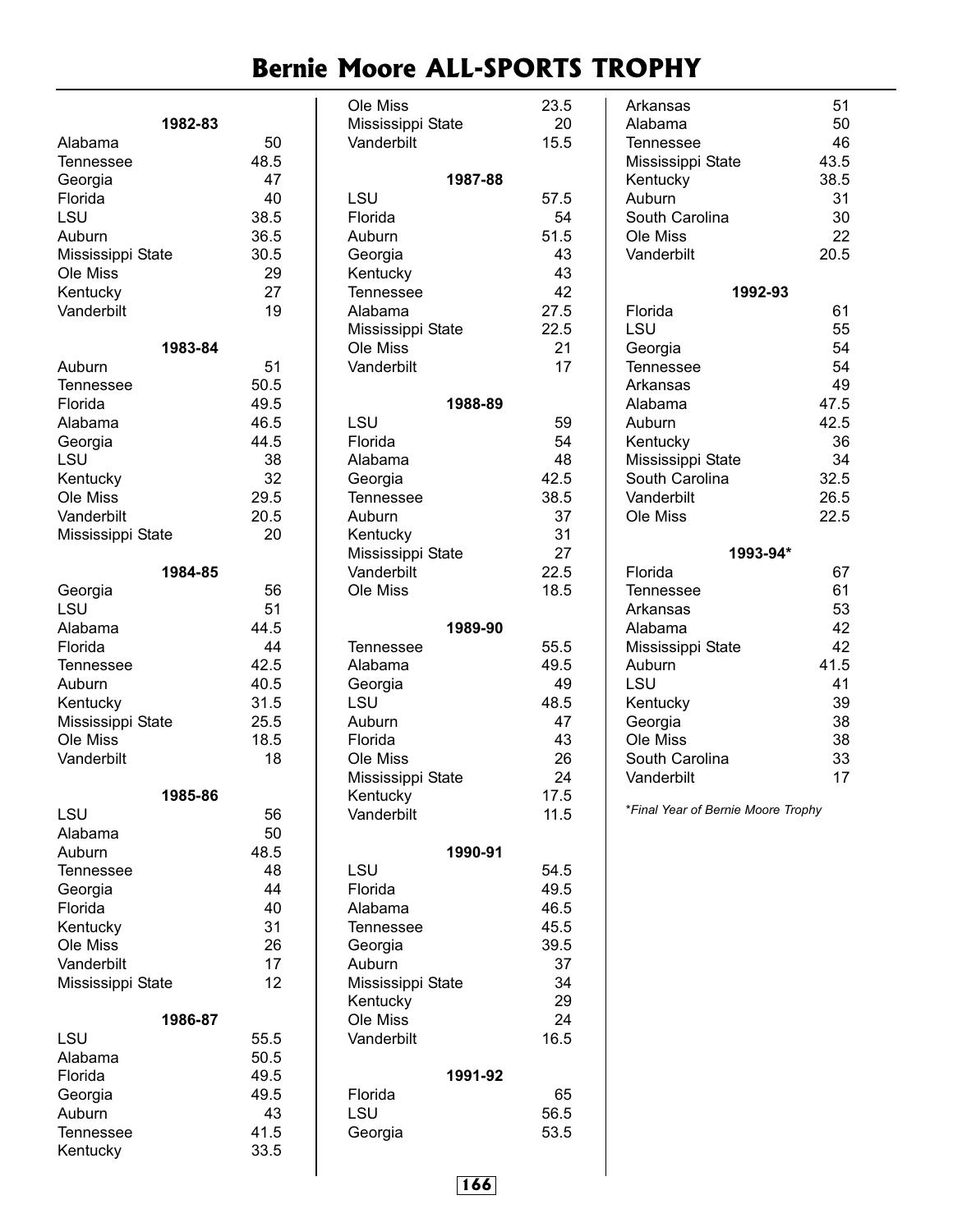# **Women's ALL-SPORTS TROPHY**

For an 11-year span, the Women's All-Sports Trophy was awarded on the same basis as the Bernie Moore All-Sports Trophy for men's athletics. The Bernie Moore and Women's All-Sport Trophy was discontinued following the 1993-94 seasons.

Following the 1983-84 school year, the SEC began recognizing a women's allsports champion. Women's athletics officially came under the auspices of the NCAA and SEC in 1982. However, SEC schools participated in organized conference championships prior to that date. Those championships were retroactively recognized by the SEC.

**WOMEN'S ALL-SPORTS** 

| णःसम<br>R I 3                     |               |               |  |
|-----------------------------------|---------------|---------------|--|
| <b>TROPHY WINNERS</b>             |               |               |  |
| Year                              | <b>School</b> | <b>Points</b> |  |
| 1983-84                           | Georgia       | 58.0          |  |
| 1984-85                           | Florida       | 59.0          |  |
| 1985-86                           | Georgia       | 58.5          |  |
| 1986-87                           | Georgia       | 59.5          |  |
| 1987-88                           | Florida       | 53.5          |  |
| 1988-89                           | Florida       | 56.5          |  |
| 1989-90                           | Georgia       | 54.5          |  |
| 1990-91                           | Georgia       | 59.0          |  |
| 1991-92                           | Florida       | 65.5          |  |
| 1992-93                           | Florida       | 63.5          |  |
| 1993-94*                          | Georgia       | 63.5          |  |
|                                   |               |               |  |
| *Final year of Women's All-Sports |               |               |  |
| Trophy                            |               |               |  |

| 1983-84                                                                                                                                  |                                                                      |  |  |
|------------------------------------------------------------------------------------------------------------------------------------------|----------------------------------------------------------------------|--|--|
| Georgia<br>Florida<br>LSU<br>Alabama<br>Kentucky<br><b>Tennessee</b><br>Auburn<br>Ole Miss<br>Mississippi State<br>Vanderbilt            | 58<br>49<br>44<br>41<br>38.5<br>32.5<br>26<br>23<br>17<br>17         |  |  |
| 1984-85                                                                                                                                  |                                                                      |  |  |
| Florida<br>Georgia<br>LSU<br>Kentucky<br>Tennessee<br>Alabama<br>Auburn<br>Ole Miss<br>Mississippi State<br>Vanderbilt                   | 59<br>53<br>46.5<br>41.5<br>38.5<br>36.5<br>27<br>20<br>19.5<br>11.5 |  |  |
| 1985-86                                                                                                                                  |                                                                      |  |  |
| Georgia<br>Florida<br>LSU<br>Kentucky<br>Alabama<br>Tennessee<br>Auburn<br>Ole Miss<br>Mississippi State<br>Vanderbilt                   | 58.5<br>56<br>52<br>44<br>41<br>29.5<br>29<br>20.5<br>18.5<br>11     |  |  |
| 1986-87<br>Georgia<br>Florida<br>LSU<br>Alabama<br>Kentucky<br>Auburn<br><b>Tennessee</b><br>Ole Miss<br>Mississippi State<br>Vanderbilt | 59.5<br>55.5<br>51<br>41<br>39<br>33<br>28<br>23<br>20.5<br>12.5     |  |  |
| 1987-88                                                                                                                                  |                                                                      |  |  |
| Florida<br>Georgia<br>LSU<br>Kentucky<br>Alabama<br>Auburn                                                                               | 53.5<br>52<br>50<br>41.5<br>40.5<br>39                               |  |  |

#### **ALL-TIME RESULTS**

| Tennessee<br>Mississippi State 20<br>Ole Miss<br>Vanderbilt | 39<br>18<br>14.5 |
|-------------------------------------------------------------|------------------|
| 1988-89                                                     |                  |
| Florida                                                     | 56.5             |
| Georgia                                                     | 51               |
| Kentucky                                                    | 46               |
| Auburn                                                      | 45               |
| LSU                                                         | 44.5             |
| Tennessee                                                   | 41.5             |
| Alabama                                                     | 33.5             |
| Mississippi State                                           | 19.5             |
| Ole Miss                                                    | 16               |
| Vanderbilt                                                  | 14.5             |
| 1989-90                                                     |                  |
| Georgia                                                     | 54.5             |
| LSU                                                         | 50               |
| Florida                                                     | 48.5             |
| Kentucky                                                    | 42.5             |
| Tennessee                                                   | 42               |
| Alabama                                                     | 40.5             |
| Auburn                                                      | 40.5             |
| Ole Miss                                                    | 24.5             |
| Mississippi State 14<br>Vanderbilt                          | 13               |
|                                                             |                  |
| 1990-91                                                     |                  |
| Georgia                                                     | 59               |
| Florida                                                     | 55               |
| LSU                                                         | 52               |
| Alabama                                                     | 41               |
| Auburn                                                      | 39.5             |
| Kentucky<br>Tennessee                                       | 38.5<br>38.5     |
| Ole Miss                                                    | 21.5             |
| Mississippi State                                           | 13               |
| Vanderbilt                                                  | 12               |
|                                                             |                  |
| 1991-92                                                     |                  |
| Florida<br>Georgia                                          | 65.5<br>62.5     |
| Alabama                                                     | 54               |
| LSU                                                         | 51.5             |
| Auburn                                                      | 45               |
| Tennessee                                                   | 43.5             |
| Kentucky                                                    | 41.5             |
| Ole Miss                                                    | 34.5             |
| South Carolina                                              | 29.5             |
| Mississippi State 21.5                                      |                  |
| Vanderbilt                                                  | 21               |
| Arkansas                                                    | 19               |
|                                                             |                  |

#### Florida 63.5 Georgia 60.5 Alabama 54.5 Auburn 54 Tennessee 52.5 LSU 47 Kentucky 41 South Carolina 36 Ole Miss 25.5 Arkansas 21 Vanderbilt 17 Mississippi State 16 **1993-94\*** Georgia 63.5

**1992-93**

| Florida           | 61   |
|-------------------|------|
| Alabama           | 59.5 |
| Auburn            | 49.5 |
| Tennessee         | 49.5 |
| Kentucky          | 43.5 |
| LSU               | 43.5 |
| South Carolina    | 36   |
| Ole Miss          | 27   |
| Vanderbilt        | 24   |
| Arkansas          | 21.5 |
| Mississippi State | 10.5 |

*\*Final Year of Women's All-Sports Trophy*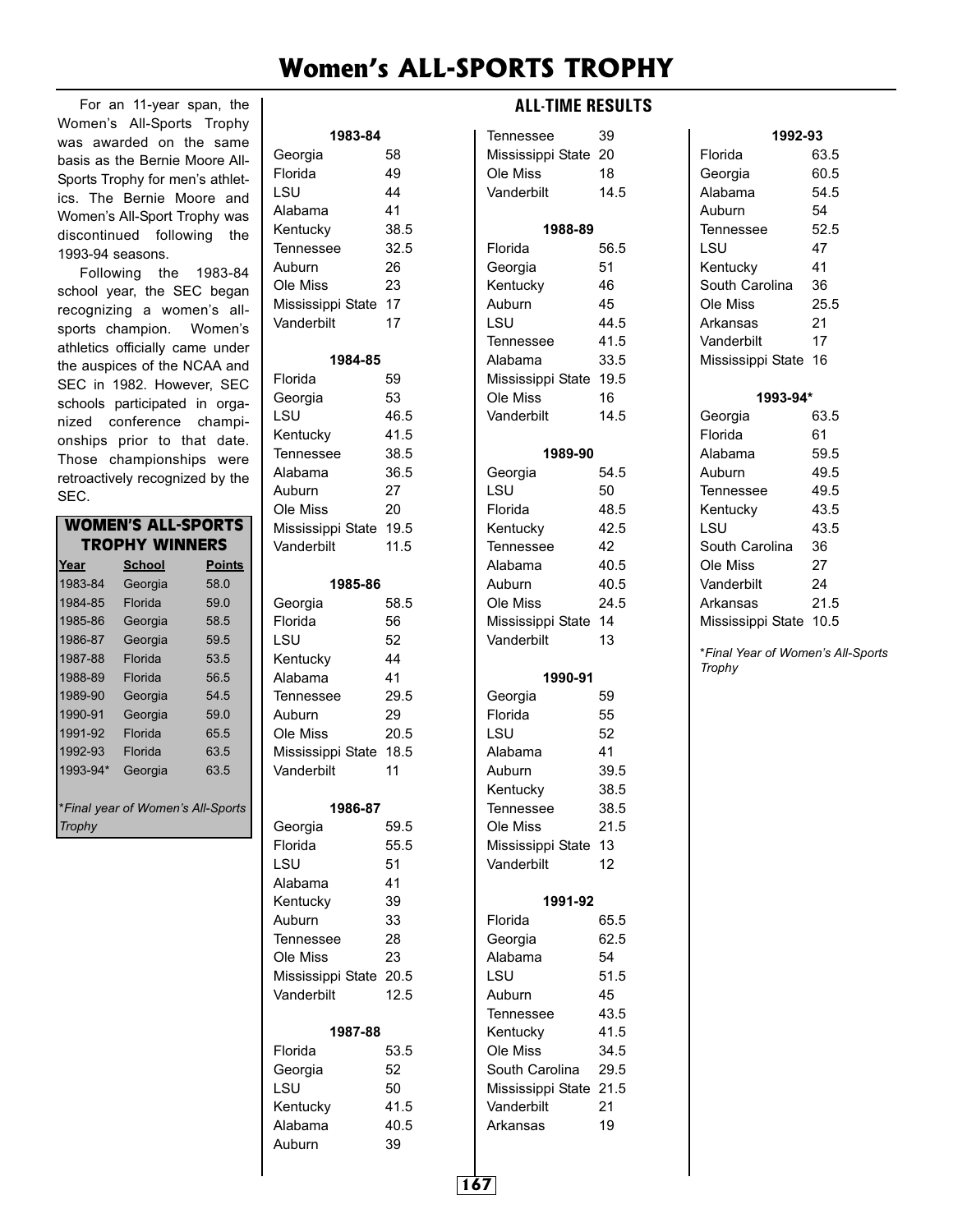#### **YEAR-BY-YEAR MEMBERS**

#### **1933**

President - Frank L. McVey, Kentucky Vice President - J .F. Broussard, LSU Sec./Treas. - A. H. Armstrong, Georgia Tech *Executive Committee* Frank L. McVey, Kentucky J .F. Broussard, LSU A. H. Armstrong, Georgia Tech J. J. Doster, Alabama William Hemingway, Ole Miss

#### **1935**

President - John J. Tigert, Florida Vice President - William Hemingway, Ole Miss Sec./Treas. - W. D. Funkhouser, Kentucky *Executive Committee* John J. Tigert, Florida William Hemingway, Ole Miss W. D. Funkhouser, Kentucky J. J. Doster, Alabama R. L. Menuet, Tulane

#### **1936**

President - John J. Tigert, Florida Vice President - William Hemingway, Ole Miss Sec./Treas. - W. D. Funkhouser, Kentucky *Executive Committee* John J. Tigert, Florida William Hemingway, Ole Miss W. D. Funkhouser, Kentucky W. O. Payne, Georgia N. W. Dougherty, Tennessee

#### **1937**

President - R. L. Menuet, Tulane Vice President - B. F. Finney, Univ. of the South Sec./Treas. - W. D. Funkhouser, Kentucky *Executive Committee* R. L. Menuet, Tulane B. F. Finney, University of the South W. D. Funkhouser, Kentucky G. D. Humphrey, Mississippi State College H. M. Martin, Alabama Polytechnic Institute

#### **1938**

President - B. F. Finney, University of the South Vice President - G. D. Humphrey, Miss. State Sec./Treas. - W. D. Funkhouser, Kentucky *Executive Committee* B. F. Finney, University of the South G. D. Humphrey, Mississippi State College W. D. Funkhouser, Kentucky M. L. Brittain, Georgia Tech R. C. Foster, Alabama **1939**

President - G. D. Humphrey, Mississippi State Vice President - M. L. Brittain, Georgia Tech Sec./Treas. - W. D. Funkhouser, Kentucky *Executive Committee* G. D. Humphrey, Mississippi State College M. L. Brittain, Georgia Tech W. D. Funkhouser, Kentucky R. C. Foster, Alabama R. C. Harris, Tulane

#### **1940**

President - G. D. Humphrey, Mississippi State Vice President - R. C. Foster, Alabama Sec./Treas. - W. D. Funkhouser, Kentucky Commissioner - Martin S. Conner *Executive Committee* G. D. Humphrey, Mississippi State College

R. C. Foster, Alabama

#### W. D. Funkhouser, Kentucky

R. C. Harris, Tulane

O. C. Carmichael, Vanderbilt

#### **1941**

President - R. C. Foster, Alabama Vice President - R. C. Harris, Tulane Sec./Treas. - W. D. Funkhouser, Kentucky Commissioner - Martin S. Conner *Executive Committee* R. C. Foster, Alabama R. C. Harris, Tulane W. D. Funkhouser, Kentucky O. C. Carmichael, Vanderbilt M. L. Brittain, Georgia Tech

#### **1942**

President - R. C. Harris, Tulane Vice President - O. C. Carmichael, Vanderbilt Sec./Treas. - W. D. Funkhouser, Kentucky Commissioner - Martin S. Conner *Executive Committee* R. C. Harris, Tulane O. C. Carmichael, Vanderbilt

- 
- W. D. Funkhouser, Kentucky

M. L. Brittain, Georgia Tech

L. N. Duncan, Alabama Polytechnic Institute

#### **1943**

President - R. C. Harris, Tulane Vice President - O. C. Carmichael, Vanderbilt Sec./Treas. - W. D. Funkhouser, Kentucky Commissioner - Martin S. Conner *Executive Committee* R. C. Harris, Tulane O. C. Carmichael, Vanderbilt

W. D. Funkhouser, Kentucky

- M. L. Brittain, Georgia Tech
- L. N. Duncan, Alabama Polytechnic Institute

#### **1945**

President - H. W. Caldwell, Georgia Vice President - R. R. Paty, Alabama Sec./Treas. - W. D. Funkhouser, Kentucky Commissioner - Martin S. Conner *Executive Committee* H. W. Caldwell, Georgia R. R. Paty, Alabama

W. D. Funkhouser, Kentucky

O. C. Carmichael, Vanderbilt

G. D. Humphrey, Mississippi State College

#### **1946**

President - John J. Tigert, Florida Vice President - W. B. Hatcher, LSU Sec./Treas. - W. D. Funkhouser, Kentucky Acting Commissioner - N. W. Dougherty, Tenn. *Executive Committee* John J. Tigert, Florida W. B. Hatcher, LSU W. D. Funkhouser, Kentucky A. B. Butts, Ole Miss B. R. VanLeer, Georgia Tech **1947**

Acting Commissioner - N. W. Dougherty, Tenn.

#### **1948**

President - B. R. VanLeer, Georgia Tech Vice President - Fred T. Mitchell, Miss. State Sec./Treas. - W. D. Funkhouser, Kentucky *Executive Committee* B. R. VanLeer, Georgia Tech Fred T. Mitchell, Mississippi State College

W. D. Funkhouser, Kentucky Harold W. Stoke, LSU Ralph B. Draughon, Alabama Poly. Institute

#### **1949**

President - B. R. VanLeer, Georgia Tech Vice President - Fred T. Mitchell, Miss. State Coll.

Secretary/Treasurer - N. W. Dougherty, Tenn. *Executive Committee* B. R. VanLeer, Georgia Tech

Fred T. Mitchell, Mississippi State College N. W. Dougherty, Tennessee

Harold W. Stoke, LSU

Ralph B. Draughon, Alabama Poly. Institute

#### **1950**

President - Fred T. Mitchell, Mississippi State Vice President - Harold W. Stoke, LSU Secretary/Treasurer - N. W. Dougherty, Tenn. *Executive Committee* Fred T. Mitchell, Mississippi State College Harold W. Stoke, LSU N. W. Dougherty, Tennessee John M. Gallalee, Alabama J. Hills Miller, Florida

#### **1951**

President - Fred T. Mitchell, Mississippi State Vice President - Herman L. Donovan, Kentucky Secretary/Treasurer - N. W. Dougherty, Tenn. Commissioner - Bernie H. Moore *Executive Committee* Fred T. Mitchell, Mississippi State College Herman L. Donovan, Kentucky

N. W. Dougherty, Tennessee John M. Gallalee, Alabama

J. Hills Miller, Florida

#### **1952**

President - John M. Gallalee, Alabama Vice President - J. Hills Miller, Florida Secretary/Treasurer - N. W. Dougherty, Tenn. Commissioner - Bernie H. Moore *Executive Committee* John M. Gallalee, Alabama J. Hills Miller, Florida N. W. Dougherty, Tennessee

Fred T. Mitchell, Mississippi State College Omer C. Aderhold, Georgia

#### **1953**

President - John D. Williams, Ole Miss Vice President - Omer C. Aderhold, Georgia Secretary/Treasurer - N. W. Dougherty, Tenn. Commissioner - Bernie H. Moore *Executive Committee*  John D. Williams, Ole Miss Omer C. Aderhold, Georgia N. W. Dougherty, Tennessee Harvie Branscomb, Vanderbilt Ralph B. Draughon, Alabama Poly. Institute

#### **1954**

President - Omer C. Aderhold, Georgia Vice President - John D. Williams, Ole Miss Secretary/Treasurer - N. W. Dougherty, Tenn. Commissioner - Bernie H. Moore *Executive Committee* Omer C. Aderhold, Georgia John D. Williams, Ole Miss N. W. Dougherty, Tennessee Harvie Branscomb, Vanderbilt Ralph B. Draughon, Alabama Poly. Institute

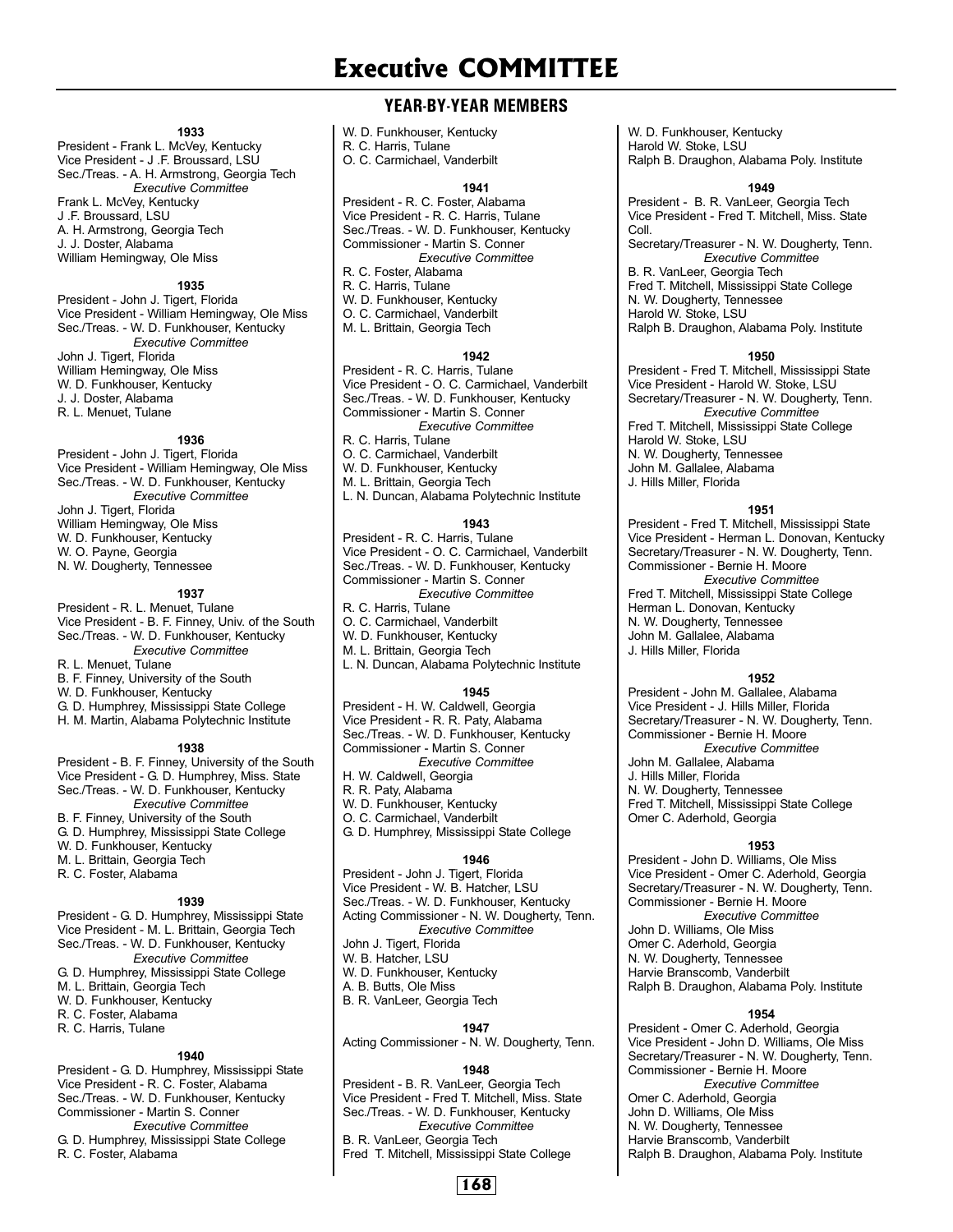#### **1955**

President - Omer C. Aderhold, Georgia Vice President - John D. Williams, Ole Miss Secretary/Treasurer - N. W. Dougherty, Tenn. Commissioner - Bernie H. Moore *Executive Committee* Omer C. Aderhold, Georgia John D. Williams, Ole Miss N. W. Dougherty, Tennessee Forrest U. Lake, Tulane A. D. Kirwan, Kentucky

#### **1956**

President - John D. Williams, Ole Miss Vice President - Troy H. Middleton, LSU Secretary/Treasurer - N. W. Dougherty, Tenn. Commissioner - Bernie H. Moore *Executive Committee* John D. Williams, Ole Miss Troy H. Middleton, LSU N. W. Dougherty, Tennessee A. D. Kirwan, Kentucky Alfred W. Scott, Georgia

#### **1957**

President - John D. Williams, Ole Miss Vice President - Troy H. Middleton, LSU Secretary - T. A. Bickerstaff, Ole Miss Commissioner - Bernie H. Moore

*Executive Committee* John D. Williams, Ole Miss Troy H. Middleton, LSU T. A. Bickerstaff, Ole Miss A. D. Kirwan, Kentucky Alfred W. Scott, Georgia

#### **1958**

President - Troy H. Middleton, LSU Vice President - Frank G. Dickey, Kentucky Secretary - T. A. Bickerstaff, Ole Miss Commissioner - Bernie H. Moore *Executive Committee* Troy H. Middleton, LSU Frank G. Dickey, Kentucky T. A. Bickerstaff, Ole Miss C. M. Sarratt, Vanderbilt Alfred W. Scott, Georgia

#### **1959**

President - Troy H. Middleton, LSU Vice President - Frank G. Dickey, Kentucky Secretary - T. A. Bickerstaff, Ole Miss Commissioner - Bernie H. Moore *Executive Committee* Troy H. Middleton, LSU Frank G. Dickey, Kentucky T. A. Bickerstaff, Ole Miss C. M. Sarratt, Vanderbilt Alfred W. Scott, Georgia

#### **1960**

President - Frank G. Dickey, Kentucky Vice President - J. Wayne Reitz, Florida Secretary - T. A. Bickerstaff, Ole Miss Commissioner - Bernie H. Moore *Executive Committee* Frank G. Dickey, Kentucky J. Wayne Reitz, Florida T. A. Bickerstaff, Ole Miss Edwin D. Harrison, Georgia Tech C. T. Sharpton, Alabama

**1961** President - Frank G. Dickey, Kentucky

Vice President - J. Wayne Reitz, Florida Secretary - T. A. Bickerstaff, Ole Miss Commissioner - Bernie H. Moore *Executive Committee* Frank G. Dickey, Kentucky J. Wayne Reitz, Florida T. A. Bickerstaff, Ole Miss Edwin D. Harrison, Georgia Tech C. T. Sharpton, Alabama

#### **1962**

President - J. Wayne Reitz, Florida Vice President - Edwin D. Harrison, Ga. Tech Secretary - T. A. Bickerstaff, Ole Miss Commissioner - Bernie H. Moore *Executive Committee* J. Wayne Reitz, Florida Edwin D. Harrison, Georgia Tech T. A. Bickerstaff, Ole Miss Ralph B. Draughon, Auburn John H. Stambaugh, Vanderbilt

#### **1963**

President - J. Wayne Reitz, Florida Vice President - Edwin D. Harrison, Ga. Tech Secretary - T. A. Bickerstaff, Ole Miss Commissioner - Bernie H. Moore *Executive Committee* J. Wayne Reitz, Florida Edwin D. Harrison, Georgia Tech T. A. Bickerstaff, Ole Miss Ralph B. Draughon, Auburn Earl M. Ramer, Tennessee

#### **1964**

President - Ralph B. Draughon, Auburn Vice President - Herbert E. Longenecker, Tulane Secretary - T. A. Bickerstaff, Ole Miss Commissioner - Bernie H. Moore *Executive Committee* Ralph B. Draughon, Auburn Herbert E. Longenecker, Tulane T. A. Bickerstaff, Ole Miss Dean W. Colvard, Mississippi State Earl M. Ramer, Tennessee

#### **1965**

President - Ralph B. Draughon, Auburn Vice President - Dean W. Colvard, Miss. State Secretary - T. A. Bickerstaff, Ole Miss Commissioner - Bernie H. Moore *Executive Committee* Ralph B. Draughon, Auburn Dean W. Colvard, Mississippi State T. A. Bickerstaff, Ole Miss John A. Hunter, LSU Earl M. Ramer, Tennessee

#### **1966**

President - A. D. Holt, Tennessee Vice President - John A. Hunter, LSU Secretary - T. A. Bickerstaff, Ole Miss Commissioner - A. M. Coleman *Executive Committee* A. D. Holt, Tennessee John A. Hunter, LSU T. A. Bickerstaff, Ole Miss Frank A. Rose, Alabama H. Boyd McWhorter, Georgia

#### **1967**

President - A. D. Holt, Tennessee Vice President - John A. Hunter, LSU Secretary - H. Boyd McWhorter, Georgia Commissioner - A. M. Coleman *Executive Committee*



A. D. Holt, Tennessee John A. Hunter, LSU H. Boyd McWhorter, Georgia Frank A. Rose, Alabama R. R. Purdy, Vanderbilt

#### **1968**

President - John A. Hunter, LSU Vice President - Frank A. Rose, Alabama Secretary - H. Boyd McWhorter, Georgia Commissioner - A. M. Coleman *Executive Committee* John A. Hunter, LSU Frank A. Rose, Alabama H. Boyd McWhorter, Georgia R. R. Purdy, Vanderbilt Stephen C. O'Connell, Florida

#### **1969**

President - John A. Hunter, LSU Vice President - Frank A. Rose, Alabama Secretary - H. Boyd McWhorter, Georgia Commissioner - A. M. Coleman *Executive Committee* John A. Hunter, LSU Frank A. Rose, Alabama H. Boyd McWhorter, Georgia R. R. Purdy, Vanderbilt Stephen C. O'Connell, Florida

#### **1970**

President - Alexander Heard, Vanderbilt Vice President - Harry M. Philpott, Auburn Secretary - H. Boyd McWhorter, Georgia Commissioner - A. M. Coleman *Executive Committee* Alexander Heard, Vanderbilt Harry M. Philpott, Auburn H. Boyd McWhorter, Georgia William L. Giles, Mississippi State William L. Matthews, Jr., Kentucky

#### **1971**

President - Alexander Heard, Vanderbilt Vice President - Harry M. Philpott, Auburn Secretary - H. Boyd McWhorter, Georgia Commissioner - A. M. Coleman *Executive Committee* Alexander Heard, Vanderbilt Harry M. Philpott, Auburn H. Boyd McWhorter, Georgia William L. Giles, Mississippi State William L. Matthews, Jr., Kentucky

#### **1972**

President - Harry M. Philpott, Auburn Vice President - William L. Giles, Miss. State Secretary - R. R. Purdy, Vanderbilt Commissioner - H. Boyd McWhorter *Executive Committee* Harry M. Philpott, Auburn William L. Giles, Mississippi State R. R. Purdy, Vanderbilt William L. Matthews, Jr., Kentucky Edward J. Boling, Tennessee

#### **1973**

President - Harry Philpott, Auburn Vice President - William L. Giles, Miss. State Secretary - Rob Roy Purdy, Vanderbilt Commissioner - H. Boyd McWhorter *Executive Committee* Harry M. Philpott, Auburn William L. Giles, Mississippi State R. R. Purdy, Vanderbilt William L. Matthews, Jr., Kentucky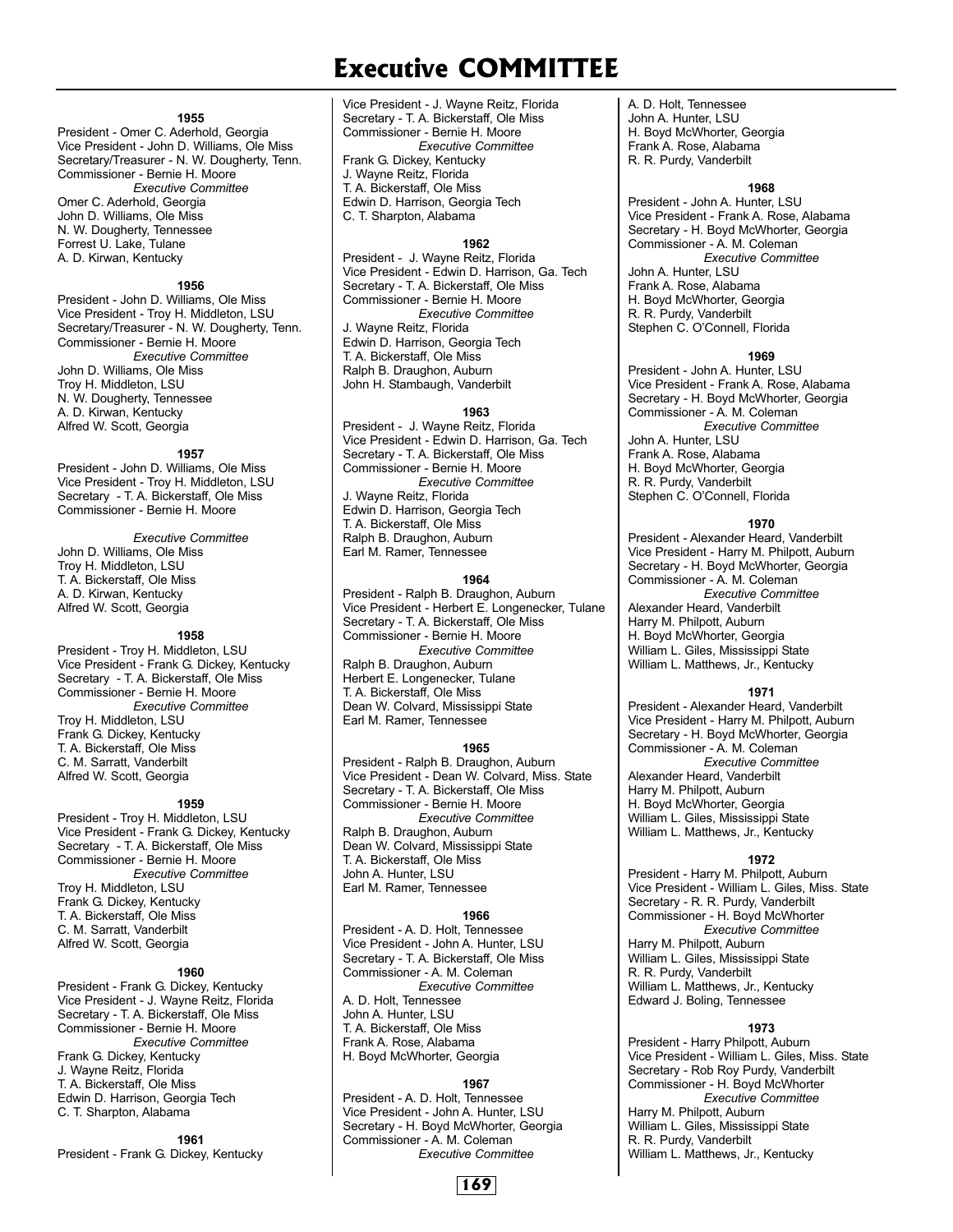#### Edward J. Boling, Tennessee

**1974** President - William L. Giles, Mississippi State Vice President - Fred C. Davidson, Georgia Secretary - R. R. Purdy, Vanderbilt Commissioner - H. Boyd McWhorter *Executive Committee* William L. Giles, Mississippi State Fred C. Davidson, Georgia R. R. Purdy, Vanderbilt Edward J. Boling, Tennessee Carl Maddox, LSU Charley Scott, Alabama

#### **1975**

Vice President - Fred C. Davidson, Georgia Secretary - R. R. Purdy, Vanderbilt Commissioner - H. Boyd McWhorter *Executive Committee* Fred C. Davidson, Georgia R. R. Purdy, Vanderbilt Robert Q. Marston, Florida Carl Maddox, LSU Charley Scott, Alabama

#### **1976**

President - Fred C. Davidson, Georgia Vice President - Porter L. Fortune, Ole Miss Secretary - R. R. Purdy, Vanderbilt Commissioner - H. Boyd McWhorter *Executive Committee* Fred C. Davidson, Georgia Porter L. Fortune, Ole Miss R. R. Purdy, Vanderbilt Robert Q. Marston, Florida Charley Scott, Alabama George R. Woodruff, Tennessee

#### **1977**

President - Fred C. Davidson, Georgia Vice President - Porter L. Fortune, Ole Miss Secretary - R. R. Purdy, Vanderbilt Commissioner - H. Boyd McWhorter *Executive Committee* Fred C. Davidson, Georgia Porter L. Fortune, Ole Miss R. R. Purdy, Vanderbilt Robert Q. Marston, Florida W. S. Bailey, Auburn George R. Woodruff, Tennessee

#### **1978**

President - Porter L. Fortune, Ole Miss Vice President - Otis A. Singletary, Kentucky Secretary - R. R. Purdy, Vanderbilt Commissioner - H. Boyd McWhorter *Executive Committee* Porter L. Fortune, Ole Miss Otis A. Singletary, Kentucky R. R. Purdy, Vanderbilt James D. McComas, Mississippi State W. S. Bailey, Auburn George R. Woodruff, Tennessee

#### **1979**

President - Porter L. Fortune, Ole Miss Vice President - Otis A. Singletary, Kentucky Secretary - W. S. Bailey, Auburn Commissioner - H. Boyd McWhorter *Executive Committee* Porter L. Fortune, Ole Miss Otis A. Singletary, Kentucky W. S. Bailey, Auburn Mandell Glicksberg, Florida Roy F. Kramer, Vanderbilt

#### **1980**

President - Otis A. Singletary, Kentucky Vice President - Edward J. Boling, Tennessee Secretary - W. S. Bailey, Auburn Commissioner - H. Boyd McWhorter *Executive Committee* Otis A. Singletary, Kentucky Edward J. Boling, Tennessee W. S. Bailey, Auburn Mandell Glicksberg, Florida Roy F. Kramer, Vanderbilt

#### **1981**

Vice President - Edward J. Boling, Tennessee Secretary - W. S. Bailey, Auburn Commissioner - H. Boyd McWhorter *Executive Committee* Otis A. Singletary, Kentucky Edward J. Boling, Tennessee W. S. Bailey, Auburn Joab Thomas, Alabama Mandell Glicksberg, Florida Roy F. Kramer, Vanderbilt

#### **1982**

President - Edward J. Boling, Tennessee Vice President - Robert Q. Marston, Florida Secretary - W. S. Bailey, Auburn Commissioner - H. Boyd McWhorter *Executive Committee* Edward J. Boling, Tennessee Robert Q. Marston, Florida W. S. Bailey, Auburn Joab Thomas, Alabama William M. Powell, Georgia Warner Alford, Ole Miss Susan Feamer, Kentucky

#### **1983**

President - Edward J. Boling, Tennessee Vice President - James D. McComas, Miss. **State** Secretary - W. S. Bailey, Auburn Commissioner - H. Boyd McWhorter *Executive Committee* Edward J. Boling, Tennessee James D. McComas, Mississippi State W. S. Bailey, Auburn William M. Powell, Georgia Warner Alford, Ole Miss Susan Feamer, Kentucky

#### **1984**

President - James D. McComas, Miss. State Vice President - Joab Thomas, Alabama Secretary - W. S. Bailey, Auburn Commissioner - H. Boyd McWhorter *Executive Committee* James D. McComas, Mississippi State Joab Thomas, Alabama W. S. Bailey, Auburn Marshall Criser, Florida William M. Powell, Georgia Warner Alford, Ole Miss Susan Feamer, Kentucky

#### **1985**

President - R. Gerald Turner, Ole Miss Vice President - James Martin, Auburn Secretary - W. S. Bailey, Auburn Commissioner - H. Boyd McWhorter *Executive Committee* R. Gerald Turner, Ole Miss

**170**

James Martin, Auburn W. S. Bailey, Auburn William M. Powell, Georgia Cliff Hagan, Kentucky Joan Cronan, Tennessee

#### **1986**

President - R. Gerald Turner, Ole Miss Vice President - James Martin, Auburn Secretary - Mandell Glicksberg, Florida Commissioner - Harvey W. Schiller *Executive Committee* R. Gerald Turner, Ole Miss James Martin, Auburn Mandell Glicksberg, Florida Paul Harrawood, Vanderbilt Cliff Hagan, Kentucky Joan Cronan, Tennessee

#### **1987**

President - James Martin, Auburn Vice President - Donald Zacharias, Miss. State Secretary - Mandell Glicksberg, Florida Commissioner - Harvey W. Schiller *Executive Committee* James Martin, Auburn Donald Zacharias, Mississippi State Mandell Glicksberg, Florida Max Williams, Ole Miss Cliff Hagan, Kentucky Joan Cronan, Tennessee

#### **1988**

President - James Martin, Auburn Vice President - Donald Zacharias, Miss. State Secretary - Mandell Glicksberg, Florida Commissioner - Harvey W. Schiller *Executive Committee* James Martin, Auburn Donald Zacharias, Mississippi State Mandell Glicksberg, Florida Max Williams, Ole Miss Doug Dickey, Tennessee Sarah Patterson, Alabama

#### **1989**

President - Donald Zacharias, Mississippi State Vice President - Charles Knapp, Georgia Secretary - Mandell Glicksberg, Florida Commissioner - Harvey W. Schiller *Executive Committee* Donald Zacharias, Mississippi State Charles Knapp, Georgia Mandell Glicksberg, Florida David Roselle, Kentucky Max Williams, Ole Miss Doug Dickey, Tennessee Sarah Patterson, Alabama

#### **1990**

President - Donald Zacharias, Mississippi State Vice President - Charles Knapp, Georgia Secretary - Mandell Glicksburg, Florida Commissioner - Roy Kramer *Executive Committee* Donald Zacharias, Mississippi State Charles Knapp, Georgia William Davis, LSU Joseph Boland, Auburn Doug Dickey, Tennessee

Sarah Patterson, Alabama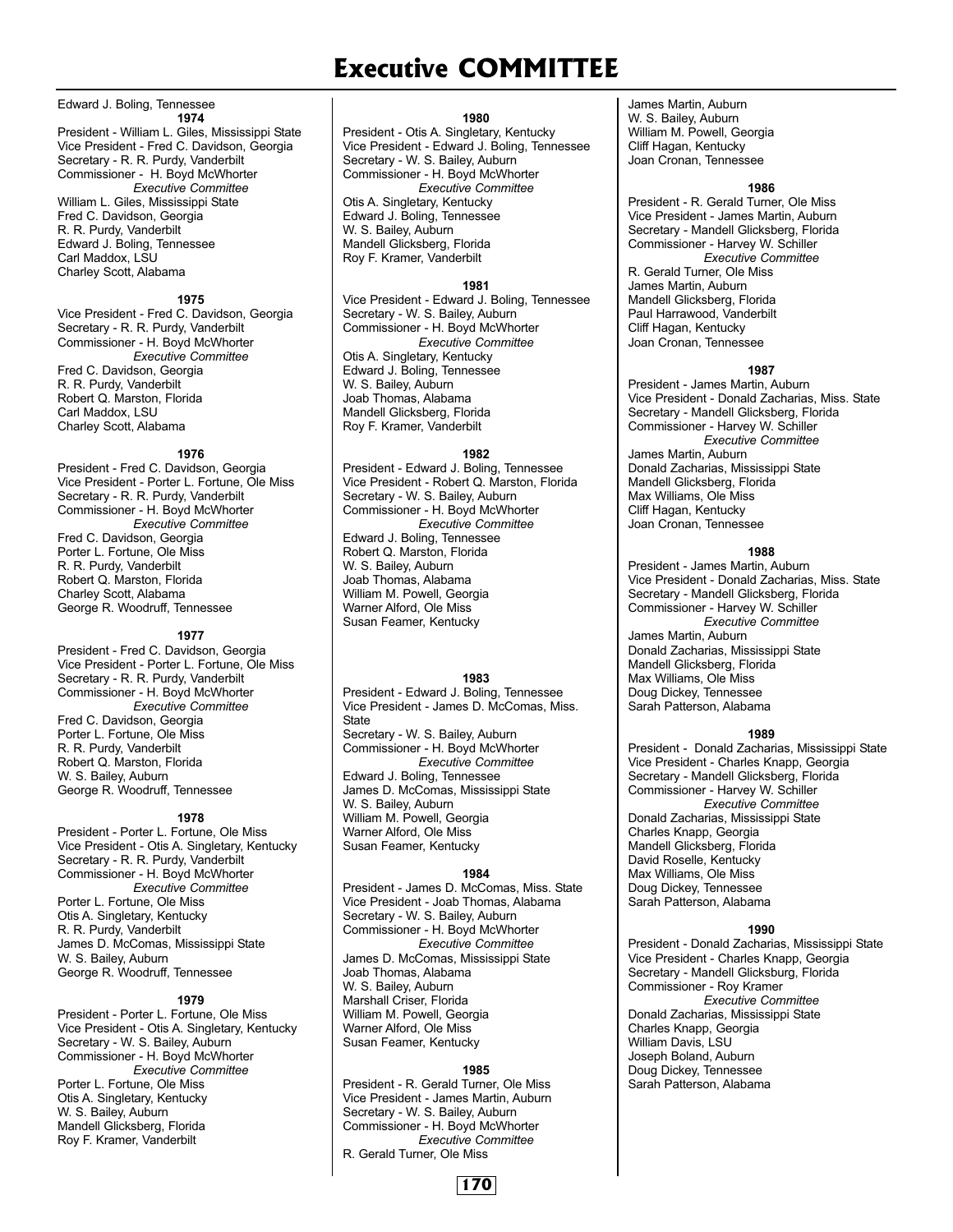#### **1991**

President - Charles Knapp, Georgia Vice President - Charles Wethington, Kentucky Secretary - Joseph Boland, Auburn Commissioner - Roy Kramer *Executive Committee* Charles Knapp, Georgia Charles Wethington, Kentucky Joseph Boland, Auburn Charles Kiesler, Vanderbilt Bill Arnsparger, Florida William Davis, LSU Sarah Patterson, Alabama

#### **1992**

President - Charles Knapp, Georgia Vice President - Charles Wethington, Kentucky Secretary - Max WIlliams, Ole Miss Commissioner - Roy Kramer *Executive Committee* Charles Knapp, Georgia John Lombardi, Florida Bev Rouse, Arkansas Larry Templeton, Mississippi State Charles Wethington, Kentucky Max Williams, Ole Miss

#### **1993**

President - Charles Wethington, Kentucky Vice President - John Lombardi, Florida Secretary - Max Williams, Ole Miss Commissioner - Roy Kramer *Executive Committee* Charles Wethington, Kentucky John Lombardi, Florida Max Williams, Ole Miss Joe Johnson, Tennessee Jane Moore, Auburn Larry Templeton, Mississippi State Bev Lewis, Arkansas

#### **1994**

President - Charles Wethington, Kentucky Vice President - John Lombardi, Florida Secretary - Max Williams, Ole Miss Commissioner - Roy Kramer *Executive Committee* Charles Wethington, Kentucky John Lombardi, Florida Max Williams, Ole Miss Joe Johnson, Tennessee Jane Moore, Auburn Bev Lewis, Arkansas Mike McGee, South Carolina

#### **1995**

President - John Lombardi, Florida Vice President - Joe Johnson, Tennessee Secretary - Max Williams, Ole Miss Commissioner - Roy Kramer *Executive Committee* John Lombardi, Florida Joe Johnson, Tennessee Max Williams, Ole Miss Roger Sayers, Alabama Jane Moore, Auburn Mike McGee, South Carolina June Stewart, Vanderbilt

#### **1996**

President - John Lombardi, Florida Vice President - Joe Johnson, Tennessee Secretary - Max Williams, Ole Miss Commissioner - Roy Kramer *Executive Committee* John Lombardi, Florida

Joe Johnson, Tennessee Max Williams, Ole Miss Roger Sayers, Alabama Jane Moore, Auburn Mike McGee, South Carolina June Stewart, Vanderbilt

#### **1997**

President - John Lombardi, Florida Vice President - Joe Johnson, Tennessee Secretary - Max Williams, Ole Miss Commissioner - Roy Kramer *Executive Committee* John Lombardi, Florida Joe Johnson, Tennessee Max Williams, Ole Miss William Muse, Auburn Pat Culbertson, LSU Mike McGee, South Carolina June Stewart, Vanderbilt

#### **1998**

President - Joe Johnson, Tennessee Vice President - William Muse, Auburn Secretary - Pat Culbertson, LSU Commissioner - Roy Kramer *Executive Committee* Joe Johnson, Tennessee William Muse, Auburn Pat Culbertson, LSU Gene Marsh, Alabama Vince Dooley, Georgia Robert Khayat, Ole Miss June Stewart, Vanderbilt

#### **1999**

President - Joe Johnson, Tennessee Vice President - William Muse, Auburn Secretary - Pat Culbertson, LSU Commissioner - Roy Kramer *Executive Committee* Joe Johnson, Tennessee William Muse, Auburn Pat Culbertson, LSU Gene Marsh, Alabama Anne Marie Rogers, Florida Vince Dooley, Georgia Robert Khayat, Ole Miss

#### **2000**

President - Dr. William Muse, Auburn Vice President - Dr. Robert Khayat, Ole Miss Secretary - Dr. Pat Culbertson, LSU Commissioner - Roy Kramer *Executive Committee* Dr. John Palms, South Carolina Gene Marsh, Alabama Vince Dooley, Georgia Ann Marie Rogers, Florida

#### **2001**

President - Dr. William Muse, Auburn Vice President - Dr. Robert Khayat, Ole Miss Secretary - Dr. Pat Culbertson, LSU Commissioner - Roy Kramer *Executive Committee* Dr. John Palms, South Carolina Todd Turner, Vanderbilt Dr. John Piecoro, Kentucky Ann Marie Rogers, Florida

#### **2002**

President - Dr. Robert Khayat, Ole Miss Vice President - Dr. John Palms, S. Carolina Secretary - Dr. Pat Culbertson, LSU Commissioner - Roy Kramer *Executive Committee* Dr. John White, Arkansas Samye Johnson, Mississippi State

Dr. John Piecoro, Kentucky Todd Turner, Vanderbilt

#### **2003**

President - Dr. John White, Arkansas Vice President - Dr. Michael Adams, Georgia Secretary - Dr. Anne Mayhew, Tennessee Commissioner - Michael L. Slive *Executive Committee* Dr. John Piecoro, Kentucky Dr. Mark Emmert, LSU Samye Johnson, Mississippi State Todd Turner, Vanderbilt

#### **2004**

President - Dr. Michael Adams, Georgia Vice President - Dr. Andrew Sorensen, USC Secretary - Dr. Nick Cassisi, Florida Commissioner - Michael L. Slive *Executive Committee* Dr. John White, Arkansas Dr. Robert Weems, Ole Miss Judy Southard, LSU David Housel, Auburn

#### **2005**

President - Dr. Michael Adams, Georgia Vice President - Dr. Andrew Sorensen, USC Secretary - Dr. Robert Weems, Ole Miss Commissioner - Michael L. Slive *Executive Committee* Dr. John White, Arkansas Larry Templeton, Mississippi State Judy Southard, LSU Marcia Boosinger, Auburn

#### **2006**

President - Dr. Andrew Sorensen, South Carolina Vice President - E. Gordon Gee, Vanderbilt Secretary - Dr. Robert Weems, Ole Miss Commissioner - Michael L. Slive *Executive Committee* Dr. Michael F. Adams, Georgia Larry Templeton, Mississippi State Marcia Boosinger, Auburn Judy Southard, LSU